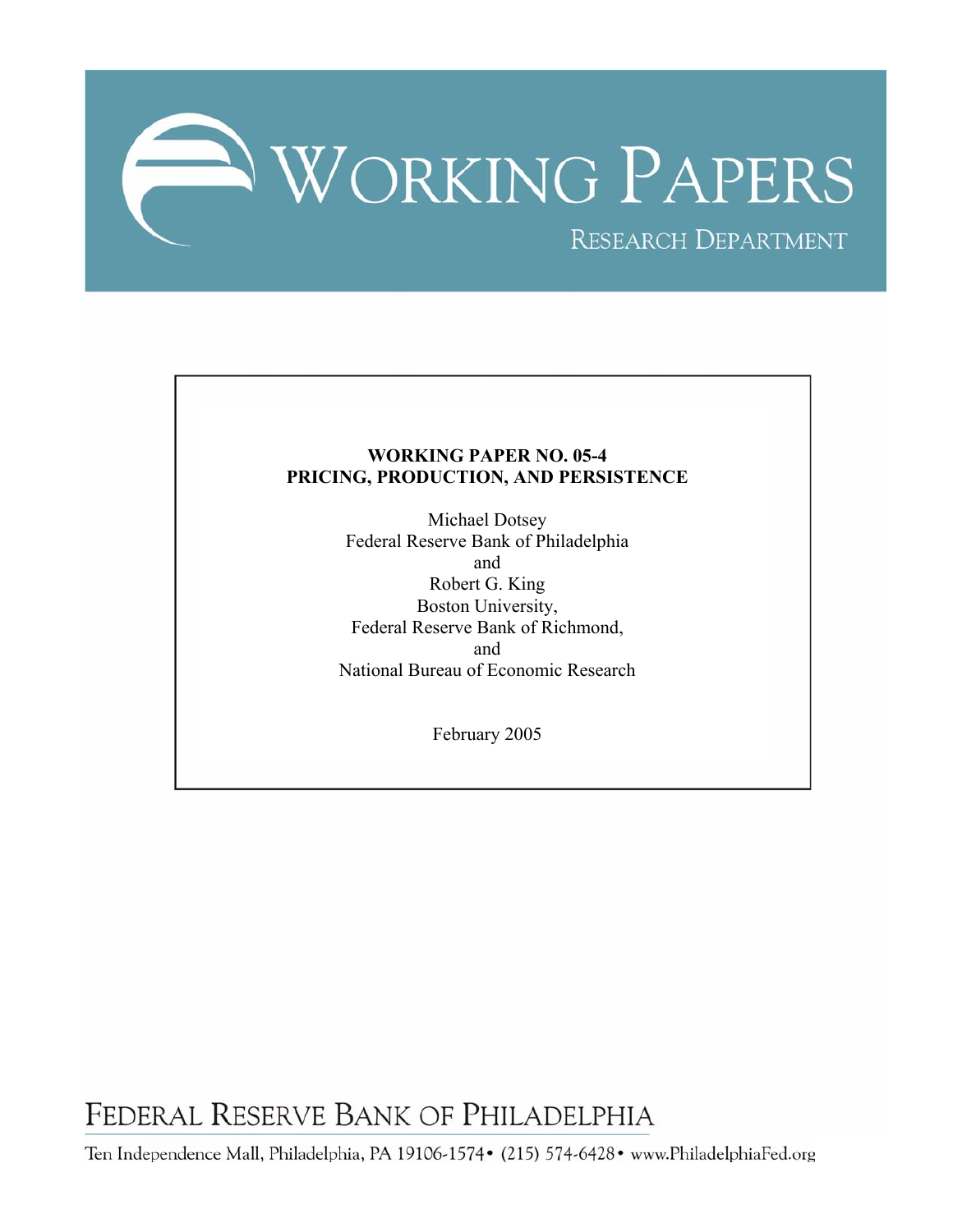# Pricing, Production and Persistence

Michael Dotsey<sup>\*</sup> and Robert G. King<sup>\*\*</sup>

February 2005

#### Abstract

Though built with increasingly precise microfoundations, modern optimizing sticky price models have displayed a chronic inability to generate large and persistent real responses to monetary shocks, as recently stressed by Chari, Kehoe, and McGrattan [2000]. This is an ironic finding, since Taylor [1980] and other researchers were motivated to study sticky price models in part by the objective of generating large and persistent business fluctuations.

We trace this lack of persistence to a standard view of the cyclical behavior of real marginal cost built into current sticky price macro models. Using a fully articulated general equilibrium model, we show how an alternative view of real marginal cost can lead to substantial persistence. This alternative view is based on three features of the "supply side" of the economy that we believe are realistic: an important role for produced inputs, variable capacity utilization, and labor supply variability through changes in employment. Importantly, these "real flexibilities" work together to dramatically reduce the elasticity of marginal cost with respect to output, from levels much larger than unity in CKM to values much smaller than unity in our analysis. These "real flexibilities" consequently reduce the extent of price adjustments by firms in time-dependent pricing economies and the incentives for paying fixed costs of adjustment in state-dependent pricing economies. The structural features also lead the sticky price model to display volatility and comovement of factor inputs and factor prices that are more closely in line with conventional wisdom about business cycles and various empirical studies of the dynamic effects of monetary shocks.

<sup>∗</sup>Federal Reserve Bank of Philadelphia; \*\* Boston University, NBER and FRB Richmond. This paper builds on earlier joint work with Alexander L. Wolman on this topic We wish to thank Brian Boike for providing excellent research assistance and also to thank the referees and the editor for making numerous useful suggestions. The views expressed in this article are those of the authors and do not necessarily represent those of the Federal Reserve Bank of Philadelphia, the Federal Reserve Bank of Richmond, or the Federal Reserve System.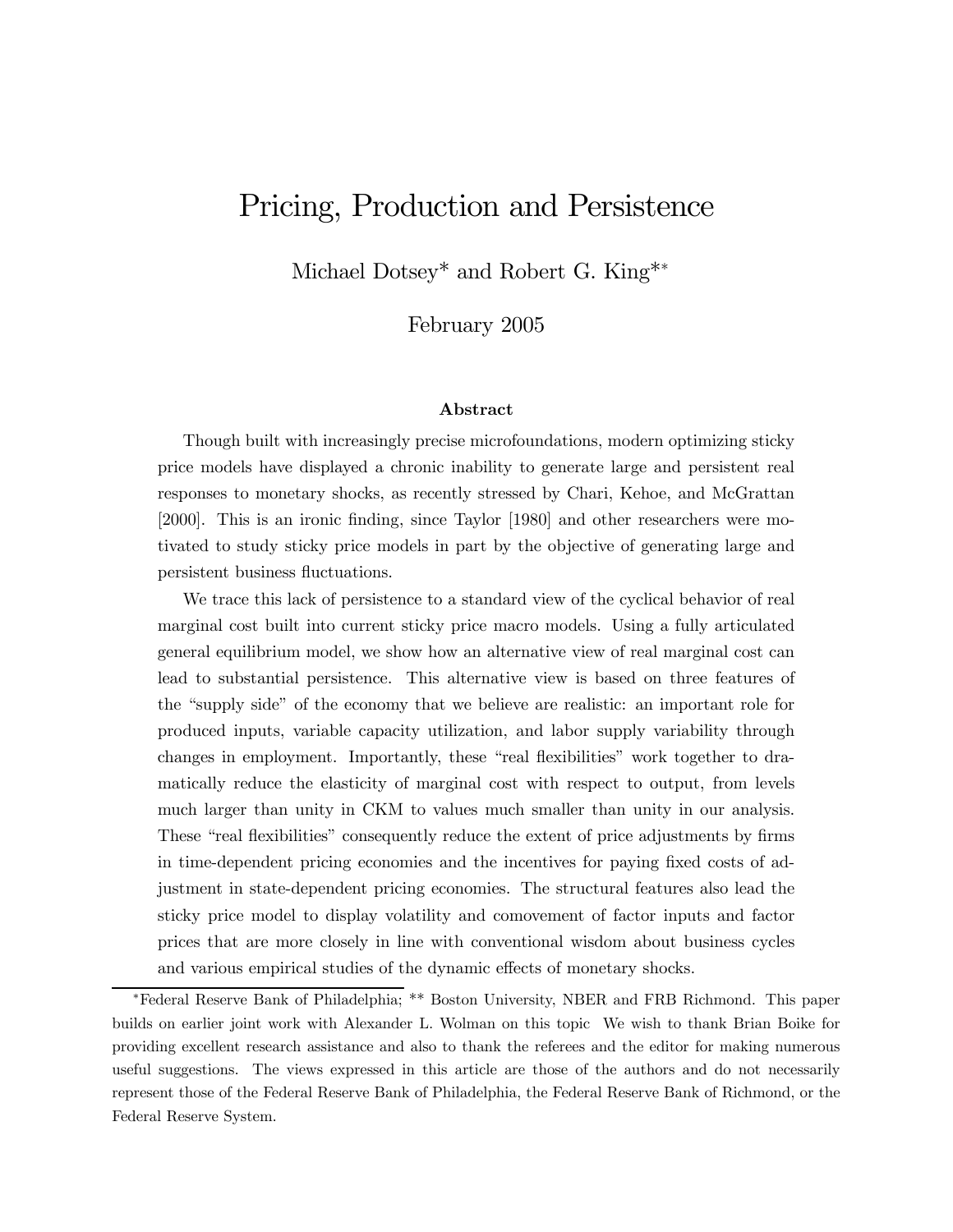JEL Classification: E0;E3

JEL keywords: Pricing; Macroeconomic models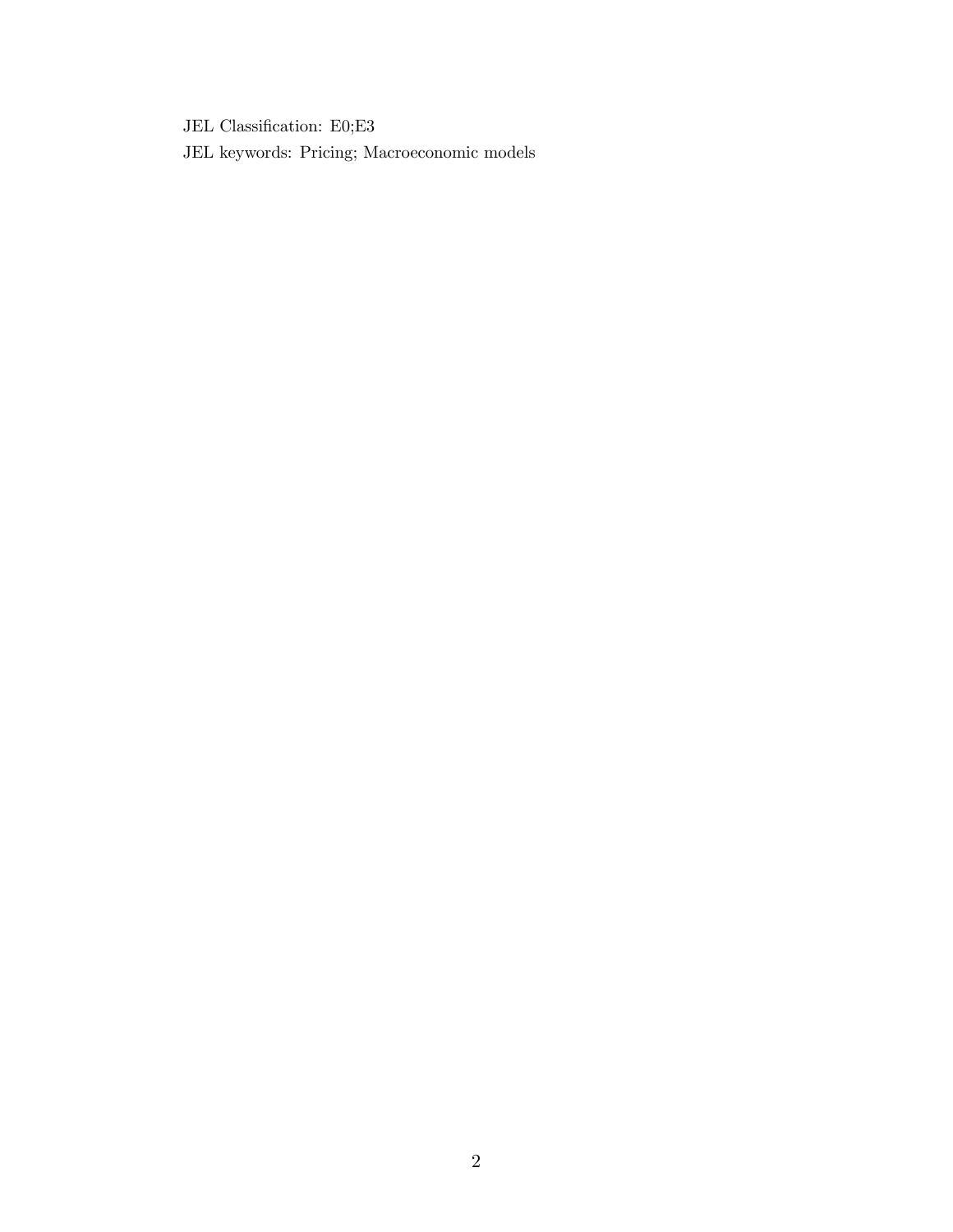## 1. Introduction

Many macroeconomists believe that price stickiness is necessary for generating persistent real economic responses to shifts in monetary policy. The consequences of monetary shocks and alternative monetary policy rules have therefore been the subject of much recent analysis within models that most frequently employ staggered pricing along the lines of Taylor [1980] or Calvo [1983]. Increasingly, these macroeconomic models are being built under the discipline imposed by solid microeconomic foundations, with the hope that they will better match actual economic behavior and be more suitable for use in normative analysis.<sup>1</sup>

However, as these macroeconomic models have developed better microfoundations, a chronic finding has been that there is little persistence in the response of real economic activity to nominal shocks. Recently, this "persistence problem" has been highlighted by Chari, Kehoe, and McGrattan [2000], henceforth CKM. These authors display the persistence problem in a standard calibration of a general equilibrium model with sticky prices and imperfect competition; they also show that the problem continues to arise under many different parameter settings and with many different model modifications that have been suggested in the literature. While they do not disagree that monetary policy shocks may have persistent effects empirically, CKM [2000] instead claim that microfoundations provide restrictions that eliminate the persistence of fluctuations found in the early nominal rigidity models developed by Taylor and others. In particular, they conclude that "in versions of our model without intertemporal links, staggered price-setting leads to persistent output fluctuations after monetary shocks, but once such links are introduced, output fluctuations are no longer persistent." In essence, the message is that the effect of imposing quantitative general equilibrium discipline on New Keynesian economics is to destroy its empirical promise.

By contrast, we demonstrate that a more realistic general equilibrium macroeconomic model will lead to substantial persistence and otherwise enhance the empirical promise of this class of models. Our counter-argument is based on three key aspects of the production structure that are central to real business cycle analysis. These features are relevant across many industries in most modern economies and involve: (1) a substantial role for produced inputs, (2) significant variability in capacity utilization, and (3) variation in labor supply along an extensive margin. Each of these supply-side features allows for a more elastic response of output to demand without increased marginal cost, so we term these "real flexibilities". While the mechanisms we analyze fall into the broader category of what Ball

<sup>&</sup>lt;sup>1</sup>Goodfriend and King [1997] describe such models, which blend the New Keynesian mechanisms of imperfect competition and sticky prices with the classical real business cycle model, as the New Neoclassical Synthesis.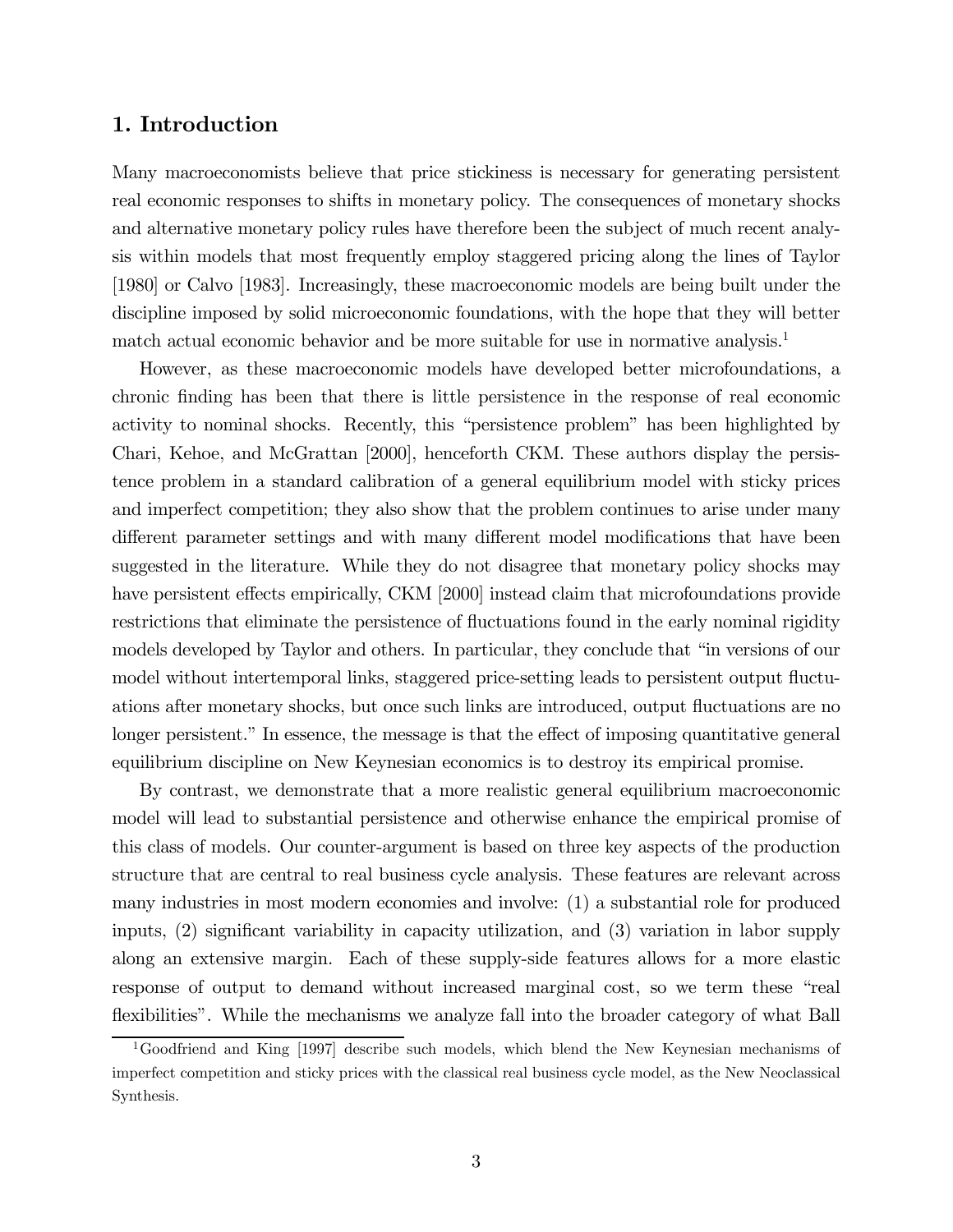and Romer [1990] have labeled real rigidities, the focus of their work (and that of Romer [1993]) is on non-Walrasian labor markets and marginal revenue channels, such as smoothedoff kinked demand curves.2 Since Ball and Romer paid little attention to model features that increase the elasticity of various factors of production, "real rigidities" has become mainly identified with such channels. So, we employ the phrase "real flexibilities" to stress that we are studying production-side mechanisms making output adjustment more flexible.<sup>3</sup>

Incorporating these supply-side features into a fully articulated quantitative general equilibrium model leads to a substantial reduction in the sensitivity of marginal cost to demandinduced variations in aggregate output. That is: smaller variations in marginal cost lead firms to make smaller price adjustments or to adjust less frequently or both, which diminishes the sensitivity of the price level to changes in aggregate demand. In turn, the increased sluggishness of the price level leads to increased persistence of output.

In addition to producing persistent real effects of monetary shocks, our model economy also has other implications that make them more consistent with general features of cyclical activity as well as the estimated effects of monetary policy disturbances. First, with elastic labor supply, there are small changes in real wages over the business cycle in our model as in a variety of empirical studies.<sup>4</sup> Second, dating back to at least Burns and Mitchell [1946], students of business cycles have noted that the movements in output and labor input are approximately proportionate at both the industry and aggregate level. Third, in many industries materials input is a large fraction of gross output, which varies cyclically in a manner that is also roughly proportionate to gross output and value-added. Fourth, when measures of varying capacity utilization are constructed, these measures display substantial cyclical variability, at least as great as that of labor.<sup>5</sup> Fifth, in most industries, the bulk of business cycle variations in total man-hours are accounted for by changes in employment rather than in hours-per-worker.

Without real flexibilities, our model would have great difficulty accounting for the abovementioned features of the data. For example, without variable capacity utilization and holding productivity fixed, the standard aggregate model implies that output will change

<sup>&</sup>lt;sup>2</sup>In subsequent work, Dotsey and King [2004], we investigate the persistence generating effects of smoothed off kinked-demand curves as well as firm specific labor.

<sup>3</sup>We thus agree with the sentiments expressed in Woodford [2003] that the term nominal rigidities is unfortunate, especially with respect to the model features that we stress

<sup>&</sup>lt;sup>4</sup>For example, Christiano, Eichenbaum, and Evans [2005], henceforth referred to as CEE, report that, in response to monetary shocks, the level of of real economic activity varies over twice as much as the real wage.

<sup>&</sup>lt;sup>5</sup>Further, as indicated by CEE, these measure also display substantial volatility in response to a monetary policy shock.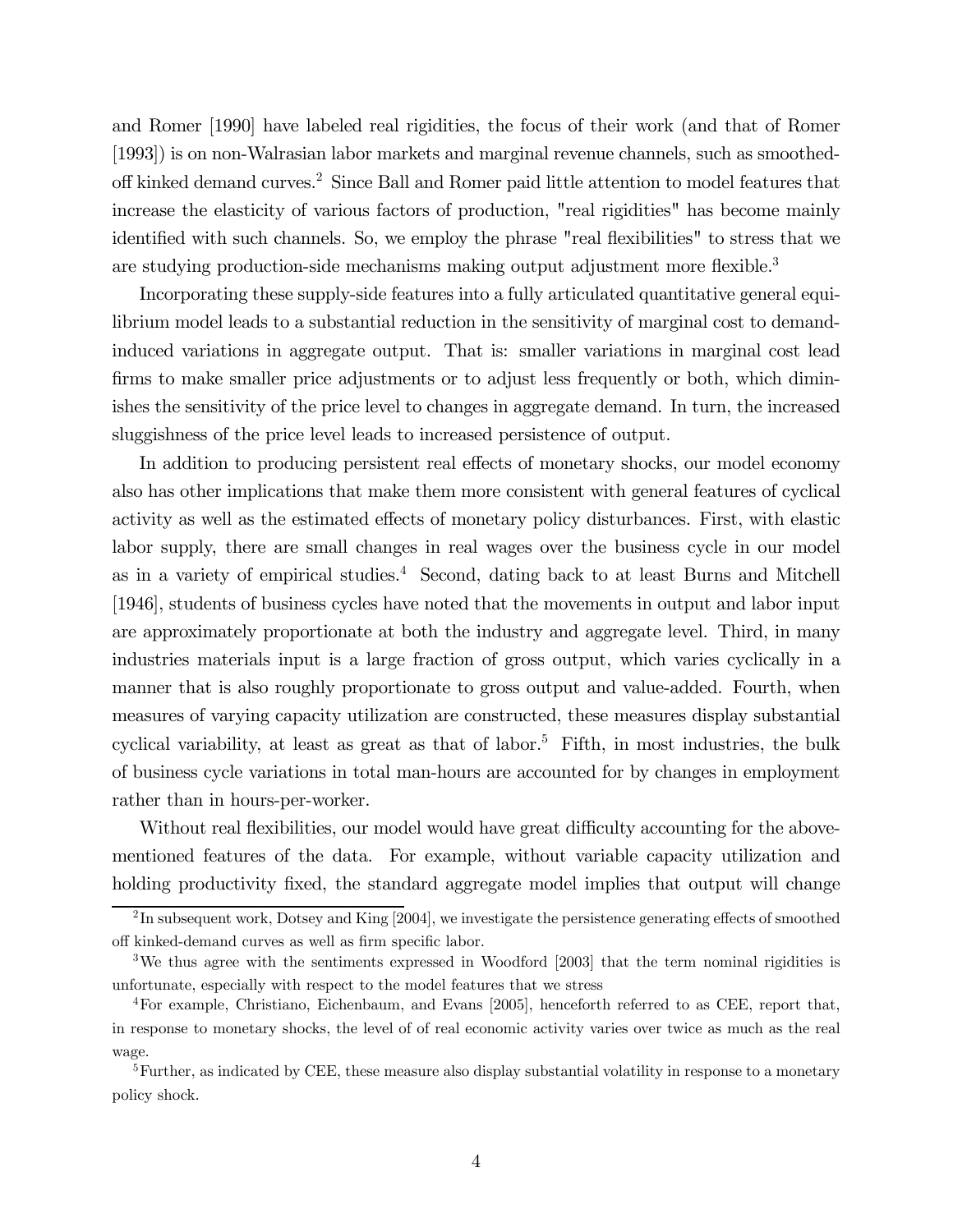roughly two-thirds as much as labor input. Without real flexibilities, our model would also suggest implausibly large variations in factor prices, notably in wages, relative to the output response. In studying the effects of real flexibilities, our work is related Kimball's [1995] analysis of mechanisms for reducing the responsiveness of marginal cost to output, and explorations of the role of intermediate inputs by Basu [1995], Bergin and Feenstra [2000], and Huang and Liu [2001]. Like these authors, we find that materials inputs contribute to making marginal cost less responsive to output, thus resulting in price adjustments less aggressive in the face of increases in nominal aggregate demand. Hence, both increased factor supply elasticities and the inclusion of materials inputs each separately increase persistence, but we also find mutually reinforcing effects on persistence.

Although our models generate substantial persistence, they also generate some puzzling predictions. Substantial expected inflation arises because the monetary shocks studied are ones that raise the long-run path of the price-level and because the price level only adjusts gradually. As a result, nominal interest rates rise in response to positive monetary injections, which is a recurrent result for optimizing sticky price models. Some have argued that this interest rate response, by itself, is a fatal deficiency of this class of models since monetary expansions are widely taken to lower rather than raise the nominal interest rate. However, we suspect this implication can be overturned by incorporating a more realistic specification of monetary policy without overturning the central result that monetary policy shocks lead to persistent changes in economic activity.

The organization of the paper is as follows. Section 2 discusses the implications that the production structure has for the cyclical behavior of real marginal cost. It contrasts the implications of two views: the standard perspective that the elasticity of real marginal cost with respect to output is quite high, as imbedded in CKM [2000], and of our production structure, which makes it quite small. Section 3 provides an overview of our fully articulated macroeconomic model, which is then used to evaluate the general equilibrium dynamics in response to monetary disturbances. Section 4 shows how the persistence of output depends on structural features of this economy. Section 5 is a conclusion.

### 2. Marginal cost and the supply side

The cyclical behavior of real marginal cost plays a central role in modern business cycle models with imperfect competition and sticky prices. In turn, the supply side of the model economy governs how the cyclical behavior of real marginal cost is related to the level of output. The supply side also governs the cyclical comovement of factors of production and relative prices. In this section, we highlight two alternative visions of supply-side deter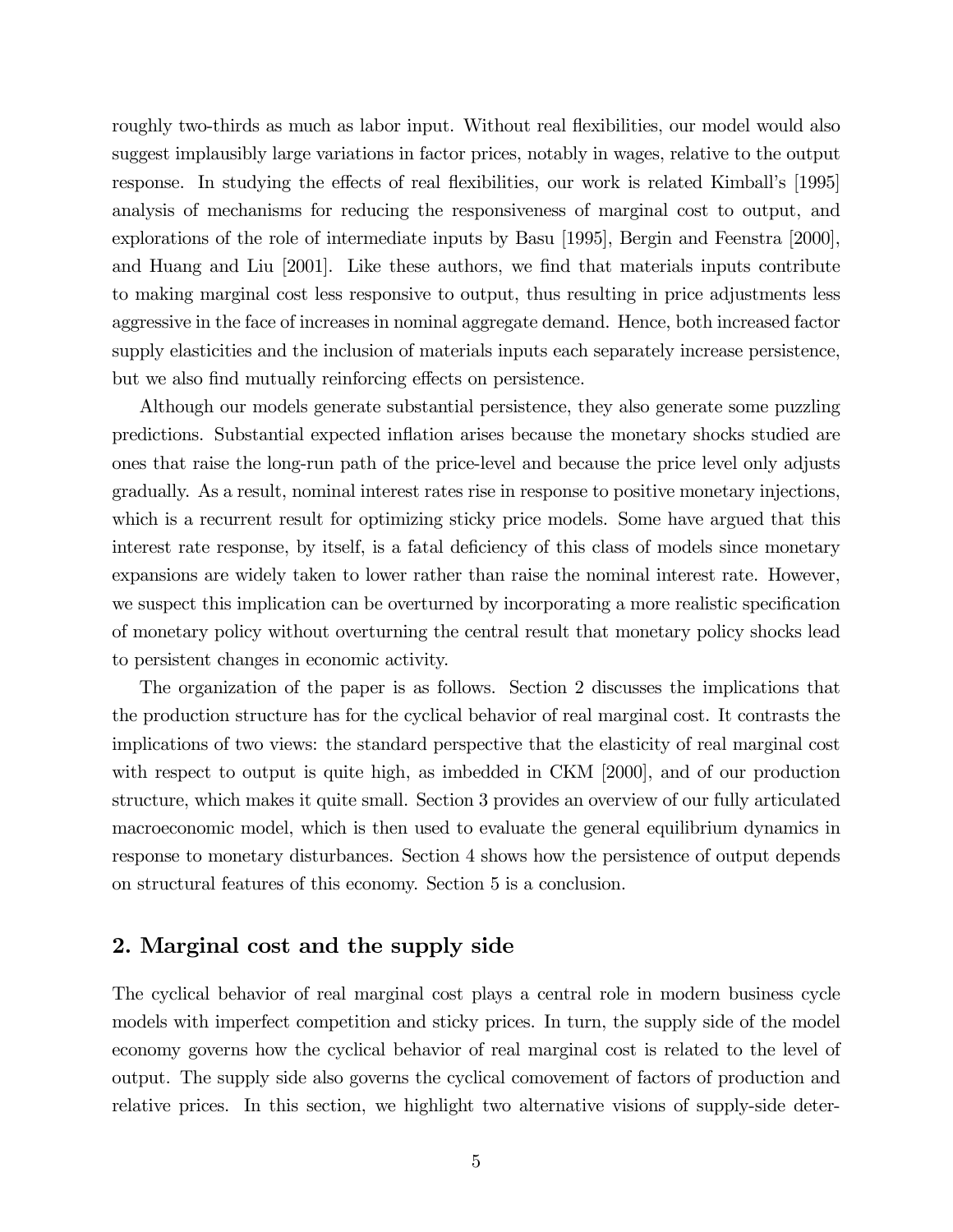minants of real marginal cost and factor variability: one that is standard in the literature and our alternative vision that stresses materials inputs, variable capacity utilization, and variable labor supply on the extensive margin. In subsequent sections below, we then build this supply side into a fully articulated macroeconomic model.

#### 2.1. The standard view of marginal cost and output

The standard view of the link between marginal cost and output derives from a simple production function combined with a labor supply schedule.6 In particular, with a constant returns-to-scale production function and economy-wide competitive factor markets,

$$
\log(y_t/y) = \alpha \log(n_t/n) + (1 - \alpha) \log(k_t/k)
$$

where  $\alpha$  is labor's cost share in output,  $y_t$  is output,  $n_t$  is labor input, and  $k_t$  is the stock of capital as well as the relevant measure of capital input (a variable without a time subscript indicates a steady state value). Further, with constant returns to scale, real marginal cost is related to input prices according to

$$
\log(\psi_t/\psi) = \alpha \log(w_t/w) + (1 - \alpha) \log(q_t/q)
$$

where  $w_t$  is the real wage rate and  $q_t$  is the rental price of capital.

The preceding two equations have two important implications for the observed characteristics of economic fluctuations mentioned in the introduction.

Output and labor. Because capital input adjusts only slowly to shocks, standard models are inconsistent with the observed cyclical behavior of output and labor input, which is roughly proportionate, since they predict that labor will be much more volatile. For example, with  $\alpha = 2/3$ , a 1 percent increase in output requires a 1.5 percent increase in labor input.

*Marginal cost and output.* Standard models imply that real marginal cost will be highly sensitive to demand-induced variations in output because these models imply that factor prices are highly sensitive to output. To develop these factor price implications, it is convenient to use a Cobb-Douglas production function, so  $\log(q_t/q) - \log(w_t/w) = \log(n_t/n)$  $log(k_t/k)$ . With aggregate capital fixed in any given period and for convenience normalized to its steady state value, its rental price is thus related to output according to  $\log(q_t/q)$  =  $log(w_t/w) + \frac{1}{\alpha} log(y_t)$ . Assuming that there is a labor supply schedule of the form,

$$
\log(n_t/n) = \zeta_w \log(w_t/w) - \zeta_y \log(y_t/y),
$$

 $6$ The standard analysis of the cyclical behavior of real marginal cost is based on a Cobb-Douglas production function and is described by Bils [1987]. It has been built into general equilibrium sticky price models of the Calvo sort by King and Wolman [1996] and Yun [1996] and forms the reference case for Chari et al. [2000].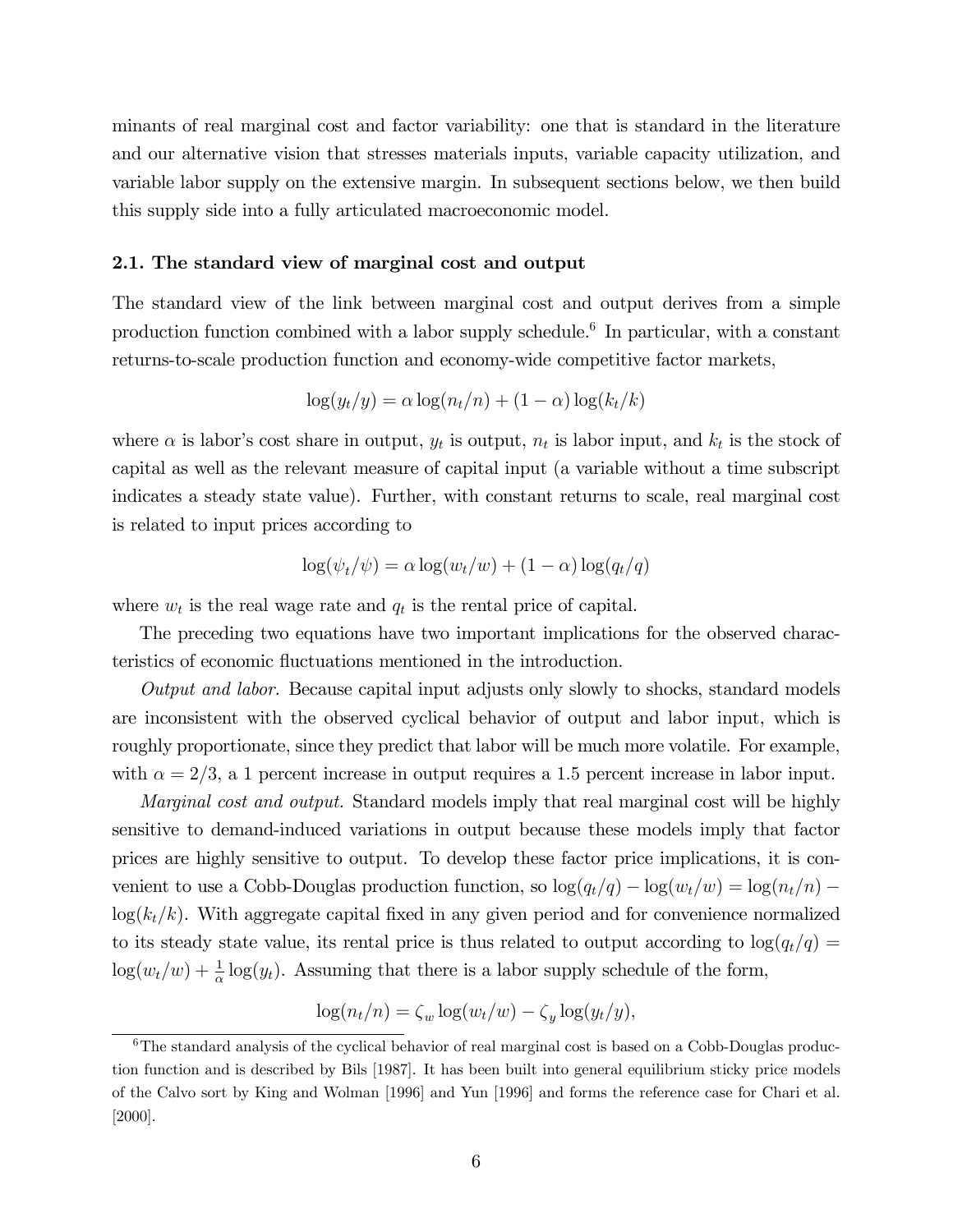labor market equilibrium will require that  $\log(w_t/w) = \frac{1+\alpha\zeta_y}{\alpha\zeta_w} \log(y_t/y)$ .<sup>7</sup> Hence, in the standard model, the behavior of real marginal cost is

$$
\log(\psi_t/\psi) = \left\{ \left[ \frac{(1-\alpha)}{\alpha} \right] + \left[ \frac{1/\alpha + \zeta_y}{\zeta_w} \right] \right\} \log(y_t/y) = \phi \log(y_t/y).
$$

This expression highlights two influences on the elasticity of real marginal cost with respect to output, which we denote  $\phi$ . The first bracketed term reflects the increase in the rental rate on capital. Additional labor is required to produce additional output: more labor increases the marginal product of capital, thus raising its rental price proportionately in the Cobb-Douglas case. Given that the cost share of capital is  $(1 - \alpha)$ , the overall effect is  $\left[\frac{(1 - \alpha)}{\alpha}\right] = \frac{1}{2}$ if labor's share is  $\alpha = 2/3$ . The second bracketed term involves wage adjustments, which are influenced by the labor supply elasticity  $\zeta_w$ ; the effect of output on labor supply  $\zeta_v$ ; and the slope of the effective demand for labor.<sup>8</sup> For example, if  $\zeta_y = \zeta_w = 1$ , then the second bracketed expression is  $5/2$  implying a value of  $\phi = 3$  under the traditional view. Thus, marginal cost responds highly elastically to output, and it is largely these features that preclude persistence in standard models.

CKM report that economies with capital formation display less persistence. To highlight why this occurs, it is convenient to let the labor supply elasticity become infinite, so that  $\phi$ takes on its minimum value of  $\left[\frac{(1-\alpha)}{\alpha}\right]$ . Increasing the role of capital, a fixed factor, therefore increases the elasticity of marginal cost with respect to output. While capital formation also affects other aspects of the model, it is this feature of capital that mainly contributes to reduced persistence.<sup>9</sup>

#### 2.2. An alternative view based on real flexibilities

A quite different view of the links between marginal cost, inputs, and output is embedded in our models, which feature: (i) elastic factor supply; (ii) materials inputs and (iii) small

<sup>&</sup>lt;sup>7</sup>While we work with a labor supply schedule here, we note that Dotsey et al. [1999] assume that there is no aggregate variation in capital and that there is a representative consumer with a utility function  $\frac{1}{1-\sigma}c^{1-\sigma} - \frac{\chi}{1+\gamma}(1-l)^{1+\gamma}$ . This preference specification gives rise to the labor supply schedule in the text, under some assumptions that are worth highlighting. Initially, assume that consumption and output move together with  $log(c_t/c) = \tau log(y_t/y)$ . Then, it follows that the labor supply schedule would take the form

in the text with  $\zeta_w = 1/\gamma$  and  $\zeta_y = \sigma * \tau$ .<br><sup>8</sup>As in the general disequilibrium literature of the late 1970s, the labor demand that is relevant in the current discussion is given by the requirement that a given level of output be produced. The prior discussion indicates that labor demand may therefore be written as  $\log(n_t/n) = (1/\alpha) \log(n_t/\gamma)$ . Thus, the slope is  $1/\alpha$ , which is the first term in the numerator of the second bracketed expression.

<sup>&</sup>lt;sup>9</sup>Continuing the discussion of footnote 7, Dotsey et al. [1999] study a reference case in which  $\zeta_u = 1$  and values of  $\zeta_w$  between  $\infty$  and .2. They find small output and not very persistent output effects.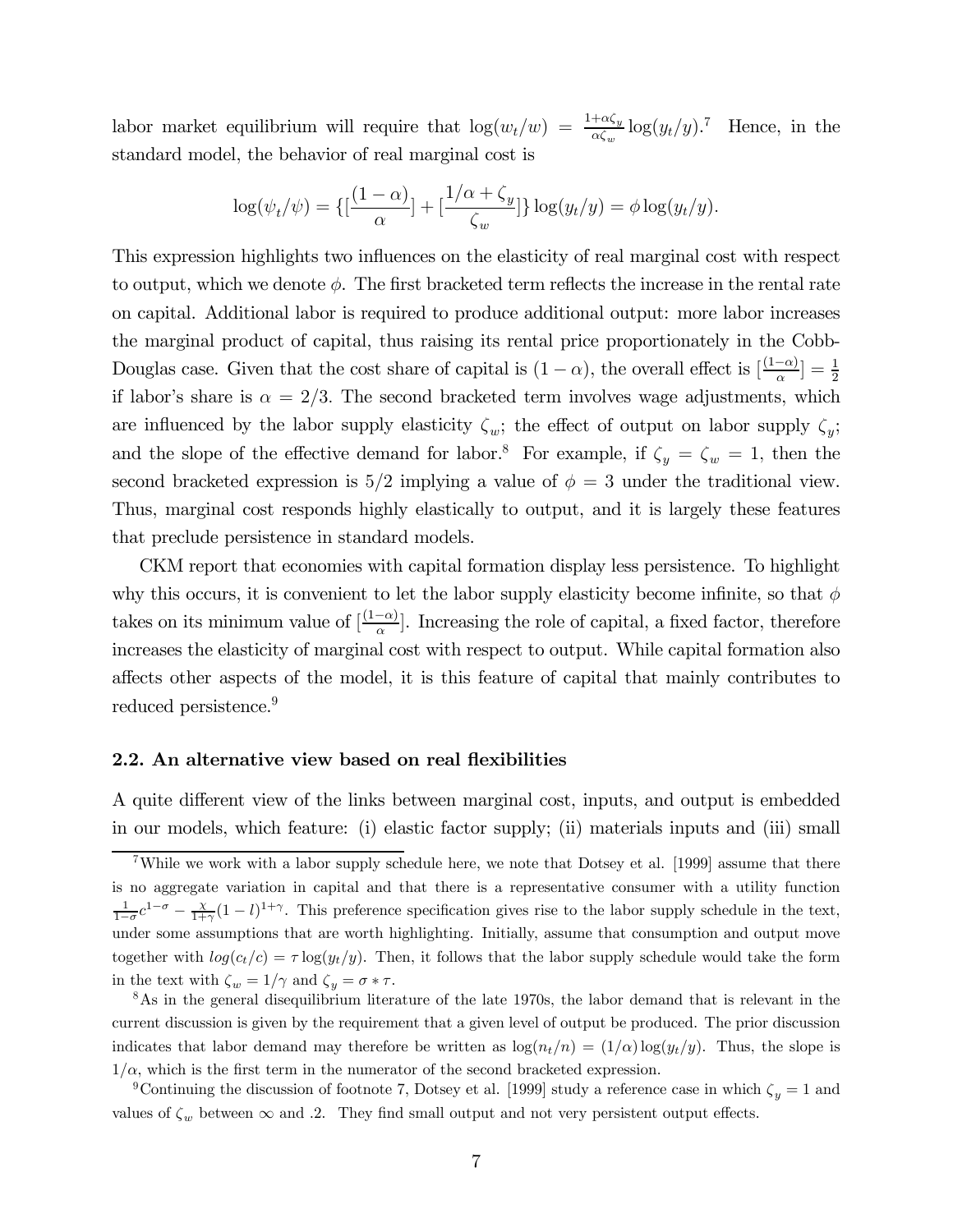incentives for firms to substitute between inputs.

Factor supply: Specifically, we make two sets of assumption about factor supply that differ from the standard view. First, we assume that capital services are variable, with the quantity of capital services given by  $k_t^s = z_t k_t$ , where the utilization rate is  $z_t$ . As explained in more detail below, our models specify that a higher rate of utilization involves higher marginal depreciation costs. Efficient utilization is therefore an increasing function of the rental rate, as in

$$
\log(q_t/q) = \xi \log(z_t/z) \tag{2.1}
$$

where  $\xi$  is an inverse supply elasticity. Second, we assume there is variation in both hours per worker  $(h_t)$  and the number of employed individuals  $(e_t)$ , with the total quantity of manhours being given by  $n_t = h_t e_t$ . Consistent with much empirical work on business cycles, we assume that the employment rate responds substantially over the cycle, making the supply of elasticity for total hours much larger than the supply elasticity of hours per worker. The larger labor supply elasticity we use accords with analyses of the effect of wages on labor supply by Mulligan [1998] and by Imai and Keane [2004].

Intermediate inputs with limited factor substitution: A final goods firm in our economy has a production function for gross output of the nested constant returns-to-scale form  $(2.2)$ and  $(2.3)$ ), where gross output  $y_t^g$  is a function of a materials input aggregate (to be discussed further below) in the amount  $x_t$  and another aggregate  $y_t$ , which we will interpret as the firm's value-added. The value-added input is a function of labor input (in man-hours  $n_t$ ) and capital services input (in amount  $k_t^s$ ).

$$
y_t^g = g(x_t, y_t) \tag{2.2}
$$

$$
y_t = f(n_t, k_t^s) \tag{2.3}
$$

For illustrative purposes in this section, we will assume that both  $g$  and  $f$  are essentially fixed proportions implying that intermediate inputs, gross output, and net output move onefor-one together, and that net output, labor and capital utilization also move together in a one-for-one manner.

Even though our production functions are assumed to have low elasticities of substitution, there are first-order approximations to the levels of gross and net output that generalize those of the standard model.

$$
\log(y_t^g/y^g) = s_x \log(x_t/x) + (1 - s_x) \log(y_t/y)
$$
  

$$
\log(y_t/y) = \alpha \log(n_t/n) + (1 - \alpha) [\log(z_t/z) + \log(k_t/k)],
$$

where  $s_x$  is the share of intermediate inputs in gross output and  $\alpha$  is labor's share in net output (value added). One key implication is that even with the capital stock held fixed,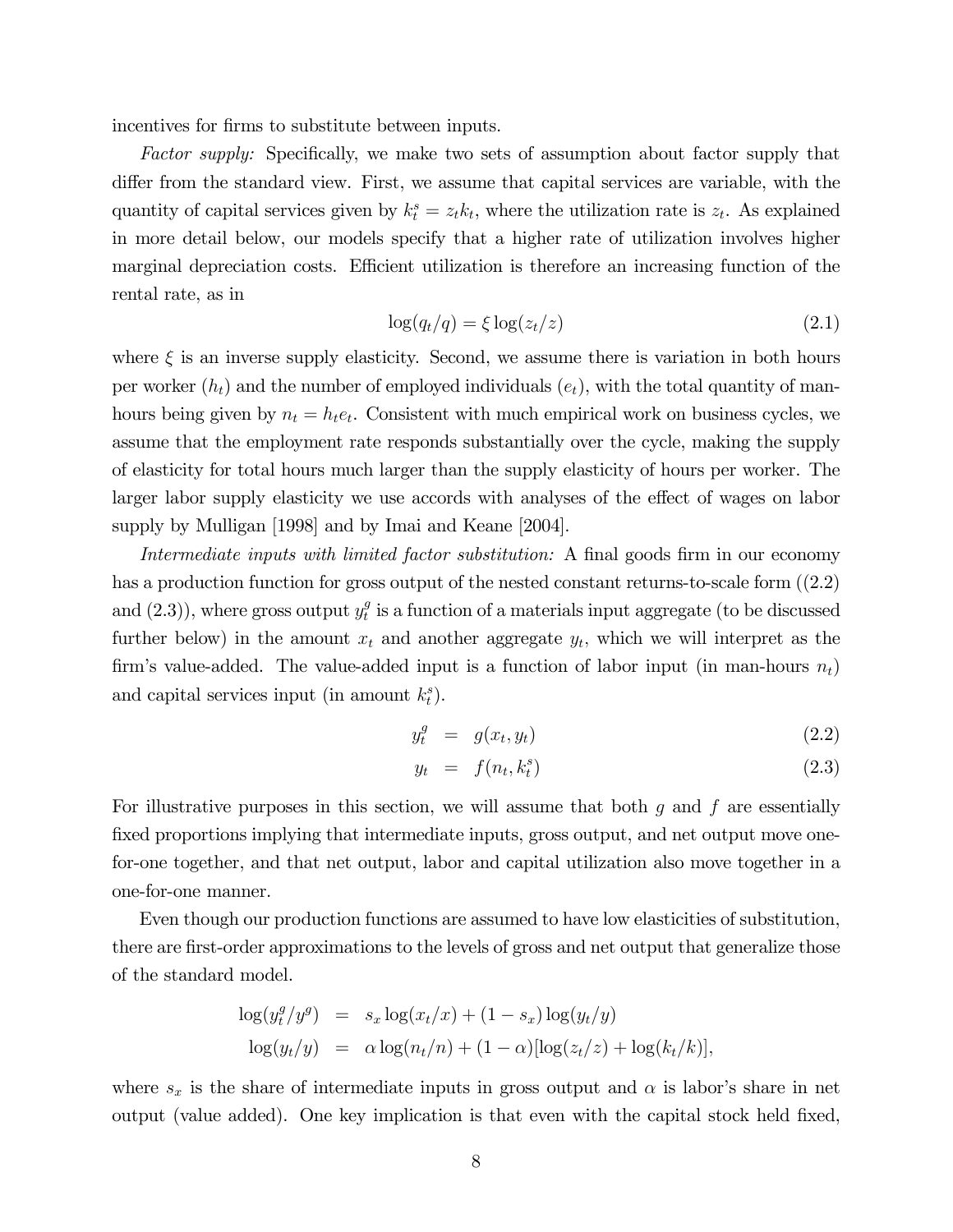demand-induced changes in net output can now be accommodated in ways other than via labor adjustment.

Further, the loglinear equation governing the relationship between marginal cost and factor prices is

$$
\log(\psi_t/\psi) = s_x \log(p_{xt}/p_x) + s_n \log(w_t/w) + s_k \log(q_t/q)
$$

$$
= s_n \log(w_t/w) + s_k \log(q_t/q)
$$

with the factor shares given by  $s_n = (1-s_x)\alpha$ ; and  $s_k = (1-s_x)(1-\alpha)$ . The second equality follows the assumption that materials input is a perfect substitute for both consumption and investment. Thus, materials input has a relative price of one.

The last expression highlights the quantitative importance of introducing materials input for the relationship between real marginal cost and the prices of labor and capital input. For example, assuming that materials inputs have a cost share  $s = 1/2$  of gross output, and that labor's share in net output is also 2/3, then it follows that  $s_n = (1/2) * (2/3) = 1/3 = .333$ and  $s_k = (1/2) * (1/3) = 1/6 = .166$ . Thus, the introduction of materials input substantially reduces the responsiveness of real marginal cost to changes in  $w$  and  $q$ .

Marginal cost and factor supply: In the fixed proportion case, net output, labor and utilization all move proportionately  $(\log(y_t/y) = \log(n_t/n) = \log(z_t/z))$ . Hence, factor prices must be completely determined on the factor supply side. Using (2.1), the response of the rental rate to output is

$$
\log(q_t/q) = \xi \log(y_t/y).
$$

In contrast to the standard view, the rental rate now depends on the supply elasticity for capital services.

Continuing to assume that the labor supply function is  $\log(n_t/n) = \zeta_w \log(w_t/w)$  –  $\zeta_y \log(y_t/y)$ , it follows that the wage rate's response to output is

$$
\log(w_t/w) = \frac{1+\zeta_y}{\zeta_w} \log(y_t/y)
$$

Notice that the real wage is less sensitive to output than in the previous solution, in which the comparable coefficient is  $\frac{1/\alpha+\zeta_y}{\zeta_w}$ . There is a smaller effect in the numerator because labor demand does not need to bear the entire burden of producing increased output: utilization is varied one-for-one with labor.

Combining these expressions with the loglinear equation governing the relationship between marginal cost and factor prices, we find that

$$
\log(\psi_t/\psi) = (1 - s_x)(1 - \alpha) \log(q_t/q) + (1 - s_x)\alpha \log(w_t/w)
$$
  
= 
$$
(1 - s_x)[(1 - \alpha)\xi + \alpha \frac{1 + \zeta_y}{\zeta_w}] \log(y_t/y) = \phi \log(y_t/y).
$$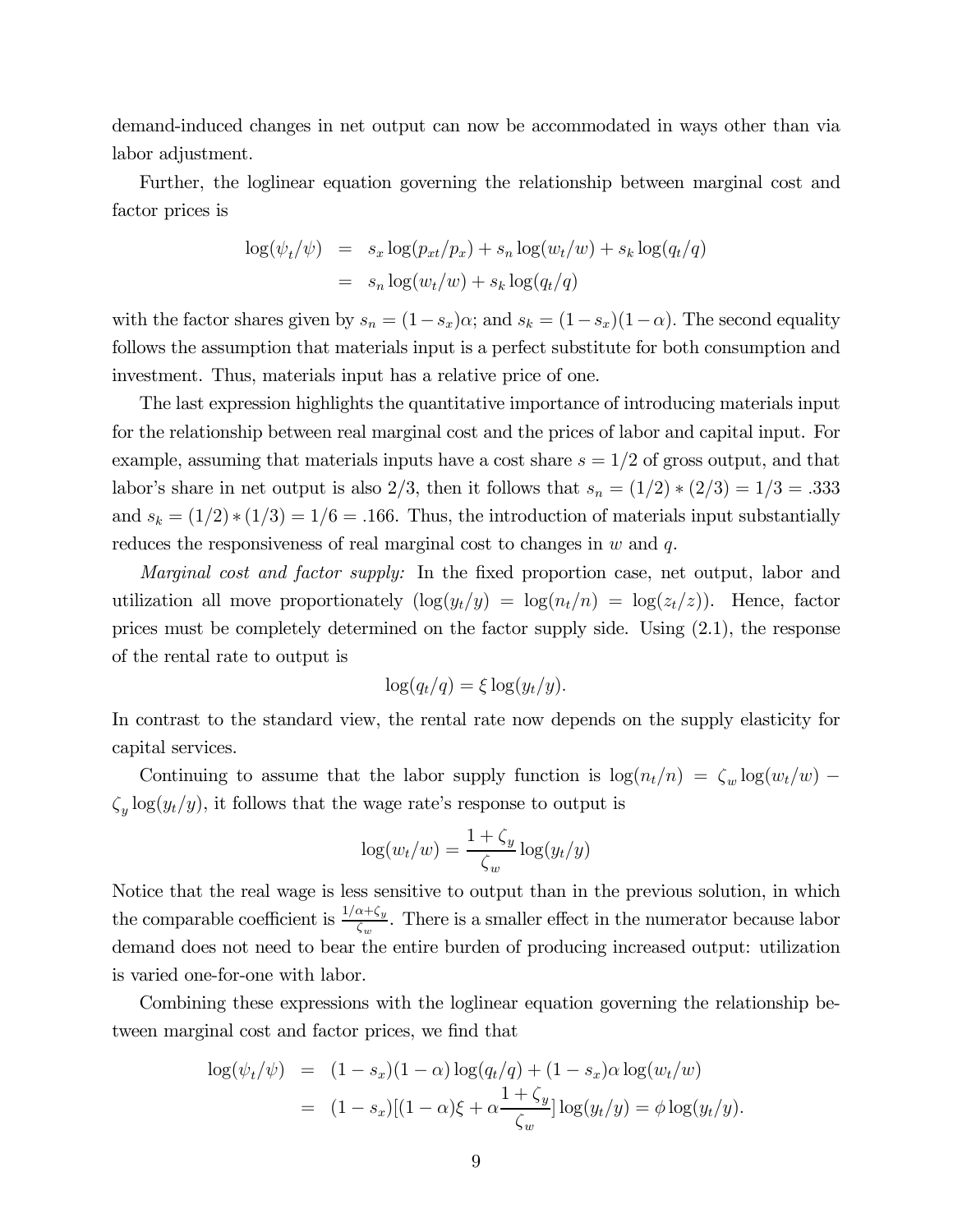A number of key results follow from this expression concerning the determinants of the elasticity of real marginal cost with respect to output, which we again call  $\phi$ . First, the use of intermediate inputs (incorporated by the term  $s_x$ ), as well as elastic factor supply (small  $\xi$  and large  $\zeta_w$ ) reduce the sensitivity of marginal cost to output. In concert, these features can have a particularly powerful effect. Second, it is a general equilibrium labor supply elasticity that is relevant for the elasticity of marginal cost  $\phi$ , i.e., one which takes into account shifts  $(\zeta_y)$  as well as its slope  $(\zeta_w)$ . These features will also carry over to the model that we develop in section 4 below.

A benchmark calculation under the alternative view: We can use this expression to undertake a benchmark calculation similar to that done for the standard view above, where we learned that a lower bound was  $\phi = 3$ . As an example, suppose that the share of materials in gross costs is one-half  $(s_x = 1/2)$  and that the share of labor in value added is two-thirds  $(\alpha = 2/3)$ . Mulligan [1998] suggests that labor supply elasticities with both intensive and extensive margins can easily be as large as 2, and Basu and Kimball's [1997] empirical work suggests a utilization elasticity of  $\xi = 1$ , although larger values are also not unreasonable. Then, if there are no general equilibrium effects on labor supply, the computed lower bound for  $\phi = (1/2) * [(1/3) * 1 + (2/3) * (1/2)] = (1/3) = .333$ . The elasticity of marginal cost is higher if there are general equilibrium effects on labor supply. For example, using a standard value of  $\zeta_y = 1$ , then  $\phi = (1/2) * [(1/3) * 1 + (2/3) * (2/2)] = 1/2 = .50^{10}$  Thus, models constructed under our alternative view can easily yield an elasticity of real marginal cost with respect to output that is much less than unity.

### 3. A fully articulated macro model

The macroeconomic models that we study involve complete specification of microeconomic foundations, while building in the supply-side mechanisms highlighted above. Our discussion stresses three key ingredients, treating each in a separate subsection: the nature of dynamic pricing given marginal cost, the effect of materials input on marginal cost, and the effect of factor supply on marginal cost.

#### 3.1. Dynamic Pricing

Dotsey, King, and Wolman [1999] describe a model of firm pricing that (i) highlights the roles of monopolistic competition and price stickiness stressed by New Keynesian economics;

<sup>&</sup>lt;sup>10</sup>The sense in which  $\zeta_y = 1$  is a standard value is based on the discussion of footnote 7: it is consistent with balanced growth  $(\sigma = 1)$  and consumption equal to output  $(\tau = 1)$ , which is a condition frequently imposed in small macro models of the form developed in the current section.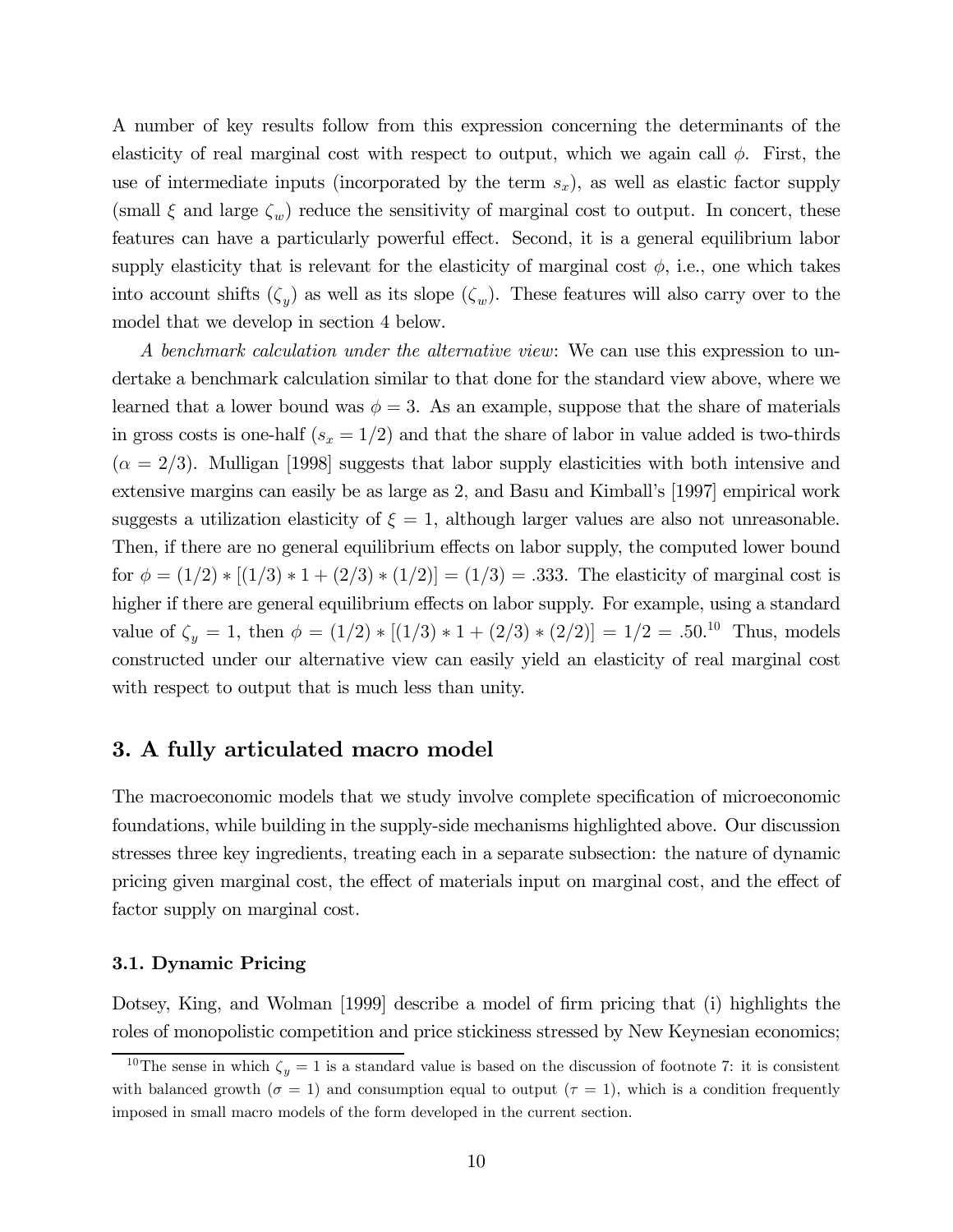(ii) can to handle a wide range of time-dependent pricing models (including that of Calvo [1983] and the models in the style of Taylor [1980]) as well as state-dependent pricing; and (iii) is operational because it can be integrated easily into a complete general equilibrium model. In this subsection, we give a quick summary of that approach.

As is standard in the literature, we assume that each firm  $j$  faces a demand curve for its product which takes the constant elasticity form (as in Blanchard and Kiyotaki [1987], and Rotemberg [1987]):

$$
d_{jt} = (\frac{P_{jt}}{P_t})^{-\varepsilon} d_t
$$

where  $P_{jt}$  is the firm's nominal price,  $P_t$  is the price level,  $\varepsilon$  is the elasticity of demand, and  $d_t$  is an aggregate demand shifter that will be discussed further below.

Some key features of pricing adjustment frictions in our economy are highlighted in Figure 3.1, which is taken from Dotsey et al. [1999] with slight modification. Within each period, some firms will adjust their price and all adjusting firms will choose the identical nominal value, which we call  $P_t^*$ . We now assume that there is a discrete distribution of firms at the start of each period, with a fraction  $\theta_{jt}$  of type j firms  $(j = 1, 2, ., J)$  having last set their price j periods ago at the level  $P_{t-j}^*$ , so that we refer to j as the vintage of the price. If these firms do not adjust at date t, they will continue to charge  $P_{t-j}^*$ .<sup>11</sup> In period t, a fraction  $1 - \eta_{jt}$  of vintage j firms decides to adjust its price and a fraction  $\eta_{jt}$  decides not to adjust its price (all vintage J firms choose to adjust). The total fraction of adjusting firms  $(\omega_{0t})$ satisfies

$$
\omega_{0t} = \sum_{j=1}^{J} (1 - \eta_{jt}) \theta_{jt}.
$$
\n(3.1)

There are corresponding fractions of firms,

$$
\omega_{jt} = \eta_{jt} \cdot \theta_{jt},\tag{3.2}
$$

that maintain during period t the price which they previously set in period  $t-j$ . These "end" of period" fractions are useful because they serve as weights in various aggregation contexts throughout the paper. For example, the perfect price level index is given by

$$
P_{t} = \left[\sum_{j=0}^{J-1} \omega_{jt} \cdot \left(P_{t-j}^{*}\right)^{1-\varepsilon}\right]^{\frac{1}{1-\varepsilon}},\tag{3.3}
$$

in this economy. The "beginning of period" fractions are mechanically related to the "end of period" fractions:

<sup>&</sup>lt;sup>11</sup>Since all firms are in one of these situations,  $\sum_{i=1}^{J} \theta_{it} = 1$ .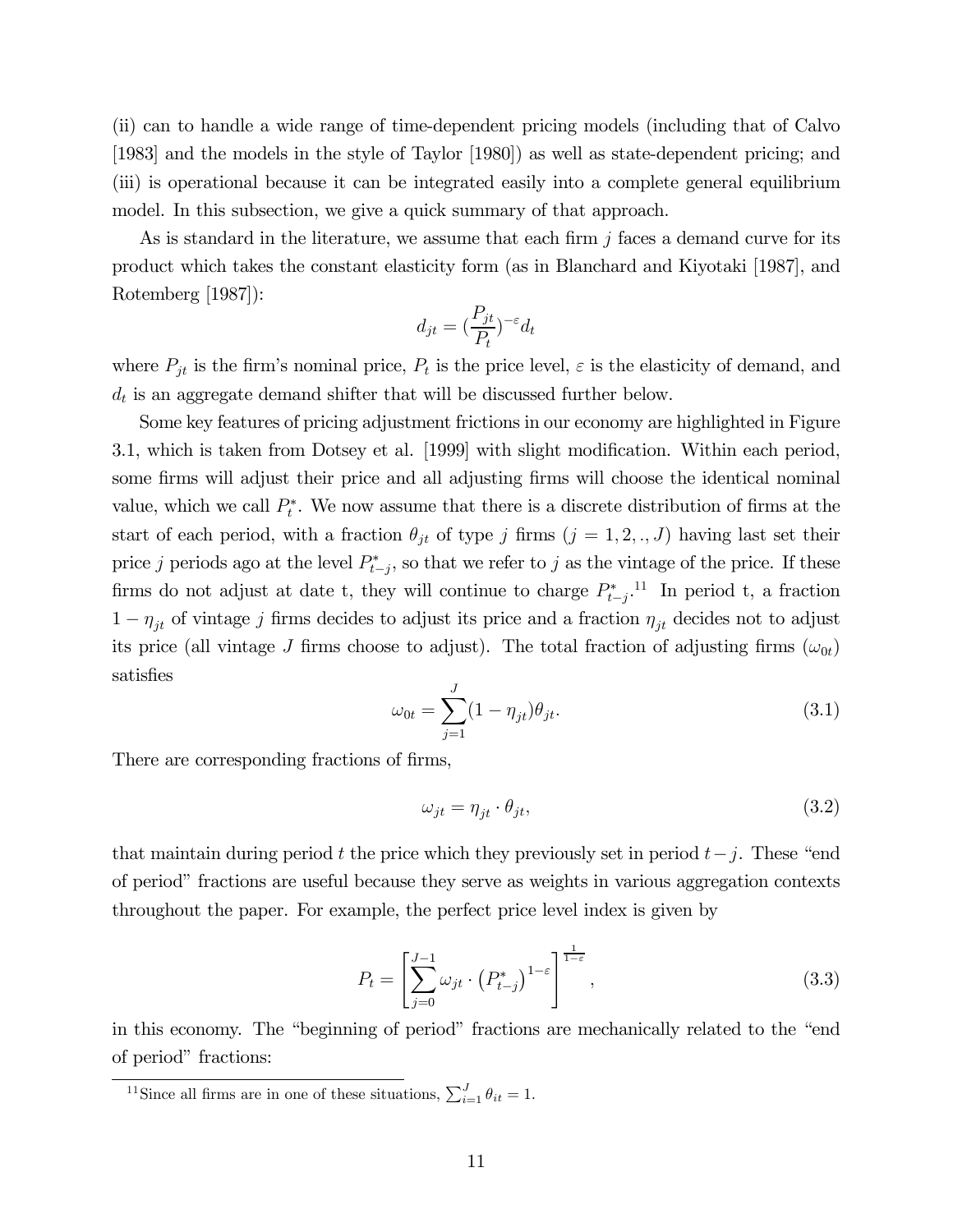$$
\theta_{j+1,t+1} = \omega_{jt} \text{ for } j = 0, 1, ..., J-1. \tag{3.4}
$$

Time dependent models: If the adjustment fractions  $\eta_j$  are treated as fixed through time, as in our analysis of section 4.1 below, then Figure 3.1 summarizes the mechanics of models of randomized price-setting opportunities, generalizing the specification of Calvo [1983] along lines suggested by the analysis of Levin [1991].<sup>12</sup> In this setting,  $\eta_i$  plays two roles: it is the fraction of firms given the opportunity to adjust within a period and it is also the probability of an individual firm being allowed to adjust after j periods, conditional on not having adjusted for  $j-1$  periods.

State dependent models: When we consider state dependent pricing in section 4.5 below, we employ randomized fixed costs of adjustment to induce discrete adjustment by individual firms, while allowing for an adjustment rate that responds smoothly to the aggregate state of the economy.

While these are very different economic models, the firm's optimal pricing decision can be described using a dynamic programming approach in both the time-dependent and statedependent pricing settings. We accordingly focus on the SDP setting and then specialize to TDP.

Since it must choose between continuing with a fixed nominal price, which implies a relative price of  $p_t$ , and paying a fixed cost of adjusting its price  $(\xi)$ , the representative firm solves

$$
v(p_t, \xi_t) = \max \left\{ \begin{array}{c} \pi(p_t) + \beta E_t \frac{\lambda_{t+1}}{\lambda_t} v(p_t \frac{P_t}{P_{t+1}}, \xi_{t+1}), \\ \max_{p_t^*} [\pi(p_t^*) + \beta E_t \frac{\lambda_{t+1}}{\lambda_t} v(p_t^* \frac{P_t}{P_{t+1}}, \xi_{t+1})] - w_t \xi_t \end{array} \right\},
$$
(3.5)

where  $\frac{\lambda_{t+1}}{\lambda_t}$  is the ratio of future to current marginal utility and is the appropriate discount factor for future real profits. The relative price of a firm that last set its price  $j$  periods ago would be  $p_t = (P_{t-j}^*/P_t)$  and real profits are given by  $\pi(p_t) = (p_t) \cdot d_t - \psi_t \cdot d_t =$  $[(p_t)^{1-\varepsilon} - \psi_t \cdot (p_t)^{-\varepsilon}]d_t$ <sup>13</sup>

For the state dependent setting, a smooth macro model is obtained in Dotsey, King, and Wolman [1999] by assuming that there is a continuous distribution of finite fixed menu costs of changing prices across a large number of firms. In the time dependent case, the fixed cost is either zero or infinite depending on when the firm last changed its price.

The dynamic program (3.5) implies that the optimal price satisfies an Euler equation that involves balancing pricing effects on current and expected future profits. That is, as

<sup>&</sup>lt;sup>12</sup>Calvo assumes that  $\eta_i = \eta$ , whereas Levin allows  $\eta_i$  to depend on j, as we do below.

<sup>&</sup>lt;sup>13</sup>In writing out the problem we have, for convenience, suppressed explicit notation of the state of the economy. John and Wolman [2000] show that there is a unique bounded function  $v(p, \xi)$  that satisfies 3.5.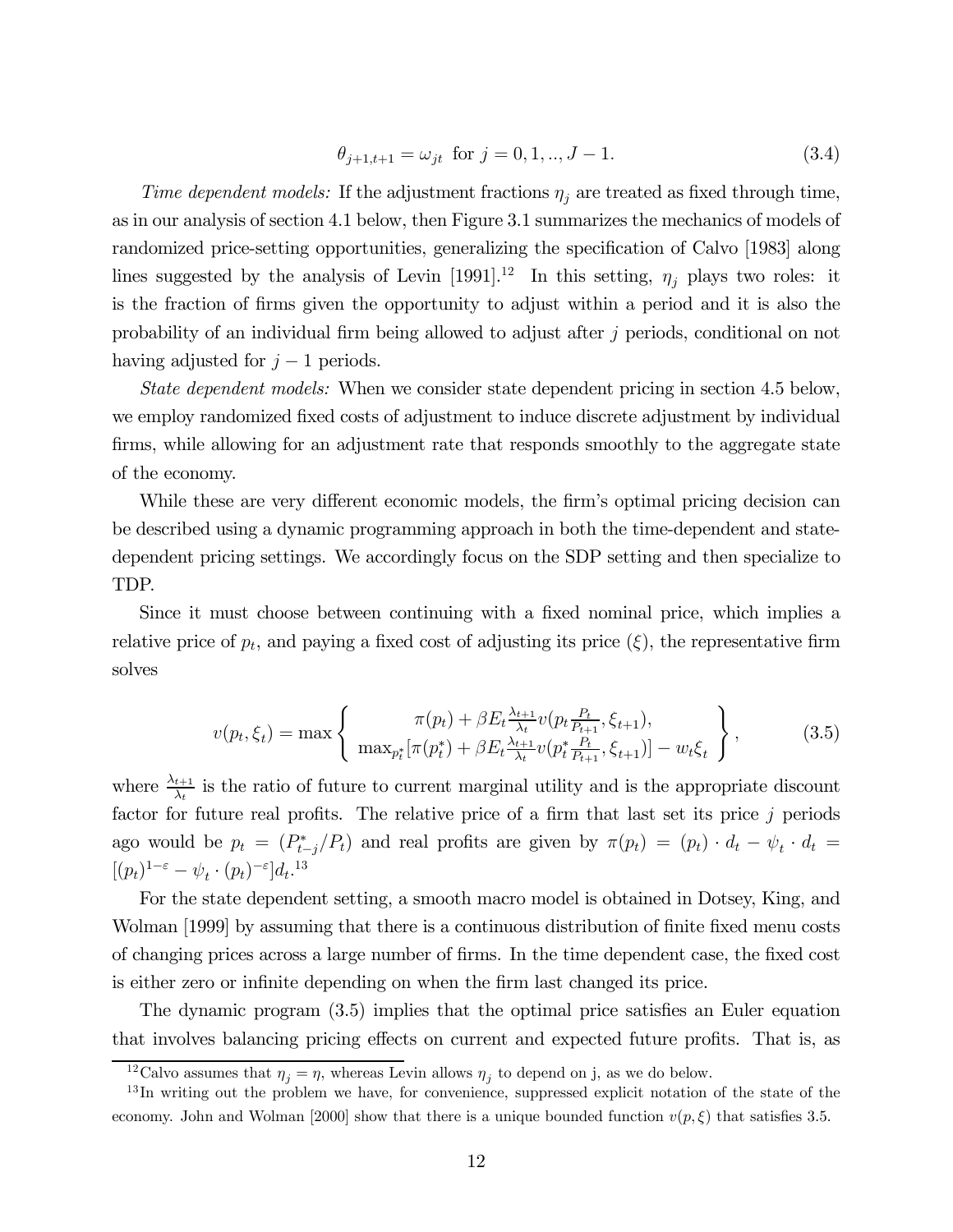part of an optimal plan, adjusting firms choose a price that satisfies

$$
0 = \frac{\partial \pi(p_t)}{\partial p_t^*} + \beta E_t \frac{\lambda_{t+1}}{\lambda_t} \frac{\partial v(p_t^* \frac{P_t}{P_{t+1}}, \xi_{t+1})}{\partial p_t^*}.
$$
\n(3.6)

Further, for any given state of the economy there is a unique cutoff price adjustment cost that faces each firm charging a relative price of  $p$ . All firms that draw an adjustment cost less than this cutoff will optimally choose to adjust their price. Thus, in the state-dependent model there will be an endogenous fraction of firms from each vintage,  $(1 - \eta_{it})$  that will choose to adjust their price. Further, since all price adjusters face the same dynamic program going forward, they will choose an identical price. Finally, as long as the inflation rate is non-zero and the maximum adjustment cost is finite, there will be a maximum number of periods that any firm will leave its price unchanged and thus the state vector for this problem is finite.

Iterating the Euler equation (3.6) forward, the optimal relative price,  $p_t^*$ , can be written as an explicit function of current and expected future variables:

$$
p_t^* = \frac{\varepsilon}{\varepsilon - 1} \frac{\sum_{j=0}^{J-1} \beta^j E_t \{ (\omega_{j,t+j}/\omega_{0,t}) \cdot (\lambda_{t+j}/\lambda_t) \cdot \psi_{t+j} \cdot (P_{t+j}/P_t)^{\varepsilon} \cdot d_{t+j} \}}{\sum_{j=0}^{J-1} \beta^j E_t \{ (\omega_{j,t+j}/\omega_{0,t}) \cdot (\lambda_{t+j}/\lambda_t) \cdot (P_{t+j}/P_t)^{\varepsilon - 1} \cdot d_{t+j} \}},
$$
(3.7)

where  $(\omega_{j,t+j}/\omega_{0,t}) = (\eta_{j,t+j} \cdot \eta_{j-1,t+j-1} \cdot ... \cdot \eta_{1,t+1})$  is the probability of non-adjustment from t through  $t+j$ . The pricing rule (3.7) is a natural generalization of the type derived in timedependent settings with exogenous adjustment probabilities that are constant through time, as in Calvo [1983] (see for example King and Wolman [1996] and Yun [1996]). According to (3.7), the optimal relative price is a fixed markup over real marginal cost  $(p^* = \frac{\varepsilon}{\varepsilon - 1}\psi)$  if real marginal cost and the price level are expected to be constant over time. More generally, (3.7) illustrates that the optimal price varies with current and expected future demands, aggregate price levels, real marginal costs, discount factors, and adjustment probabilities. All except the last are also present in time-dependent models. Intuitively, firms know that the price they set today may also apply in future periods, so the expected state of the economy in those future periods affects the price that they choose today. If, for example, marginal cost is expected to be high next period a firm will set a high price in the current period, so as not to sell at a loss next period. Similarly, if demand is expected to be high next period, the firm will set a higher price today so that one period of inflation leaves it closer to maximizing static profits next period. The conditional probability terms  $(\omega_{j,t+1}/\omega_{0,t})$  are present in timedependent models, but they are not time-varying. In our setup, these conditional probability terms effectively modify the discount factor in a time-varying manner: a high probability of adjustment in some future period leads the firm to set a price that heavily discounts the effects on profits beyond that period.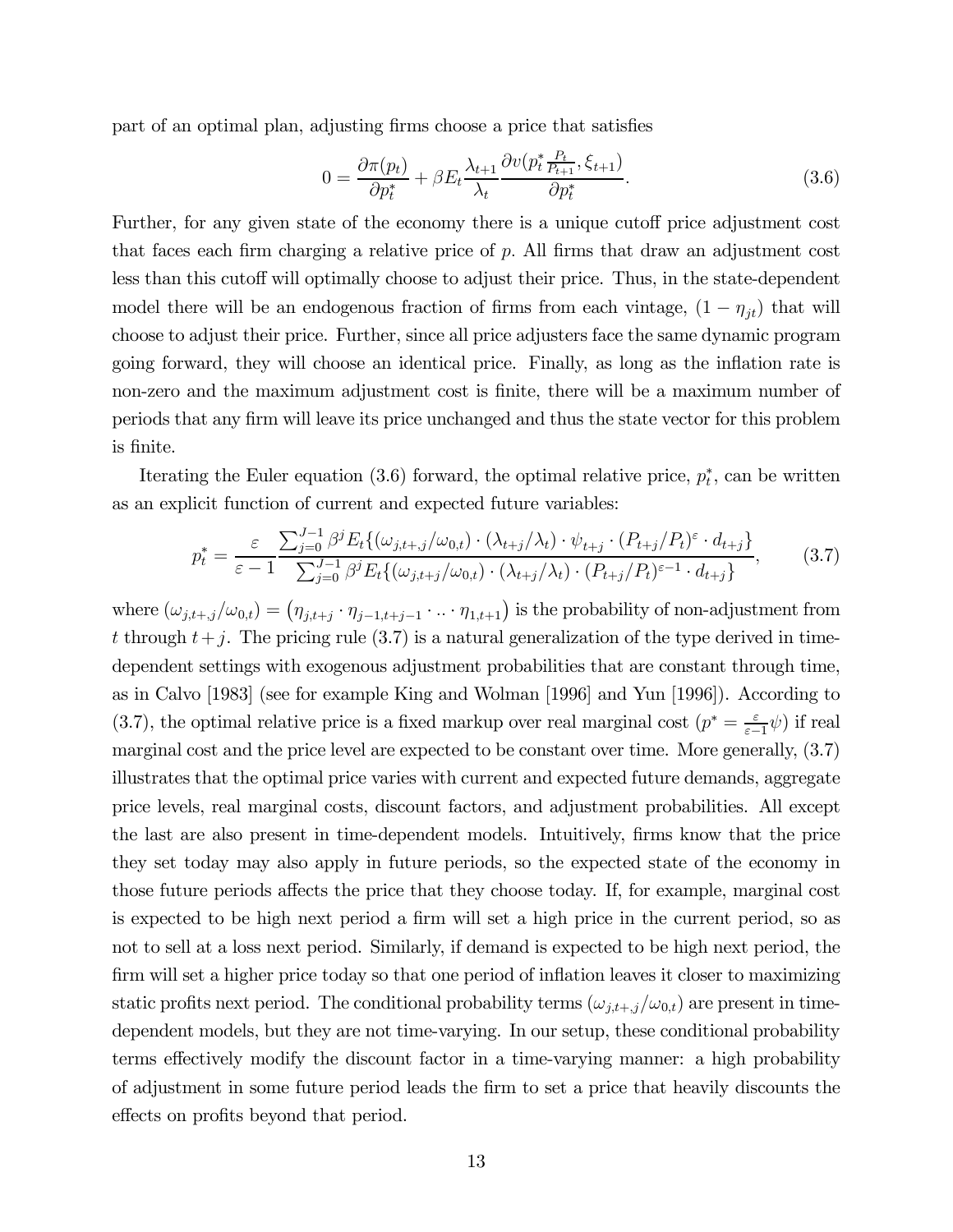#### 3.2. Materials input, marginal cost, and aggregation

We now turn to detailed development of the materials input linkages in our model. We have previously outlined the effects of material inputs on marginal cost in section 2 above, so that the current discussion concentrates on the microeconomic structure of materials input linkages and aggregation with materials inputs. Our modeling of materials inputs follows the roundabout input output structure of Basu [1995] and is also adopted by Bergin and Feenstra [2000] and Huang and Liu [2004].

#### 3.2.1. Microeconomic structure of materials

We think of all firms as buying units of a materials aggregate  $x$  from an "intermediary" who assembles these from the products of individual firms of various types. We assume that this firm has technology

$$
x_t = [\sum_{j=0}^{J-1} \omega_{jt} b_{jt}^{\vartheta}]^{\frac{1}{\vartheta}}
$$

where  $b_{jt}$  is the amount of product j that the intermediary demands from each firm of type j. Cost minimization on the part of the intermediary leads to

$$
b_{jt} = \left[\frac{P_{jt}}{P_{xt}}\right]^{\frac{1}{\vartheta - 1}} x_t
$$

and

$$
P_{xt}=[\sum_{j=0}^{J-1}\omega_{jt}P_{jt}^{\frac{\vartheta}{\vartheta-1}}]^{\frac{\vartheta-1}{\vartheta}}
$$

We also assume that the materials aggregator has the same demand elasticities as the consumption and investment aggregators (so that  $-\varepsilon = \frac{1}{\vartheta - 1}$ ): a simple story is that all consumers and investors desire the same final good assembled by the intermediary. This assumption also implies that  $P_{xt} = P_t$ . Hence, the microeconomic model delivers the implication – used above in our analysis of marginal cost – that the relative price  $P_{xt}/P_t$  is constant.

#### 3.2.2. Aggregation

If firms of type j purchase quantity  $x_{jt}$  of the materials aggregate, then the intermediary's resource constraint is

$$
x_t = \left[\sum_{j=0}^{J-1} \omega_{jt} x_{jt}\right]
$$

and its total expenditure  $\left[\sum_{j=0}^{J-1} \omega_{jt} P_{jt} b_{jt}\right] = P_{xt} x_t = P_{xt} \left[\sum_{j=0}^{J-1} \omega_{jt} x_{jt}\right]$ .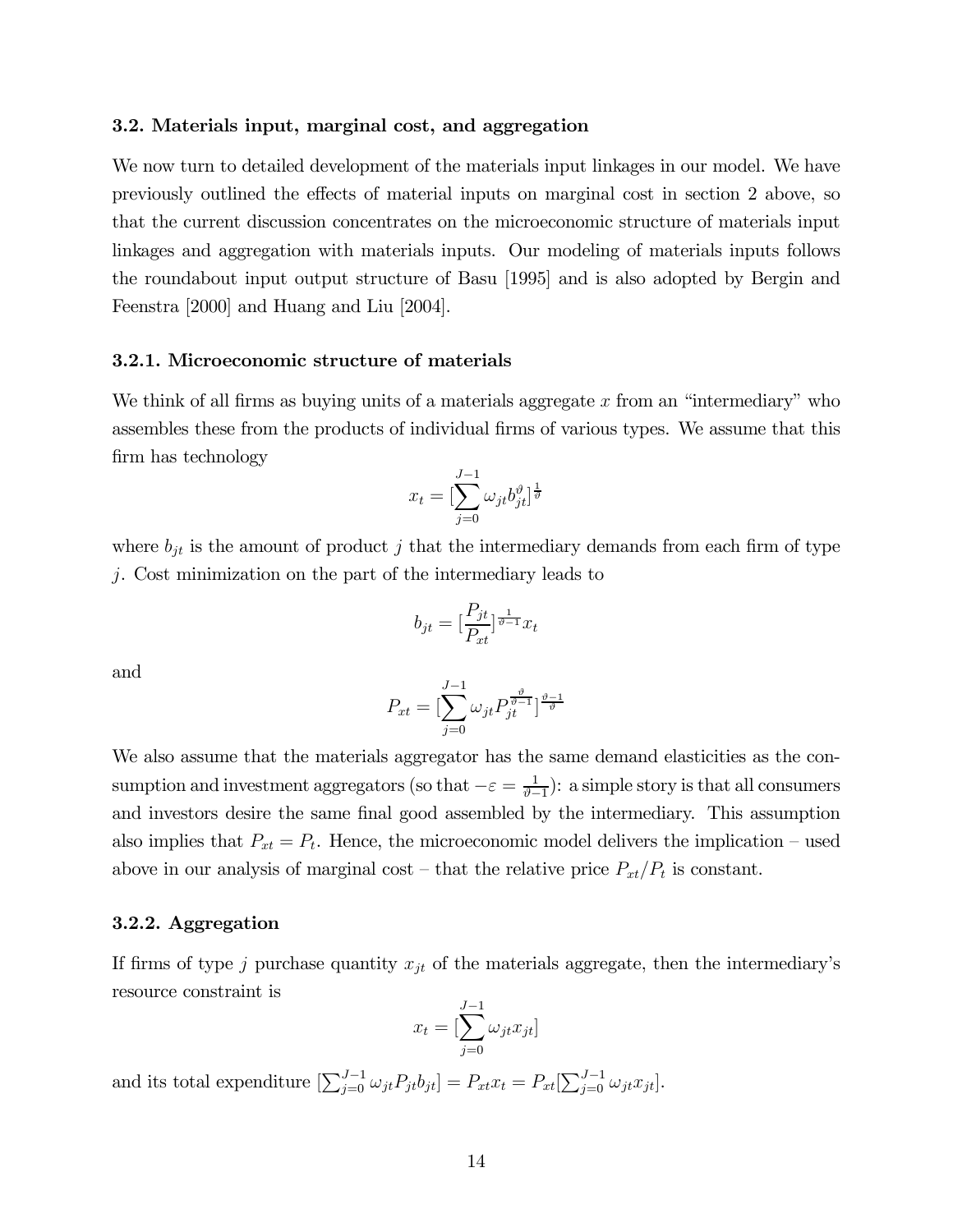All firms of type j will face total demand

$$
b_{jt} + c_{jt} + i_{jt} = y_{jt}^{g} = G(x_{jt}, n_{jt}, k_{jt}^{s}).
$$

Notice that  $x_{jt}$  is the demand for the materials aggregate by firms that have held their price fixed for j periods. By contrast  $b_{jt}$  is the materials demand by all firms for the product of firms that last adjusted their price j periods in the past.

Under constant returns to scale and global factor markets, we can define aggregate gross output as in Yun [1996] and, because all firms choose the same factor input ratios, it is consistent with an aggregate gross output production function.

$$
y_t^g = [\sum_{j=0}^{J-1} \omega_{jt} y_{jt}^g] = G(x_t, n_t, k_t^s)
$$

However, this real quantity does not correspond to national output measures. To obtain these, we want to net out materials to generate an aggregate measure of value-added. To this end, adding up across all of the markets, we get that

$$
\sum_{j=0}^{J-1} \omega_{jt} [P_{jt}(c_{jt} + i_{jt})] = \left[ \sum_{j=0}^{J-1} \omega_{jt} P_{jt}(y_{jt}^g - b_{jt}) \right] = \left[ \sum_{j=0}^{J-1} \omega_{jt} P_{jt} y_{jt}^g \right] - P_{xt} x_t
$$

where the right-hand side is the desired measure of nominal value added. To express this in real terms, we can divide through by the perfect price index and use the aggregation properties of demand

$$
c_t + i_t = [\sum_{j=0}^{J-1} \omega_{jt} p_{jt} y_{jt}^g] - x_t,
$$

so that one way to measure aggregate real value-added is as consumption plus investment.

More conventionally, looking at the firms' payments, we have

$$
\sum_{j=0}^{J-1} \omega_{jt} [p_{jt} y_{jt}^g - x_{jt}] = \sum_{j=0}^{J-1} \omega_{jt} [w_t n_{jt} + q_t k_{jt}^s + \pi_{jt}]
$$

so that aggregate value-added can also be described as a sum of wages plus capital income plus profits.

Finally, actual gnp calculations in the U.S. and other countries more closely resemble the adding up of gross output less materials expenditures. For nominal gnp in our economy, this would be:

$$
Y_{t} = \left[\sum_{j=0}^{J-1} \omega_{jt} (P_{jt} y_{jt}^{g} - P_{t} x_{jt})\right]
$$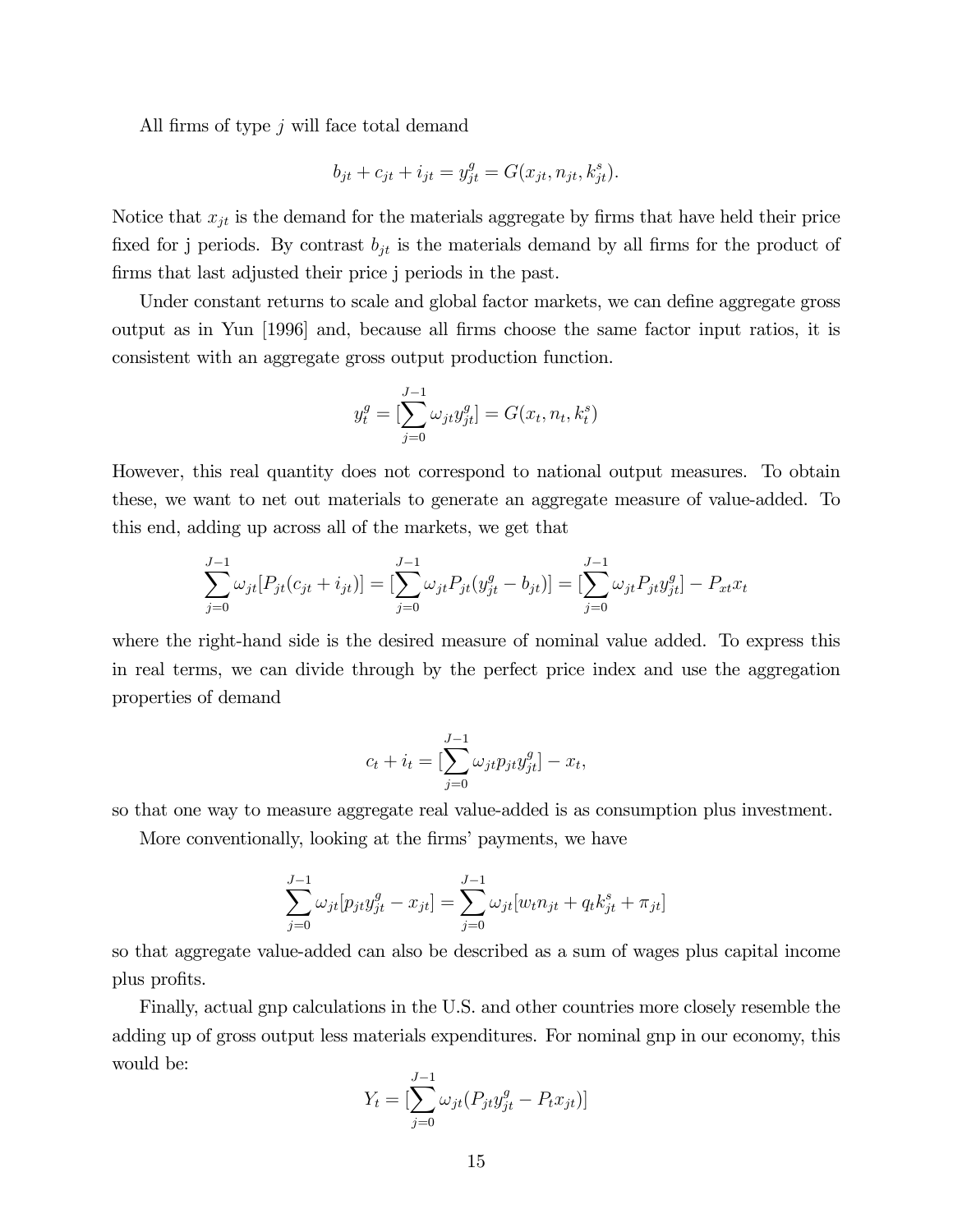and for real gnp at benchmark relative prices of unity this would be:

$$
\overline{y}_t = \left[\sum_{j=0}^{J-1} \omega_{jt}(y_{jt}^g - x_{jt})\right] = G(x_t, n_t, k_t^s) - x_t
$$

An implicit price deflator would then is  $\overline{P}_t = Y_t/\overline{y}_t$ , so that  $c_t + i_t = (\overline{P}_t/P_t)\overline{y}_t$ . For our quantitative economies, though, we find small variation in  $(\overline{P}_t/P_t)$ . Hence, while we use  $c_t + i_t$  to measure variations in real output, there would be small differences if we looked at  $\overline{y}_t$ .

#### 3.3. Factor Supply

In our model economy, aggregate labor input varies on both the extensive and intensive margins, which can make the supply of labor services quite elastic. We also allow for variable utilization of capital, which can in turn make the supply of capital services fairly elastic. The following two subsections describe the key details of these supply-side mechanisms.

#### 3.3.1. Supply of Labor

In order to build a model in which some potential labor suppliers work while others do not, we assume that each of a continuum of agents faces a random discrete cost of going to work, which may be high or low in any particular period. To avoid having to carry along a distribution of wealth, we assume that these risks are fully pooled.

The labor supply behavior of the economy can then be studied by looking at a large household, which maximizes

$$
\max_{c_t^e, c_t^h, e_t, l_t} \{ \sum_t \beta^t [(e_t u(c_t^e, l_t) + (1 - e_t) u(c_t^o, 1)] \}
$$
\nsubject to: 
$$
[e_t c_t^e + (1 - e_t) c_t^h + \varphi(e_t) \leq [e_t w_t (1 - l_t) + \pi_t] + q_t k_t^s - i_t
$$

where e is the fraction of household members that participate in the work force,  $c^e$  is the consumption of workers, l is the leisure of workers,  $c^{\circ}$  is the consumption of nonworkers,  $\varphi$ is a strictly increasing cost function of going to work, w is the wage rate,  $\pi$  are total profits remitted by household owned firms, q is the rental rate on capital services,  $k^s$ , and i is the amount of investment expenditure.

The utility function is of the class of functions discussed in King and Rebelo [1999]. Specifically,

$$
u(c, l) = (1/(1 - \sigma))[c^{1-\sigma}v(1-h)^{1-\sigma} - 1]
$$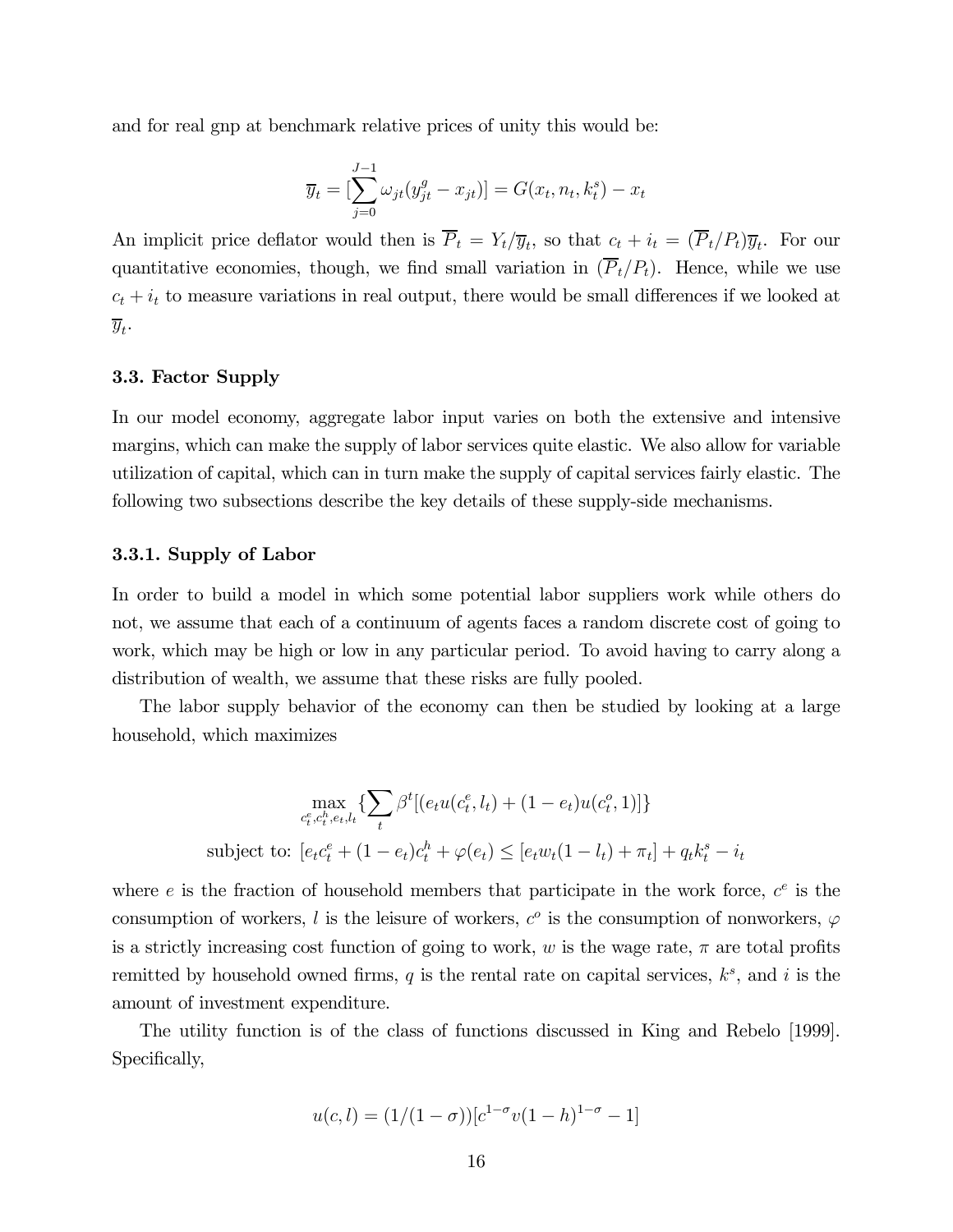where hours per employed worker are  $h = 1 - l$ . Basu and Kimball [2000] explore the usefulness of this class of utility functions for matching both longrun properties of consumption and leisure as well as for providing a better fit for cyclical consumption behavior. We parameterize both the function  $\varphi$ , which governs the responsiveness of labor effort, and the function  $v$ , which controls the elasticity of labor at the intensive margin, to match the empirical labor elasticities estimated by Mulligan  $[1998]$ .<sup>14</sup> We also perform experiments where we alter these elasticities to check how sensitive our results are to alternative calibrations.

#### 3.3.2. Capital use and accumulation

For simplicity, we think of households owning the stock of capital and renting its services to firms at rental rate  $q_t$ . The household's income from renting services is  $q_t k_t^s = q_t z_t k_t$ , where  $z_t$  is the utilization rate. The law of motion for the capital stock is given by

$$
k_{t+1} = (1 - \delta(z_t))k_t + \mu[i_t/k_t - \delta(z_t)]k_t
$$

which reflects two influences. First, a higher utilization rate raises the depreciation rate on capital, i.e.,  $\delta(z)$  is a positive, increasing and convex function of the utilization rate. Second, there are costs associated with the rapid accumulation of capital:  $\mu$  is positive and increasing in  $i/k$  but there are diminishing returns ( $\mu$  is concave). We have chosen a specification where adjustment costs apply to gross investment so that our specification is directly comparable to that used by CKM.15

#### 3.3.3. Efficient supply behavior

It is useful to break the efficiency conditions into two parts: (i) those which govern labor and consumption; and (ii) those which govern investment, utilization and capital accumulation.

Efficient work effort, participation, and consumption decisions require the following four conditions, in which  $\lambda_t$  is the Lagrange multiplier on the household budget constraint. First, the marginal utility of consumption by participating individuals and by nonparticipating

<sup>15</sup>We have also explored adjustment costs on gross investment,  $k_{t+1} = [1 - \delta(z_t)]k_t + \mu[i_t/k_t]k_t$ , with little or no change in our results.

<sup>&</sup>lt;sup>14</sup>Although Mulligan's [1998] model includes only an extensive margin, we hve chosen to use both an intensive and extensive margin so that both hours per worker and hours can behave differently. Our reliance on a greater extensive elasticity is motivated by the observations that aggregate hours are more volatile than hours per worker. As Mulligan [2001] points out the aggregate implications of models with and without extensive margins are similar when there are no economically important time aggregation effects. Presumably we could have derived a model with only indivisible labor, as in Rogerson [1988], that would replicate the results in the paper.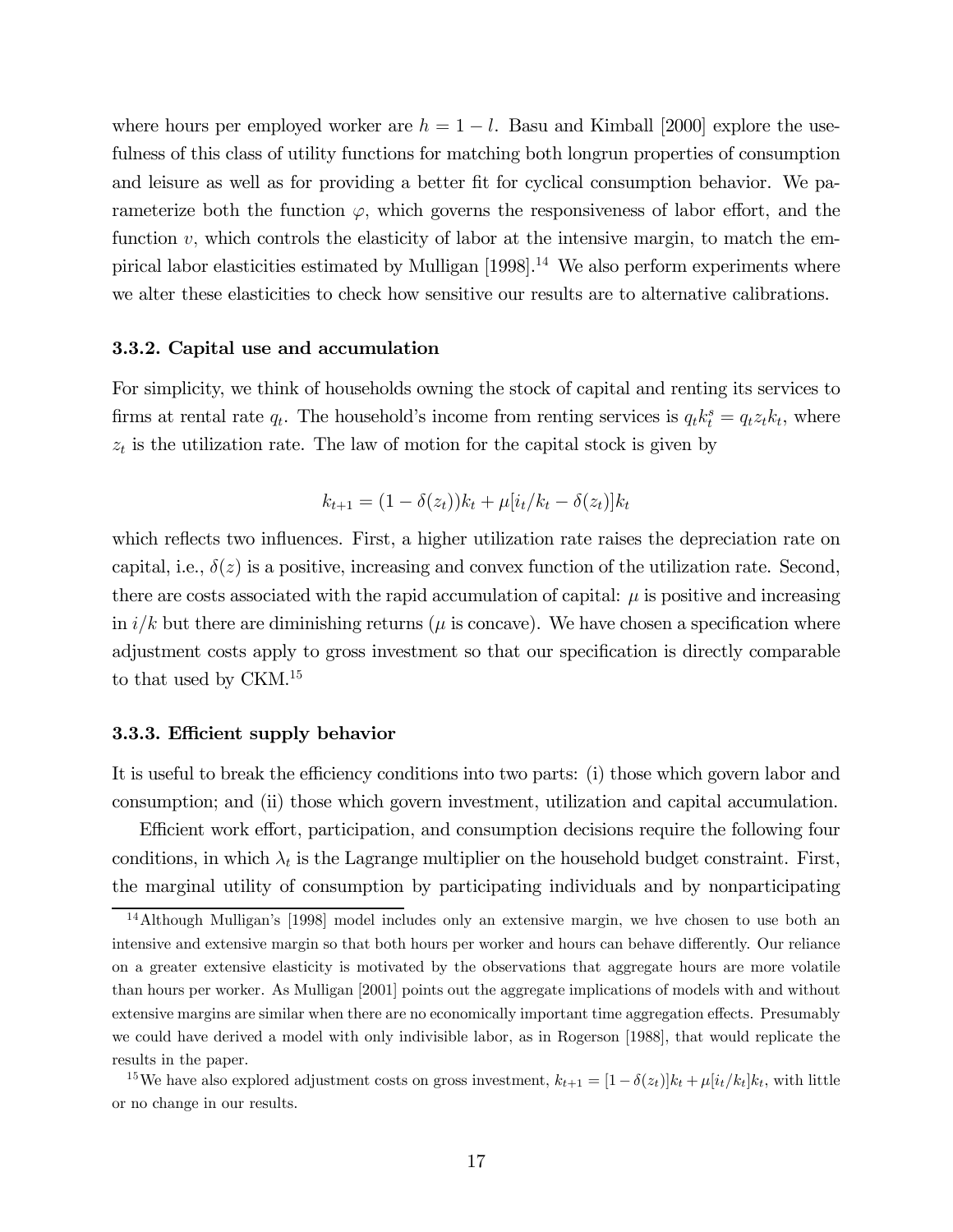workers must be equated to the multiplier, as a condition of efficient risk-sharing. Second, hours per employed worker  $(h_t)$  are governed by the familiar requirement that the marginal value of foregone leisure must be equal to the value of working. Third, the rate of participation  $(e_t)$  is governed by the requirement that the utility cost of adding the marginal entering worker must just be matched by the gain in terms of additional income, which is wh less the consumption costs of going to work.

$$
(c_t^e)^{-\sigma} v (1 - h_t)^{1 - \sigma} = \lambda_t \tag{3.8}
$$

$$
(c_t^o)^{-\sigma} v(1)^{1-\sigma} = \lambda_t \tag{3.9}
$$

$$
(c_t^e)^{1-\sigma}v(1-h)^{-\sigma}v'(1-h) = \lambda_t w_t \tag{3.10}
$$

$$
(1/(1-\sigma))[-(c_t^o)^{1-\sigma}v(1)-(c_t^e)^{1-\sigma}v(1-h_t)^{1-\sigma}] = \lambda_t[w_th_t - (c_t^e - c_t^h) - \varphi'(e_t)] \tag{3.11}
$$

Taken together, these expressions determine a level of labor supply,  $n_t = h_t e_t$ , that contains variations on both the intensive and extensive margins.

As in many investment models, notably that of Hayashi [1982], an efficient rate of investment equates the current cost of the investment good  $\lambda_t$  to the value of the change in the capital stock resulting from the additional investment  $(\nu_t \mu'[i_t/k_t - \delta(z_t)])$ . An efficient utilization rate equates the benefits of additional capital services,  $q_t\lambda_t$ , with the cost of replacing the worn out capital stock  $\nu_t(1 + \mu'[i_t/k_t - \delta(z_t)])\delta'(z_t)$ , where  $\nu_t$  is the Lagrange multiplier on the capital accumulation constraint.

$$
\lambda_t = \nu_t \mu'[i_t/k_t - \delta(z_t)]
$$
  

$$
q_t \lambda_t = \nu_t (1 + \mu'[i_t/k_t - \delta(z_t)]) \delta'(z_t)
$$

Note that this pair of restrictions implicitly determines the utilization rate z and the investment rate  $i/k$  as functions of  $v_t, q_t$  and  $\lambda_t$ . Finally, efficient capital accumulation places restrictions on how capital's shadow price  $\nu_t$  evolves over time.

$$
\nu_t = \beta E_t \{ \nu_{t+1} (1 - \delta_{t+1} + \mu_{t+1}) \} - \beta E_t \{ \lambda_{t+1} (i_{t+1}/k_{t+1}) \} + \beta E_t \{ q_{t+1} \lambda_{t+1} z_{t+1} \}
$$

where  $\mu_{t+1} = \mu(i_{t+1}/k_{t+1} - \delta(z_{t+1}))$  and  $\delta_{t+1} = \delta(z_{t+1})$ . That is: the cost of a unit of

capital at t is equated to the benefit of a unit at  $t+1$ . This future benefit involves having  $(1 - \delta_{t+1} + \mu_{t+1})$  units of future capital and having more rental income  $q_{t+1}\lambda_{t+1}z_{t+1}$ , but is reduced by having more future investment (at a given efficient future rate of investment  $(i_{t+1}/k_{t+1}).$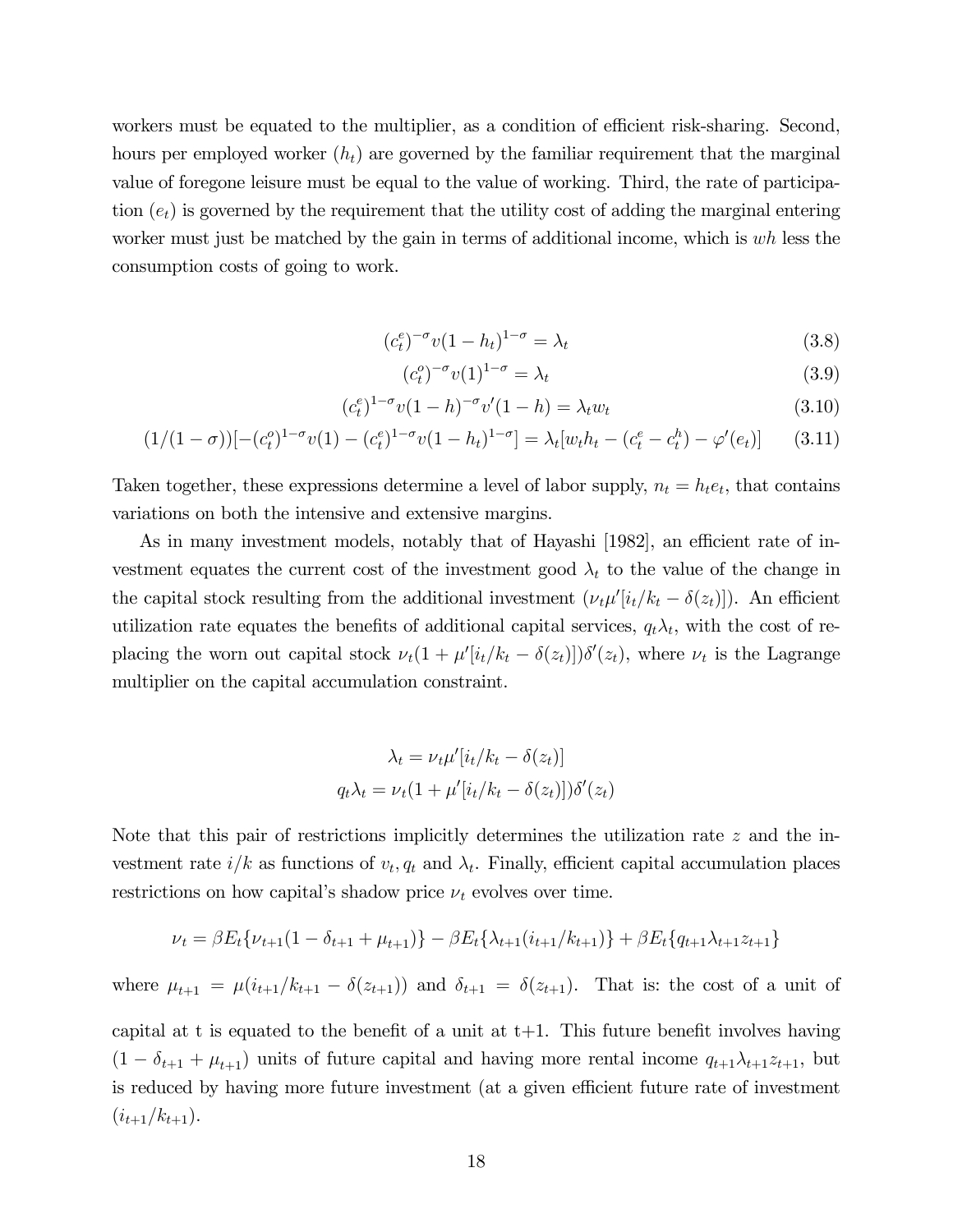Our introductory model simply assumed that  $\log(q_t/q) = \xi \log(z_t/z)$ . Combining the first two efficient factor supply conditions yields  $q_t\lambda_t = (\nu_t + \lambda_t)\delta'(z_t)$ . Approximating this condition yields  $\log(q_t/q) = \xi \log(z_t/z) + \frac{v}{v+\lambda} [\log(v_t/\nu) - \log(\lambda_t/\lambda)]$ .with  $\xi = z\delta''/\delta'$  so that  $\xi$  is linked to the rate at which depreciation costs rise with use.

#### 3.4. Calibration

To make our discussion on persistence readily comparable to the analysis of CKM, we opt for many of their parameter settings in calibrating our model. In particular, we retain their values for the agents discount factor,  $\beta$ , the coefficient of relative risk aversion,  $\sigma$ , depreciation  $\delta$ , average hours worked, n, labor's share in value added,  $\alpha$ , and the demand elasticity  $\varepsilon$ . Their parameter choices for these variables are consistent with standard real business modeling and estimated markups. The remaining features of our calibration are discussed next. The full set of calibration assumptions is listed in table 3.1

Labor supply: The parameters of the household's preferences and its cost of going to work function were set to achieve a participation rate of seventy percent  $(e = .70)$ , which is consistent with average U.S. labor participation rates. To match the CKM assumption that average hours per population member was  $1/3$  of available time, we then require that steady state hours per worker is .476 of available time. The cost of going to work function  $\varphi$  is parameterized so that the extensive margin labor supply elasticity is 1.6 and the utility function  $\nu(1-h)$  is parameterized so that the intensive margin labor supply elasticity is .4.16 The total matches the labor supply elasticity value of 2 in the CKM benchmark and is consistent with estimates in Mulligan [1998], while Solon, Barsky, and Parker [1994] estimate labor supply elasticities to be between 1 and 1.4.

Utilization and investment adjustment costs: Elasticity of marginal depreciation costs,  $\xi = z\delta''/\delta'$ , set equal to unity based on Basu and Kimball [1997].<sup>17</sup> Steady state utilization is set at .82, which is the U.S. average capacity utilization rate. We parameterize our adjustment cost function so that investment is twice as volatile as output.<sup>18</sup>

<sup>&</sup>lt;sup>16</sup>While there are various measures of total labor supply elasticity, there is little guidance on how to attribute the elasticity to each margin. One potential avenue is to use the relationships implied by the model. In our model,  $n = h * e$ , and  $\ln h = \eta_h * \ln w$  and  $\ln e = \eta_e * \ln w$ . Running the regression  $\ln n = b * \ln h + e$ gives the regression coefficient  $b = \eta_h/(\eta_h + \eta_e)$ . Using band pass filtered data over a sample 1964-2003 yields a regression coefficient equal to .3 implying that  $\eta_h$  is 30% of the total elasticity. Thus, are parameterization is consistent with this evidence.

<sup>&</sup>lt;sup>17</sup>We also make investment adjustment costs apply to net rather than gross investment. The practical effect of adjustment costs applied to gross investment is to make marginal costs rise with utilization for another reason besides the depreciation mechanism studied in the current analysis.

<sup>&</sup>lt;sup>18</sup>This is consistent with the estimated impulse response functions in Christiano, Eichenbaum, and Evans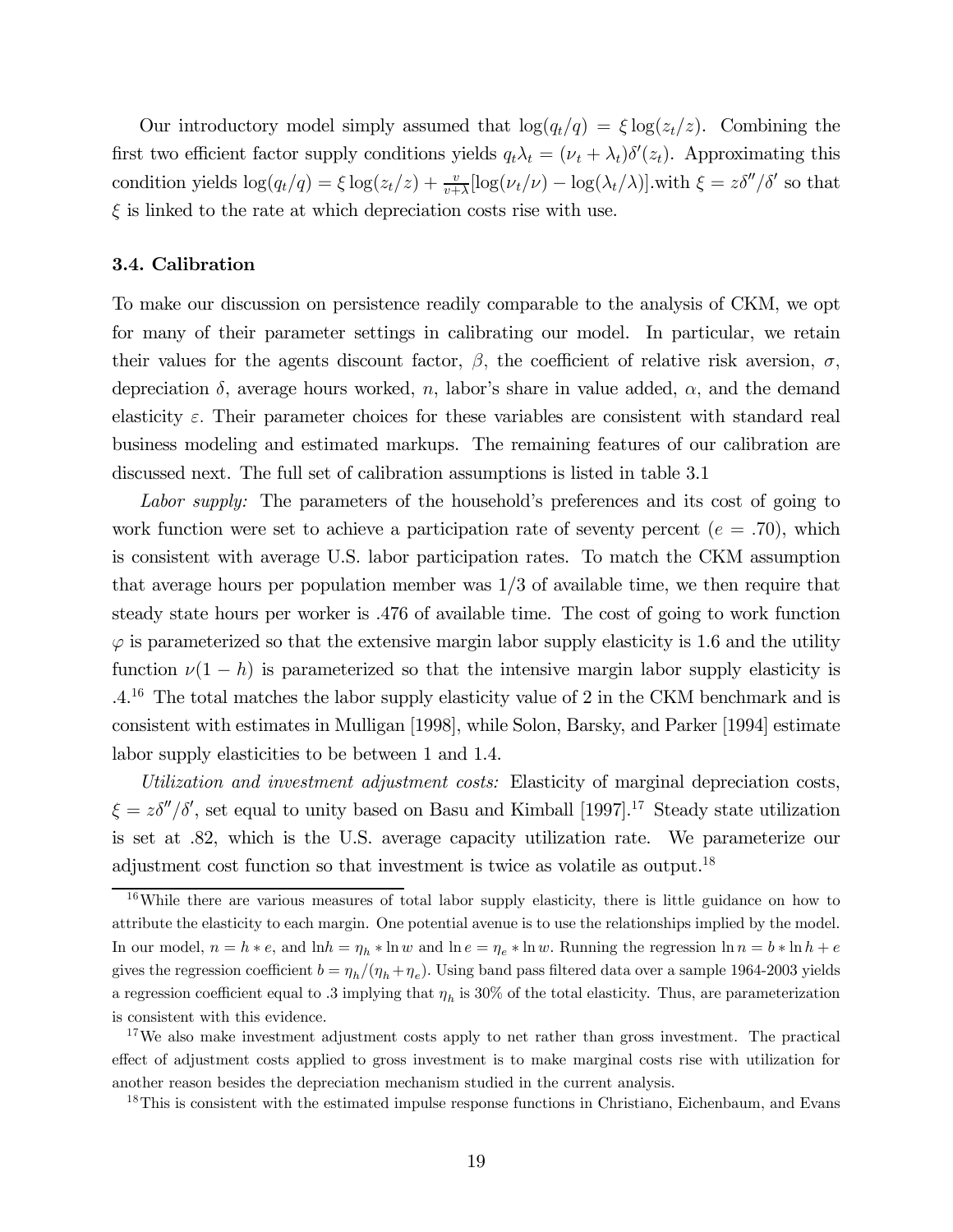Production function share parameters: We set the steady state ratio of materials inputs to gross output  $x/y^{g} = 1/2$ , which is consistent with evidence from Jorgenson's web page on materials share of output in the U.S., and we set labor's share of value-added to two thirds.<sup>19</sup>

Production function elasticities: Various empirical studies suggest that there is a small elasticity of substitution between materials inputs and value-added, and Basu [1996] points out that these estimates are probably biased upward. We, therefore, make the benchmark elasticity of substitution equal one-tenth (close to fixed proportions). We follow many studies in assuming a unit elasticity of substitution between labor and capital, i.e., that the valueadded function is Cobb-Douglas.

| β                                    | $.97^{.25}$                               |
|--------------------------------------|-------------------------------------------|
| $\sigma$                             | 1                                         |
| extensive $n^s$ elasticity           | 1.6                                       |
| intensive $n^s$ elasticity           | $\overline{A}$                            |
| $\mathbf n$                          | 1/3                                       |
| е                                    | .7                                        |
| ξ                                    | 1                                         |
| Z                                    | .82                                       |
| $\delta(z)$                          | .08                                       |
| adjustment costs                     | $\frac{\Delta i}{i}/\frac{\Delta y}{y}=2$ |
| labor's share                        | 2/3                                       |
| materials input share                | 1/2                                       |
| elasticity of substitution materials | 1/10                                      |
| demand elasticity, $\varepsilon$     | 10                                        |
| interest elasticity of $m^d$         | $\theta$                                  |

Table 3.1 Model Parameters

## 4. Persistence in the fully articulated model

In this section, we discuss how the fully articulated economy responds to a monetary disturbance to money growth, where our money supply process is the same as that used in CKM,

<sup>[2005].</sup> CKM base their calibration on the relative unconditional volatilities of investment and output, but we choose to base our calibration on the conditional behavior of these two variables. This choice seems more consistent with the model, since we only consider money supply disturbances.

 $19$ We thank an anonymous referee for calling our attention to this data. Comparing our calibration to other papers in the literature, we appear to have chosen the lower bound. Basu [1995] indicates that materials share may be a good bit higher than .5, and Huang and Liu [2004] look at shares as high as .7.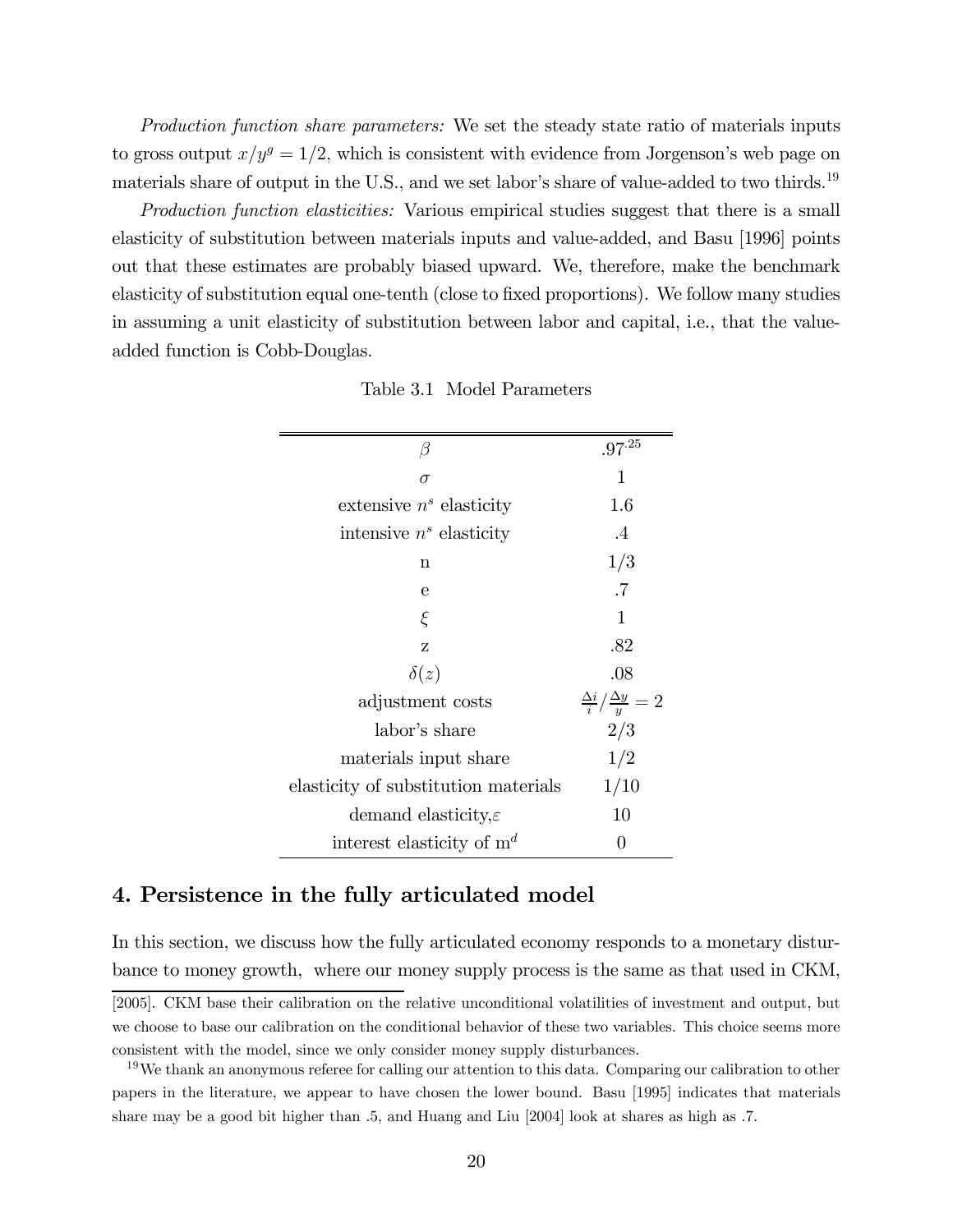$\Delta \ln M_t = .57 \Delta \ln M_{t-1} + e_{m,t}.$ 

#### 4.1. Price stickiness

To make for ready comparability with the literature, we assume that price adjustment is time dependent for most of this section. Specifically, we assume that there is exogenous price rigidity with a degree specified by the nonadjustment rates  $(\eta)$  and stationary fractions  $(\omega)$  in Table 4.1, so that no firm holds its price fixed for more than four periods  $(J = 4)$ and some adjust more frequently. One way to more precisely gauge the degree of price stickiness is to calculate the average age of a price in the economy at the end of each period,  $\omega_0 1 + \omega_2 2 + \omega_3 3 + \omega_4 4$ . Using the numbers in Table 4.1, this average is 1.98, so that a random visit to a firm in the economy would conclude that it had a two quarter old price. In a Tayloresque model, such as those studied by Chari, Kehoe, and McGrattan [2000], our specification would be similar to the  $J = 3$  model because that would deliver a nearly identical average price age (since  $\frac{1}{3}(1 + 2 + 3) = 2$ ). In assessing the degree of price stickiness associated with this number, it is important to stress that our simulations of the fully articulated models assume that  $p^*$  is set after the monetary shock takes place. Thus, there is complete neutrality if prices are fixed for one quarter. In terms of generating persistence, this is a conservative assumption — relative to that employed in some other studies — in which firms adjust prices before seeing the current monetary shock.

| $\gamma$                    | Nonadjustment Rate $(\eta)$ Stationary Fraction $(\omega)$ |     |
|-----------------------------|------------------------------------------------------------|-----|
|                             |                                                            | .41 |
| <sup>1</sup>                | .73                                                        | .30 |
| $\mathcal{D}_{\mathcal{L}}$ | .63                                                        | .19 |
|                             | .56                                                        | -10 |

Table 4.1

The nonadjustment probabilities in Table 4.1 are related to the probabilities that a currently adjusting firm attaches to the time that its price will be fixed. The probability of holding the price fixed for exactly one period is  $(1 - \eta_1)$ ; for exactly two periods it is  $\eta_1(1 - \eta_2)$ , for exactly three periods it is  $\eta_1 \eta_2(1 - \eta_3)$ , and for exactly four periods it is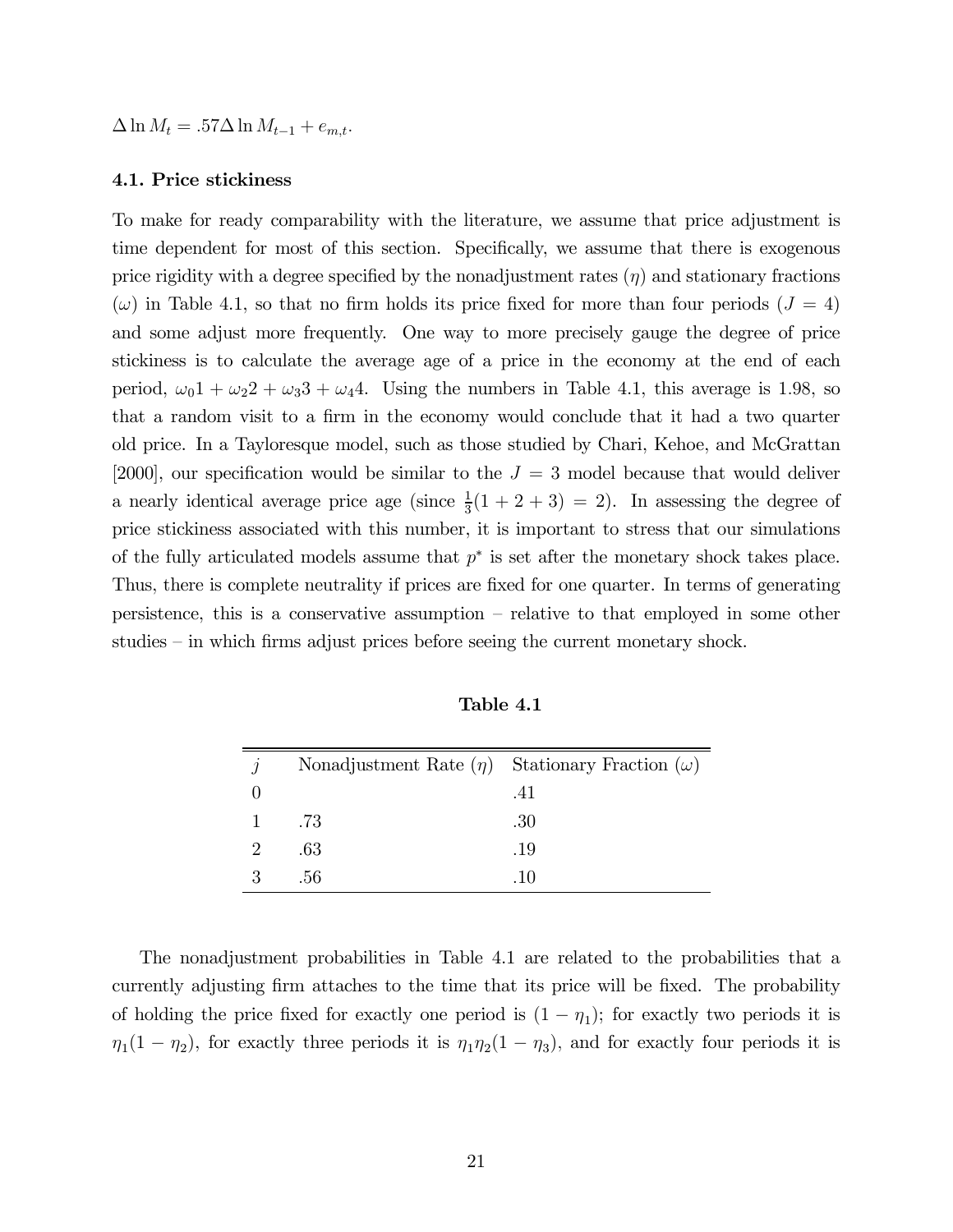$\eta_1\eta_2\eta_3$ . Thus, the expected duration of price stickiness may be shown to be 2.41 quarters.<sup>20</sup>

The Table 4.1 values were obtained from assuming—as in Dotsey, King, and Wolman [1999]—a particular distribution function for adjustment costs as well as a steady state inflation rate of .28 percent (less than three-tenths of one percent per year). This distribution involves a maximum adjustment cost parameter, implying that the highest cost faced by a firm adjusting its price is just over .01 percent of its quarterly wage bill (one-one hundredth of a percent of its wage costs). Given the small steady state inflation rate, these very small adjustment costs were enough to produce a price distribution spread out over a year as displayed in Table 4.1.

Our strategy is to initially fix the  $\omega's$  at their steady state levels, exploring time-dependent pricing models in sections 4.2 and 4.3. We then turn to a fully state-dependent pricing model in section 4.5 below. This is an essential check on the model, because it determines whether preventing firms from optimally changing their prices has important implications for their behavior. If it does, then the results of the time-dependent exercise are called into question, because firms are being prevented from behaving in an optimal fashion.<sup>21</sup>

#### 4.2. Persistence under the standard view

Figure 4.1 highlights the fact that there is only a small impact effect of money on real activity and there is little persistence in real economic activity, when marginal cost is governed by the standard view. This is a special case of our model, which abstracts from materials inputs and capacity utilization. In this example, we also use the same specification of leisure in the utility function as CKM. Specifically,  $v(1-h) = (1-h)^{1.5}$ , which implies a labor supply elasticity of 2 when  $h=1/3$ . Figure 4.1 replicates the key finding of Chari, Kehoe and McGrattan [2000]; namely, that there is no endogenous persistence.

Even though only 41percent of the firms are adjusting, the price level moves substantially on impact (an increase of about .7) because those firms make large price adjustments, as discussed further below. In terms of the dynamics of output, the impact effect is 0.32 and the total multiplier is .87. The mean lag is 1.83 quarters, which is less than the average age

$$
D = (1 - \eta_1) + 2 * \eta_1 (1 - \eta_2) + 3 * \eta_1 \eta_2 (1 - \eta_3) + 4 * \eta_1 \eta_2 \eta_3
$$
  
= 
$$
[1 - \frac{\omega_1}{\omega_0}] + 2 * [\frac{\omega_1}{\omega_0} - \frac{\omega_2}{\omega_0}] + 3 * [\frac{\omega_2}{\omega_0} - \frac{\omega_3}{\omega_0}] + 4 * \frac{\omega_3}{\omega_0}
$$
  
= 
$$
1 + \frac{\omega_1}{\omega_0} + \frac{\omega_2}{\omega_0} + \frac{\omega_3}{\omega_0} = \frac{1}{\omega_0}
$$

 $^{21}$ In recent work, Dotsey and King [2005], we have found that certain popular New Keynesian persistence generating mechanisms are significantly affected by the presence of state dependence.

 $20$ This can be easily computed, as follows: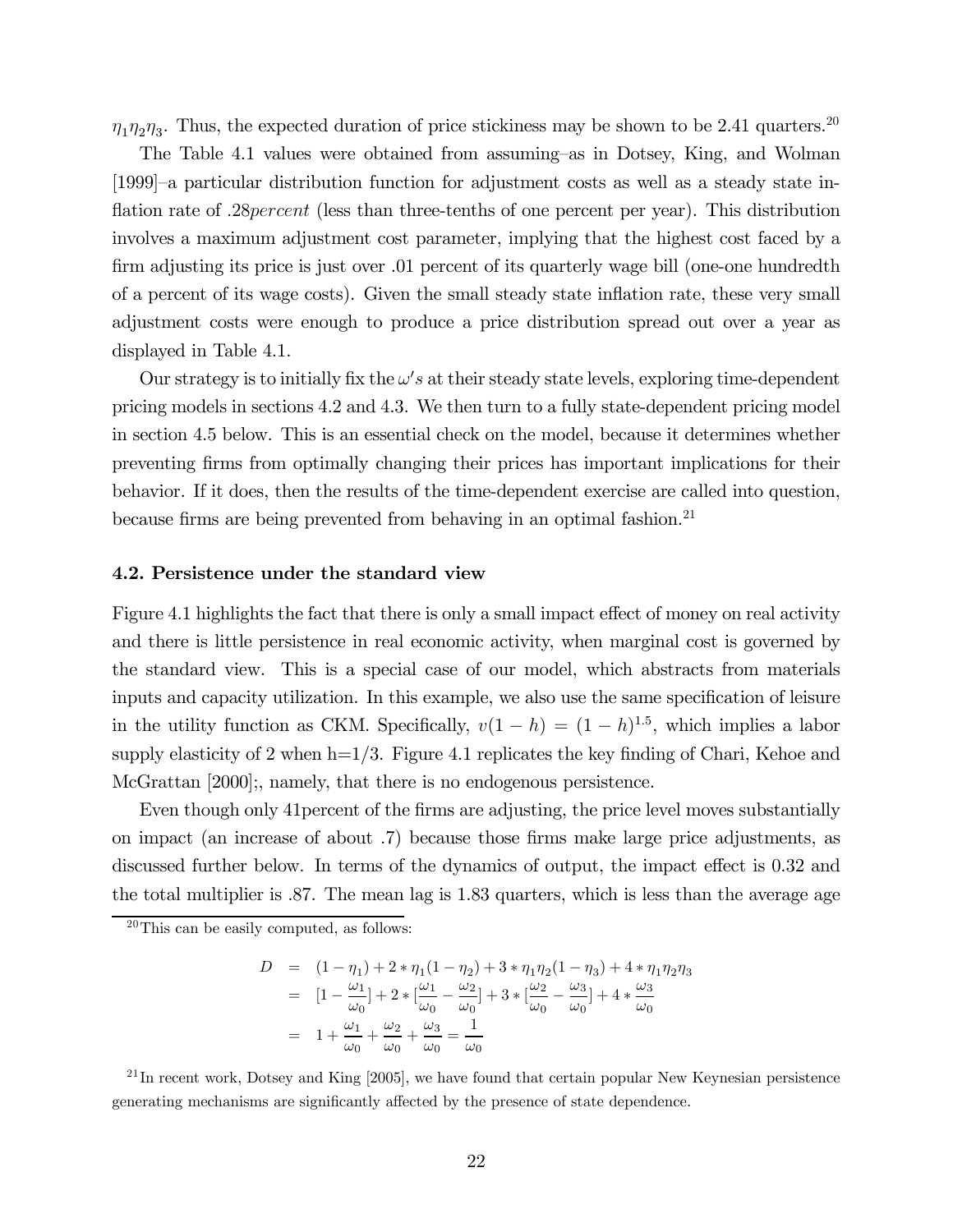of a price in this economy.

There are also notable implications for the comovement of output, labor, and marginal cost. The production structure requires that labor input is substantially more volatile than output. The real rental rate, the real wage rate, and real marginal cost rise dramatically in response to the monetary disturbance: the 0.32 percent increase in output and the .48 percent increase in labor input lead to a rise in real marginal cost that is .63 percent, implying an elasticity of marginal cost with respect to output of about 2. Hence, an initial rise in real marginal cost and an initial interval of high expected inflation motivates firms to raise their prices aggressively. Those firms which can adjust their price do so by nearly the full amount of the long-run 2 percent increase, as shown by the  $P^*$  series in the lower-left panel of Figure 4.1. In the jargon of the literature, they "frontload" their price increase.

As in all our simulations, investment adjustment costs are set so that investment responds twice as much as output. This setting is consistent with the evidence presented in Christiano, Eichenbaum, and Evans  $[2005]$ . In this regard, we are following the spirit – but not the details – of the approach taken in CKM  $[2000]$ .<sup>22</sup>

#### 4.3. Persistence with real flexibilities

When marginal cost is based on a supply-side with real flexibilities and using the same degree of exogenous stickiness, there is an important impact effect of money on real activity and there is substantial persistence in real economic activity as highlighted in Figure 4.2. The benchmark model displayed there has the following structural characteristics: a materials inputs share of  $1/2$ , variability of capacity utilization (an elasticity of the rental rate to the rental price of unity), and substantial labor supply variation due to variations on the extensive margin. Specifically, there is a Frisch labor supply elasticity of 2 for total hours, which involves an elasticity of  $.4$  in hours per employed worker and of 1.6 in terms of employment.<sup>23</sup>

Turning to the details shown in Figure 4.2, the price level moves only by about .4 percent in response to a one percent monetary expansion on impact, although 41 percent of the firms are again free to adjust their prices. The smaller response exhibited in this setting occurs because price adjusting firms now choose to raise their prices only one-for-one with the money

 $^{22}$ CKM [2000] specify a quadratic investment- adjustment cost model, with costs depending on net investment. They adjust the single free parameter of that specification so that the response of investment relative to output — specifically the relative standard deviation of HP filtered data from the model–matches that in the U.S. data.

<sup>&</sup>lt;sup>23</sup>There is, of course, a smaller general equilibrium labor supply elasticity because consumption rises in response to the monetary disturbance. Judging from the relative height of impact effects, this elasticity is slightly greater than unity, because the real wage rises by about .5, while labor and output rise by over .6.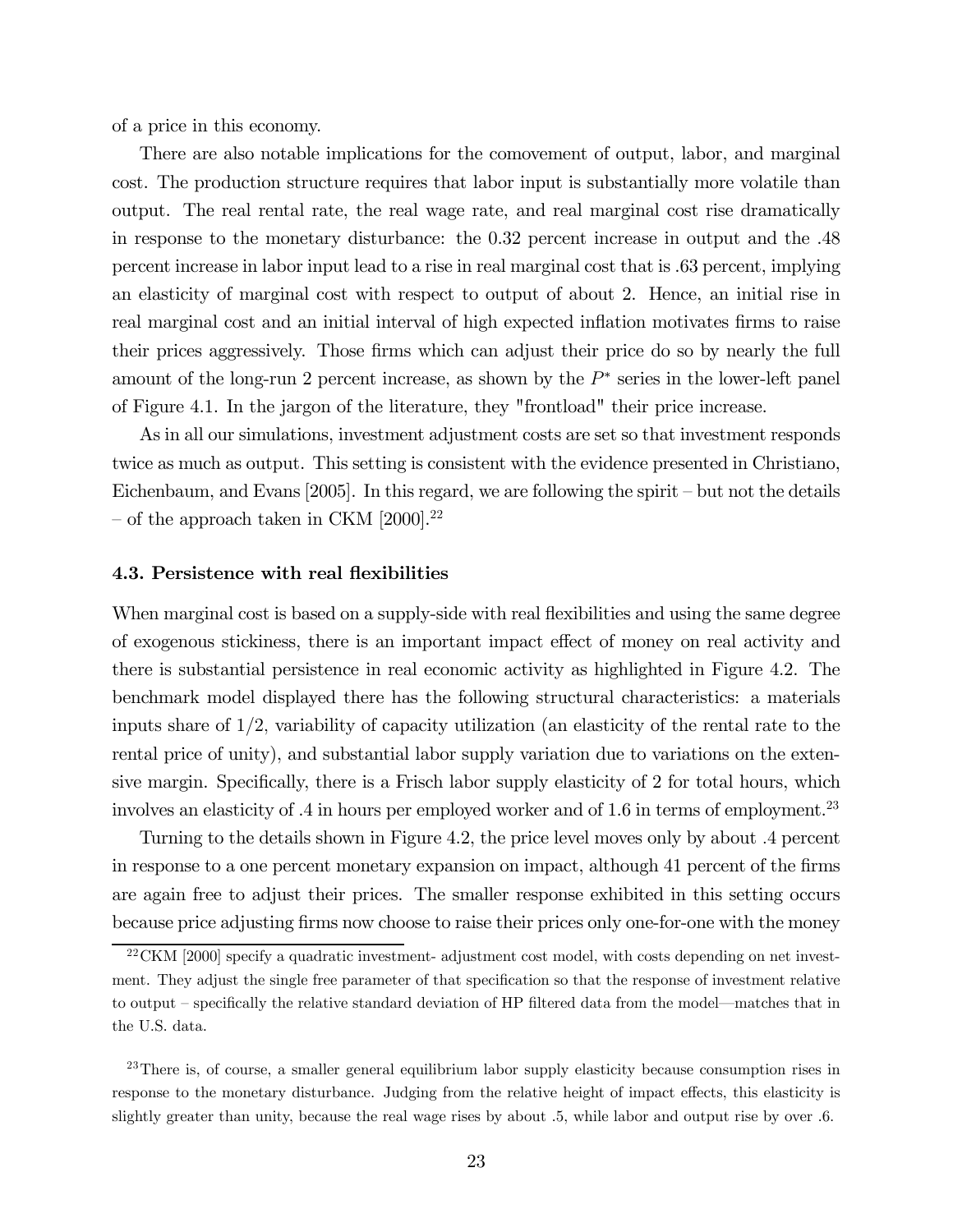stock, reflecting both the smaller increase in real marginal cost and the smaller extent of expected inflation. There is an impact effect on real output of .54 percent and a total multiplier of 2.6, which is distributed over eight quarters. The elongated impulse response is reflected in a larger mean lag of 2.52, which is 40 percent larger than in the simple model just presented.

The benchmark model is also more closely in accord with other aspects of business cycles. Both materials and total hours rise roughly one-for-one with output while utilization increases by approximately 75 percent of the increase in output. Materials respond in this way because they have a low substitution elasticity (about one-tenth) for value-added. Hours respond somewhat more aggressively than utilization because they are supplied more elastically than capital services. Thus, the real rental rate responds somewhat more than wages.

Marginal cost moves by one-half as much as the average of the real factor rental rates because the share of value added in total costs is one-half. Judging again from impact effects, the elasticity of real marginal cost with respect to output is about .33 (the impact effect on marginal cost is about .18 and the impact effect on output is about .54). Since real marginal cost does not rise dramatically in response to the monetary disturbance, adjusting firms increase their price much less aggressively than in the previous experiment reported in Figure 4.1.

Another interesting feature of the impulse responses is their hump shape. The responses of both output and inflation reach their peak about three quarters after the shock. While not as drawn out as the empirical impulse responses in CEE [2004], the effect of the money shock lasts for a little over two years despite an average length of price fixity of only 2.4 quarters.

#### 4.4. A recurrent interest rate puzzle

In both Figures 4.1 and 4.2, there is substantial expected inflation, which is an inevitable result of short-run price stickiness coupled with a higher long-run path of the price level. The total necessary rise in the price level is about 1.8percent, which is distributed over an eight quarter adjustment interval. The extent of expected inflation is highest in the first few quarters, so that the upward pressure on the nominal interest rate is greatest at that time. This degree of expected inflation results in a rise in the nominal interest rate in response to expansionary monetary policy. That is: the model fails to produce a liquidity effect in response to this particular monetary disturbance.<sup>24</sup>

<sup>24</sup>Keen [2004] explores the extent to which financial market frictions can produce a liquidity effect in combination with sticky prices, as well as reviewing prior literature on this topic. While he imbeds the standard view of marginal cost in his models, it would be interesting to explore the power of liquidity effect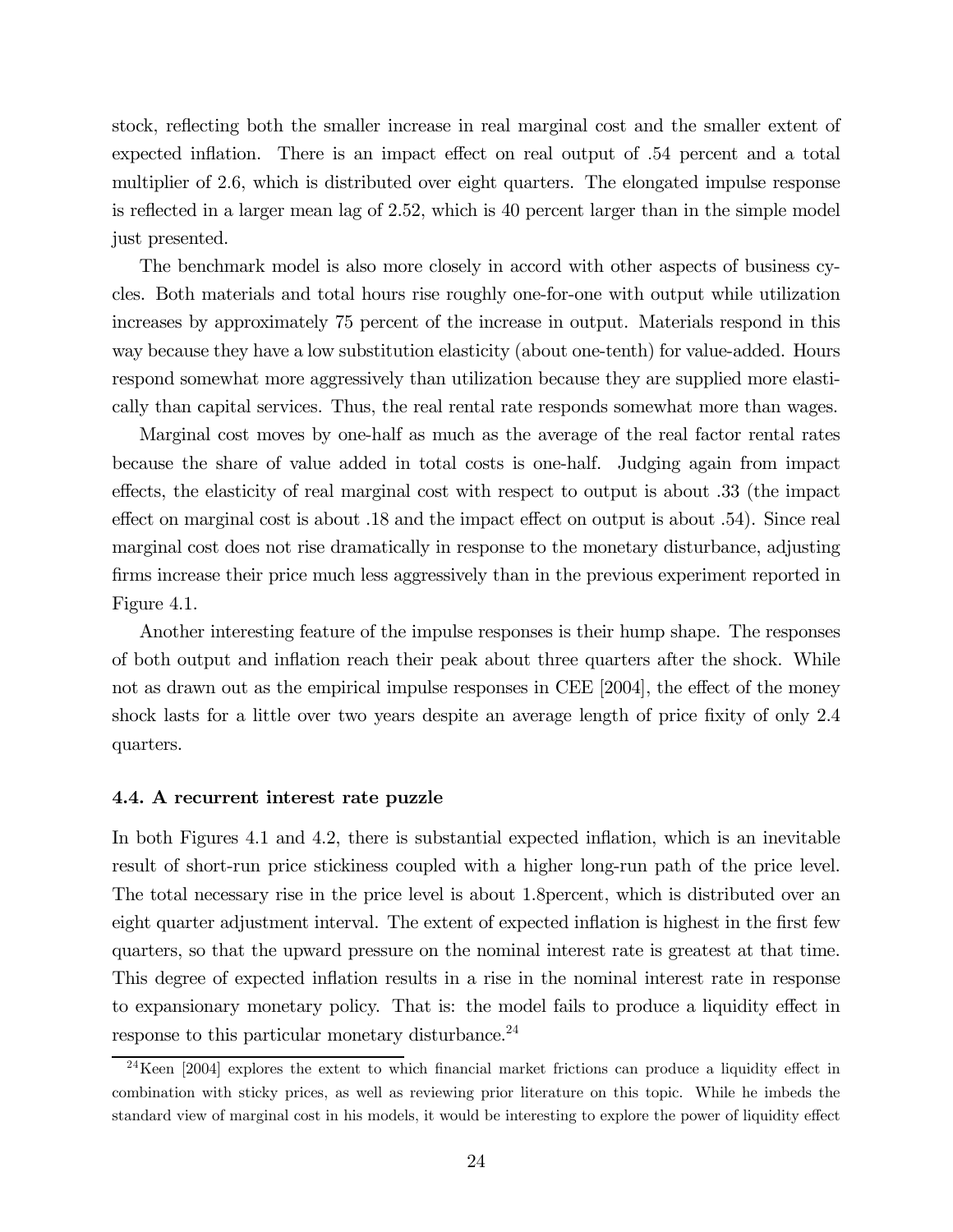#### 4.5. Persistence with state-dependent pricing

We now investigate whether state-dependent dynamic behavior changes the response of the model economy. There are some aspects of the dynamic responses illustrated in Figure 4.3 which are very predictable: there is a smaller impact effect of money on output, (.45 rather than .54), which is consistent with the idea that state-dependent pricing is inevitably less sticky than time-dependent pricing. There is also a smaller total effect (2.24 rather than 2.65) which is again consistent with a smaller amount of stickiness. But there is considerable persistence, as reflected in a mean lag of 2.59. Further, the "hump shaped" effect of money on output remains.

Comparison of state-dependent pricing with time-dependent pricing is quite important in the analysis of persistence mechanisms, as we argue in Dotsey and King [2005]. If pricing behavior changes drastically across the two experiments shown in 4.1 and 4.2, then firms constrained to act in a time-dependent fashion are foregoing profits, with an extent of the loss governed by the magnitude of assumed adjustment costs. As shown in figure 4.3, considerable persistence remains even when pricing is state-dependent. Thus, the real flexibility mechanisms that we explore in this paper are robust to state dependent pricing.<sup>25</sup>

#### 4.6. Robustness to details of production structure

In this section we investigate how the individual core components of our "real flexibilities" view contribute to overall persistence. The basic summary statistics on output responses– impact multiplier, total multiplier, and mean lag–are displayed in Table 4.2, which also describes the cases and the location of additional figure information as well as reporting an "impact" elasticity of marginal cost to output. Comparing the sum of the lagged responses as well as the mean lag generated by the various perturbations with those of the standard model, one sees that generally the three core components: materials inputs, elastic labor supply on the extensive margin, and variable utilization of capital contribute to greater persistence.

mechanisms using our view of marginal cost.

 $^{25}$ This is not the case for some other prominent New Keynesian persistence mechanisms such as firm specific factors (see Dotsey and King [2005]).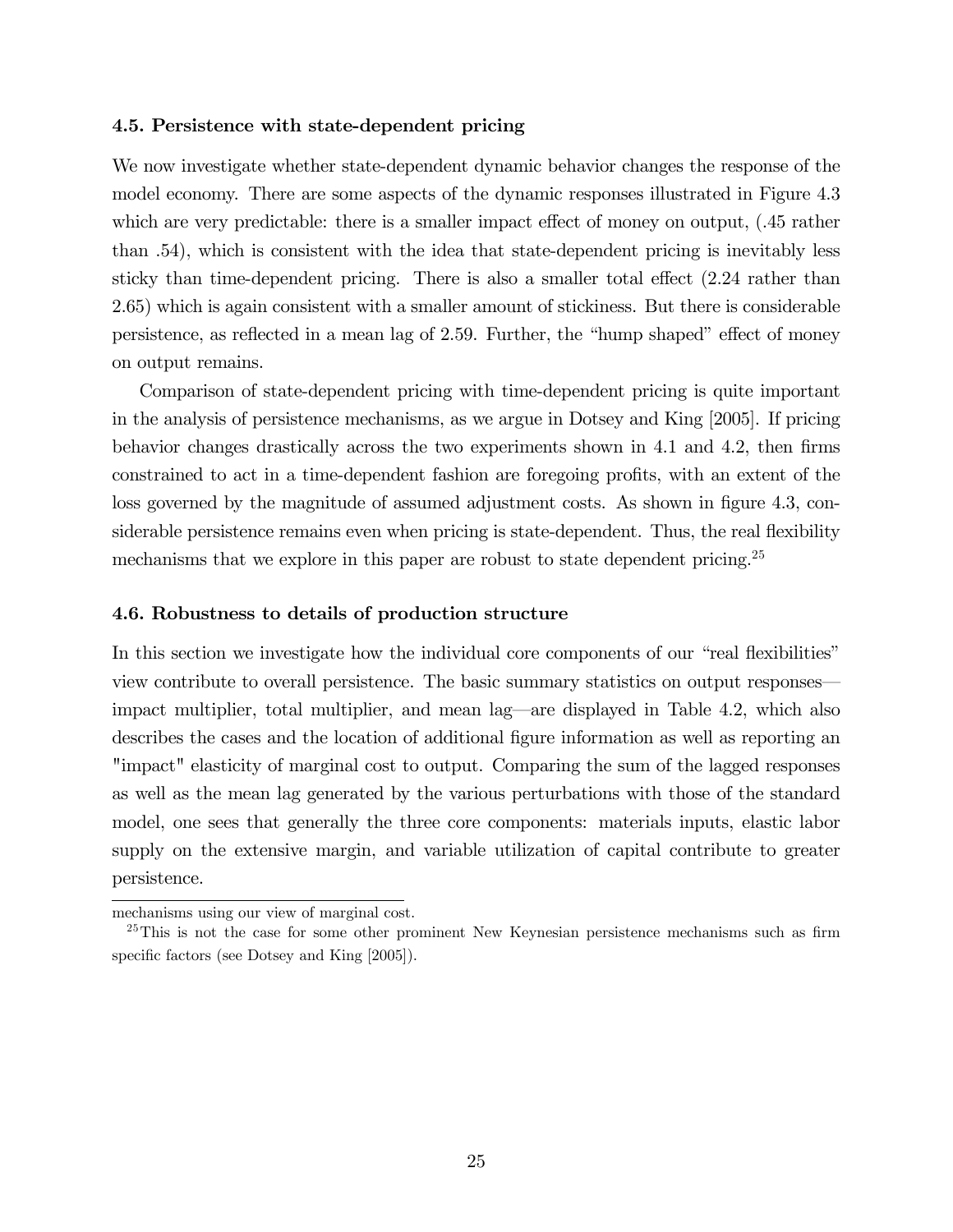| Table $4.2$ :                   |  |
|---------------------------------|--|
| Summary of Sensitivity Analysis |  |

| case           | figure(s) | description                      | impact     |        | multiplier |      |
|----------------|-----------|----------------------------------|------------|--------|------------|------|
|                |           |                                  | elasticity | impact | total      | mean |
|                | 4.4A/4.1  | standard view (CKM)              | 1.97       | .32    | .87        | 1.83 |
| 2              | 4.4B      | elastic factors but no materials |            | .46    | 1.68       | 1.89 |
| 3              | 4.4C      | materials with inelastic factors |            | .27    | .75        | 1.88 |
| $\overline{4}$ | 4.4D      | materials and elastic labor      |            | .48    | 2.12       | 2.57 |
| $\overline{5}$ | 4.4E      | materials and utilization        |            | .36    | 1.59       | 1.43 |
| 6              | 4.4F/4.2  | benchmark                        |            | .54    | 2.65       | 2.52 |
|                | 4.3       | benchmark (sdp)                  |            | .45    | 2.24       | 2.59 |

Note: The cases are discussed in the text. The impact elasticity is a ratio of the impact effect of a monetary shock on real marginal cost to the effect on output. The total multiplier is the sum of impulse responses at up to a 20-quarter horizon. If these impulse responses are  $\{\kappa_j\}_{j=0}^{20}$ , then the mean lag is constructed as  $\left[\sum_{j=0}^{20} (j\kappa_j)\right] / \sum_{j=0}^{20} (\kappa_j)$ .

Additional detail on model implications is provided in Figure 4.4, which graphs output and marginal cost for cases (1-5), building up to the benchmark case 6 that is also displayed in Figure 4.2. Figure 4.4.A is the output and marginal cost responses in the CKM case.26 Figure 4.4.B. sets the material share equal to zero while retaining labor supply on the extensive margin and variable capacity utilization, with the same elasticities as in the benchmark model. In this case the marginal cost elasticity is .69 and there is substantial persistence. Figure 4.4.C keeps a materials share of one-half but eliminates both labor supply elasticity on the extensive margin and variable capacity utilization: it illustrates why some researchers have thought that reasonable materials input shares would not, by themselves, generate a substantial amount of persistence.<sup>27</sup> Figure 4.4D eliminates variable capital utilization from our benchmark: it shows that the combination of materials input and elastic labor supply can generate a small elasticity of marginal cost with respect to output (about .5) and substantial persistence. However, as we have stressed earlier, the fixed capital stock implies that labor is much more volatile than output in this case. Figure 4.5E displays the case

 $26$ This case has already been displayed in Figure 4.1 and its parameterization has already been described in the text.

 $27$ For example, it is apparently for this reason that Bergin and Feenstra  $[2000]$  are led to explore the influence of demand specifications that differ from the CES form employed here.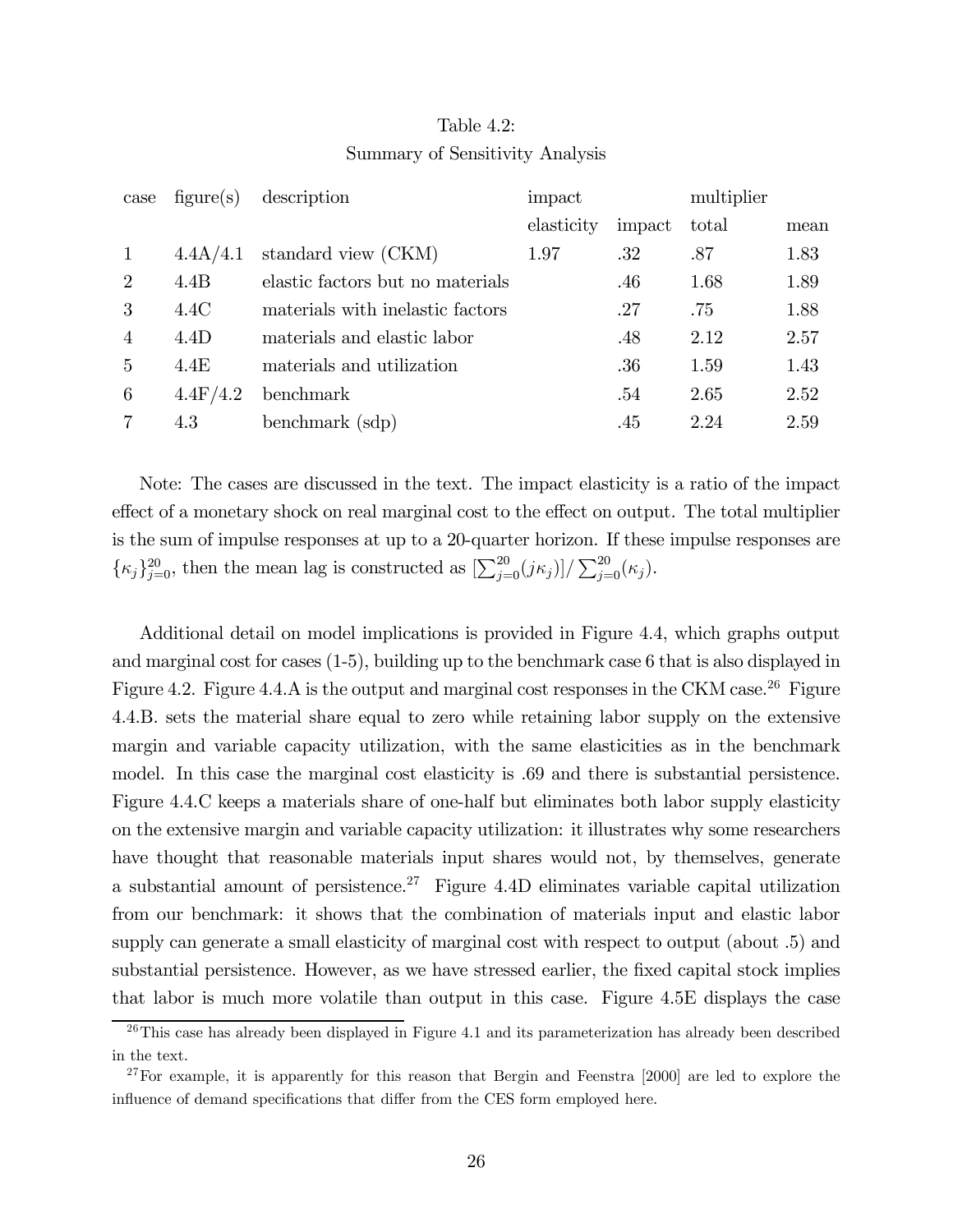with materials input and utilization, but without labor supply elasticity on the extensive margin. Finally, Figure 4.5F is the benchmark model, also shown in Figure 4.2, that has an elasticity of marginal cost with respect to output of .33. Taken together, the panels of this figure indicates how each structural feature contributes to the dampening of the response of marginal cost to output drawing out the response of output to a monetary shock.

#### 4.7. Some robustness checks to other model features

To explore the robustness of our persistence result to parameters and model features, we now perform some additional analysis.

#### 4.7.1. Interest rates and money demand

We have seen that a recurrent feature of the model economies displayed in Figures 4.1, 4.2, and 4.3 is the rise in the nominal interest rate when there is a positive monetary injection. Previously, we traced this finding to two properties of the model. First, there is a substantial rise in expected inflation, which must occur because there is short-run price stickiness coupled with a long-run rise in the price level. Second, there are relatively small variations in the real rate of interest.

We now introduce an interest-sensitive money demand function, written in a semilogarithmic form

$$
\log M_t - \log P_t = \log y_t - \zeta R_t
$$

We do not derive this relationship from an underlying microeconomic specification of preferences or transactions costs. Instead, our approach relies on the idea that explicitly derived movements in monetized exchange typically imply small variations in (i) resource costs of using alternative media and (ii) in substitution effects arising from "wedges of monetary inefficiency." Experiments with many optimizing models of money demand have convinced us that this is a good approximation; it also has the added feature that any consequences of altering the demand for money can be traced directly to its implications for the behavior of aggregate demand, as in the IS-LM model.

To think about the issues, start with our benchmark model in Figure 4.2 that sets the interest sensitivity of money demand  $(\zeta)$  equal to zero. In this case, there is a given rise in net output (call it  $log(y_0^b)$ ), the price level, and an associated rise in the nominal interest rate (call it  $R_t^b$ ). Now, suppose that we raise  $\zeta$  from zero to some positive number: what is wrong with our prior solution? There is now an excess supply of money, because money demand is lower given that the monetary shock raises the nominal interest rate. Hence, any new solution must move in the direction of: (i) a higher output level, so as to raise the real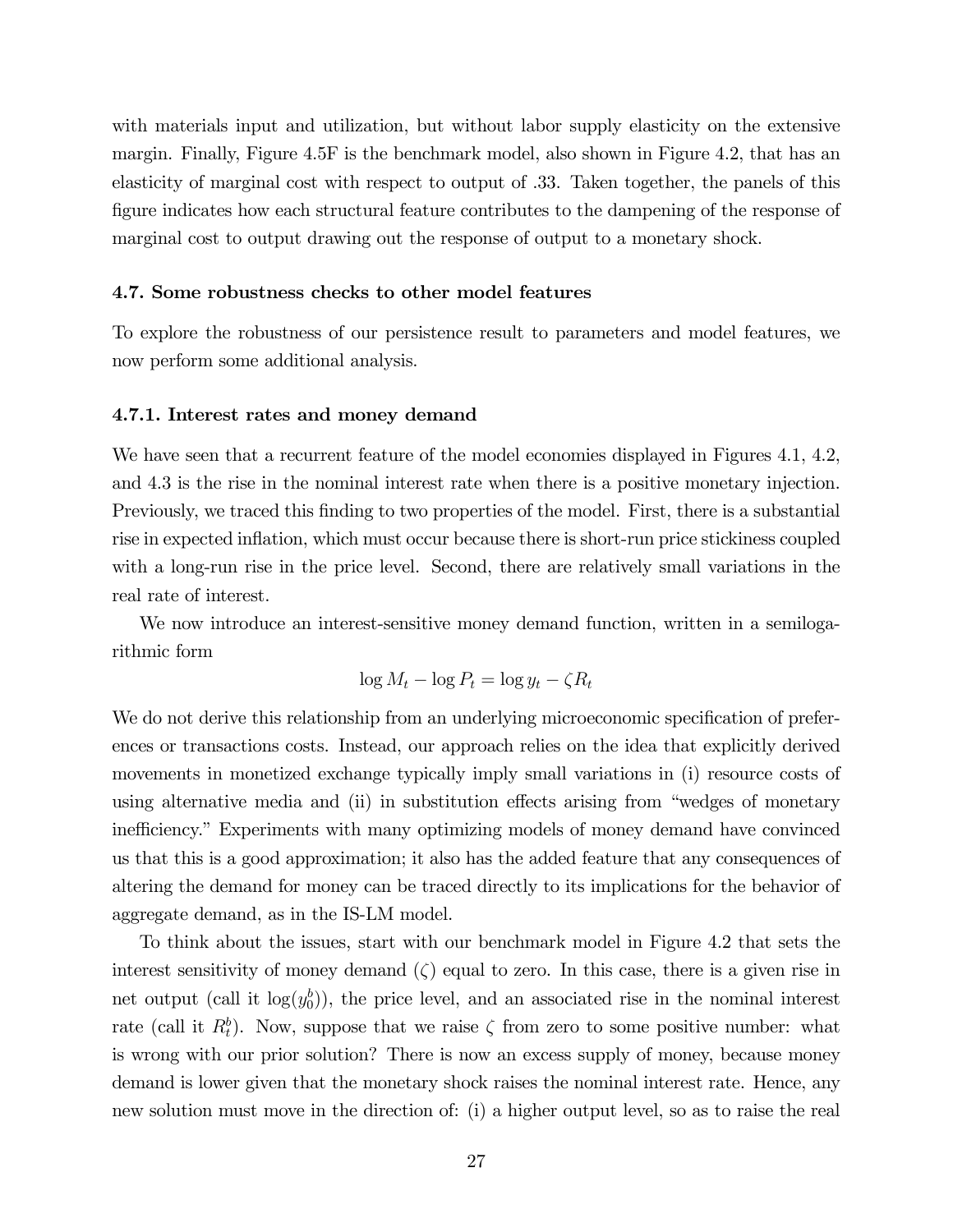demand for money; (ii) a higher price level, so as to reduce the real supply of money; or (iii) a lower nominal interest rate, so as to raise the real demand for money.

These three responses are all mutually consistent. First, a higher output level automatically increases the demand for money, reducing the excess supply. Second, a higher output level raises real marginal cost and encourages firms to increase their prices, so that there will be a greater rise in the price level. Third, given that there is a higher initial price level, there is less expected inflation which must take place in order to reach the higher long-run price level. In sum, the rise in the nominal rate means that there is an additional aggregate demand stimulus in the model (exactly the opposite of the standard IS-LM model's cushioning of aggregate demand).

Panels A and B of Figure 4.5 illustrate the dynamic effects of a monetary shock in our benchmark model of section 4.2, using values of  $\zeta = 1$  and  $\zeta = 8^{28}$  These graphs show that the introduction of interest-sensitive money demand has the effects discussed above, yielding a substantially larger impact effect of money on output. Specifically, the impact effects on output and the price level of a one percent monetary change are .96 and .52 in with  $\zeta_R = 1$ , as compared to the benchmark values of .54 and .44 in Figure 4.2. There is also a smaller rise in the nominal interest rate (not shown). With a greater interest-sensitivity ( $\zeta = 8$ ), there are larger effects of money on output and prices. Here the impact effects are 2.57 and .77 respectively. Since these economies display a small elasticity of marginal cost with respect to output, it is perhaps not too surprising that the bulk of the effect is concentrated on output rather than on prices. This is particularly true because the interest-rate-induced changes in the demand for money are transitory relative to the dynamics displayed in Figure 4.2.

Panels A and B of figure 4.5 also show the effect of interest-sensitive money demand on the overall shape and measure of persistence displayed by the impulse response function. For the smaller interest sensitivity, the total effect is larger (3.33) than it was for the benchmark case (2.65) shown in Figure 4.2, in which money demand was interest-insensitive. There is however, less persistence with the mean lag falling to 1.99. These conclusions are reinforced

 $28$ Our money-demand sensitivities are not large as those implicit in CKM [2000], who use a money demand specification with an elasticity of .39 that is identified from the long-run (low frequency) behavior of real balances and the nominal interest rate. The semielasticity  $\zeta$  is related to an elasticity  $\varepsilon$  via  $\zeta = \varepsilon/R$ , where R is the stationary interest rate. In our analysis, an annual nominal interest rate of 6 percent is a nominal interest rate of  $.06/4 = .015$  per quarter. Hence,  $\varepsilon = .39$  corresponds to  $\zeta = 26$ .

We use more modest values, as in King and Watson [1996], because we believe that there is a smaller short-run elasticity of money demand that is pertinent for business cycle analysis. The incorporation of a money demand function with a distinction between short and long-run elasticities into business cycle models is a promising line of research.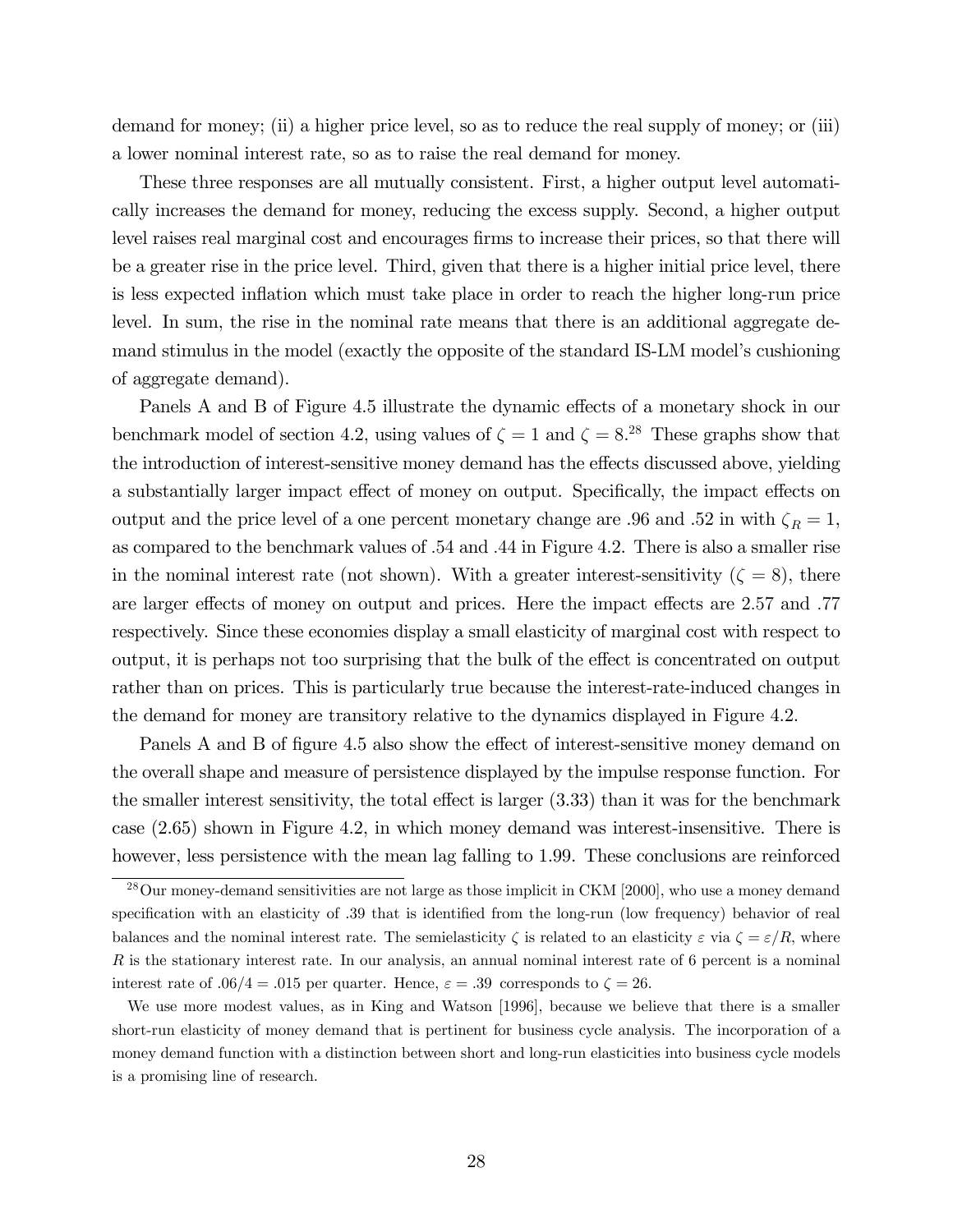for the higher sensitivity, but persistence is not totally eliminated by interest-sensitive money demand.

#### 4.7.2. Utilization

We now look at utilization elasticities of  $.5$  and  $2$ , motivated by the fact that this parameter is not estimated precisely (see Basu and Kimball [1997]). These results are depicted in panels C and D of figure 4.5. Visual inspection indicates that the model's properties are only marginally affected by this change in calibration. That is to be expected given the results in panel D of figure 4.4, where there is still substantial endogenous persistence even when there is no avenue for utilizing capital more intensively.

#### 4.7.3. Labor supply elasticities

There is substantial disagreement over the size of labor supply elasticities. To investigate how sensitive our results are to our parameterization of a labor supply elasticity of 2, with elasticities of .4 and 1.6 on the intensive and extensive margins, we double each elasticity in panel C and halve each elasticity in panel D. The model results are indeed sensitive to these changes. With more elastic labor, the impact effect on output in now .58, the total multiplier rises to 8.88 and the mean lag rises to 2.76. The behavior of marginal cost is more subdued: the elasticity of marginal cost with respect to output falls to .25, from .33 in the benchmark. With a lower labor supply elasticity of one, the impact effect is reduced to .48, while the total multiplier and mean lag fall to 4.29 and 2.15 respectively. Marginal cost responds more aggressively, with an elasticity of .52. However, there is still greater persistence than in the CKM specification, and the impulse response functions are still hump shaped. The effect of the monetary shocks dissipates a little more quickly than in the benchmark specification, but huge labor supply elasticities are not required to generate important increases in persistence in the presence of materials and capital utilization.

# 5. Summary and conclusions

One of the most intensively active areas of macro research over the last decade has been the development of fully optimizing general equilibrium business cycle models that feature imperfect competition and sticky prices. These models of the new neoclassical synthesis can be used to evaluate the influences of monetary shocks and monetary policy rules on economic activity, as real business cycle models were previously used to study the effects of productivity. Early efforts to explore the empirical implications of these sticky price models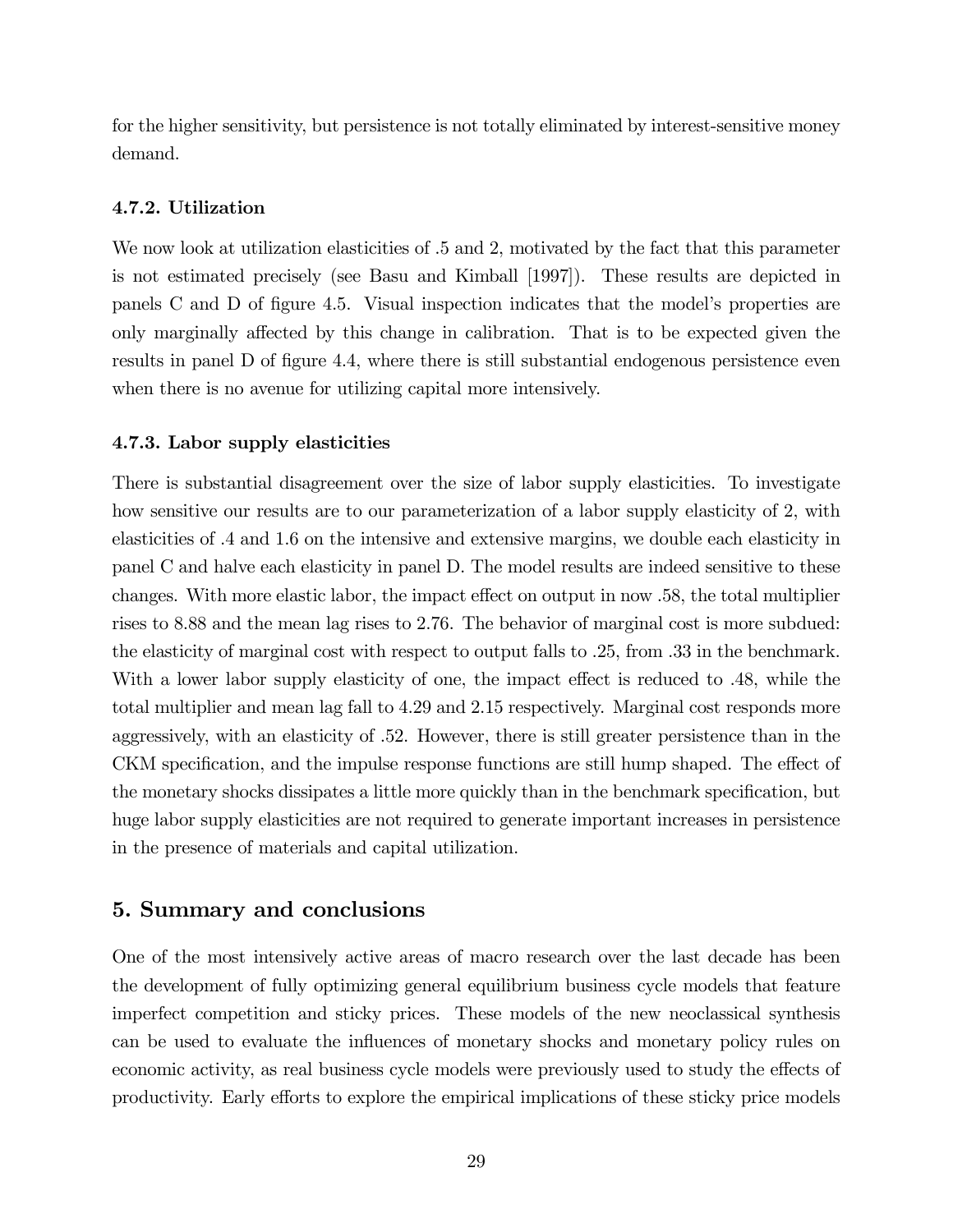for the volatility and comovement of nominal and real aggregates, such as that of King and Watson [1996], utilized the standard one-sector production function employed in early real business cycle research. These explorations were disappointing, in that simulations from the sticky price models arguably performed much worse than benchmark real business cycle models.

Recently Chari, Kehoe, and McGrattan [2000] have stressed that such models contain a substantial persistence problem. That is, monetary shocks have only transitory effects on real activity effects that do not persist beyond the duration of the exogenously imposed price fixity. In this paper, we trace the persistence problem to the supply side of the standard model, which makes marginal cost highly sensitive to changes in output, thus leading to aggressive price responses by those firms that adjust prices.

We incorporate empirically realistic real flexibilities into the supply side of the macroeconomic model by including important roles for materials inputs, variable capacity utilization, and variation in employment along an extensive margin. These modifications dramatically reduce the elasticity of marginal cost with respect to output and thus lead to more gradual price adjustment, which in turn implies greater persistence in economic activity. There are additional gains to using this more realistic supply side, in that we are able to match other empirical regularities that are at variance with the standard model. For example, our model produces near one-for-one comovement of output, hours, and materials and substantial comovement with capacity utilization. This comovement is a direct outgrowth of the real flexibilities view of production. Further, the real flexibilities view also results in models that have generate hump-shaped and persistent responses of real activity to monetary shocks.

Having shown the potential importance of supply-side real flexibilities, we think that there is important work to be done on refining estimates of crucial parameters—such as the elasticity of employment response and capacity utilization—as well as exploring the robustness of our results to alternative models of utilization and sectoral interrelationships in production. For example, it seems clear that some materials prices are procyclical but that others are lagging.

Other lines of macroeconomic research also may benefit from incorporating the real flexibilities view taken in this paper. Some macroeconomists such as Ball and Romer [1990] have added real wage rigidities into macroeconomic models that include nominal price rigidities of the form studied in this paper. We interpret this approach as providing an alternative explanation of why labor input is volatile while real wages are not. But if such approaches are to generate one-for-one comovement of output and hours, then it seems that they must also incorporate variable capacity utilization. Further, even if real wage movements are modest, marginal cost can still rise substantially if fixed capital input leads to sharply diminishing marginal products. Variable utilization and variable materials inputs serve to mitigate the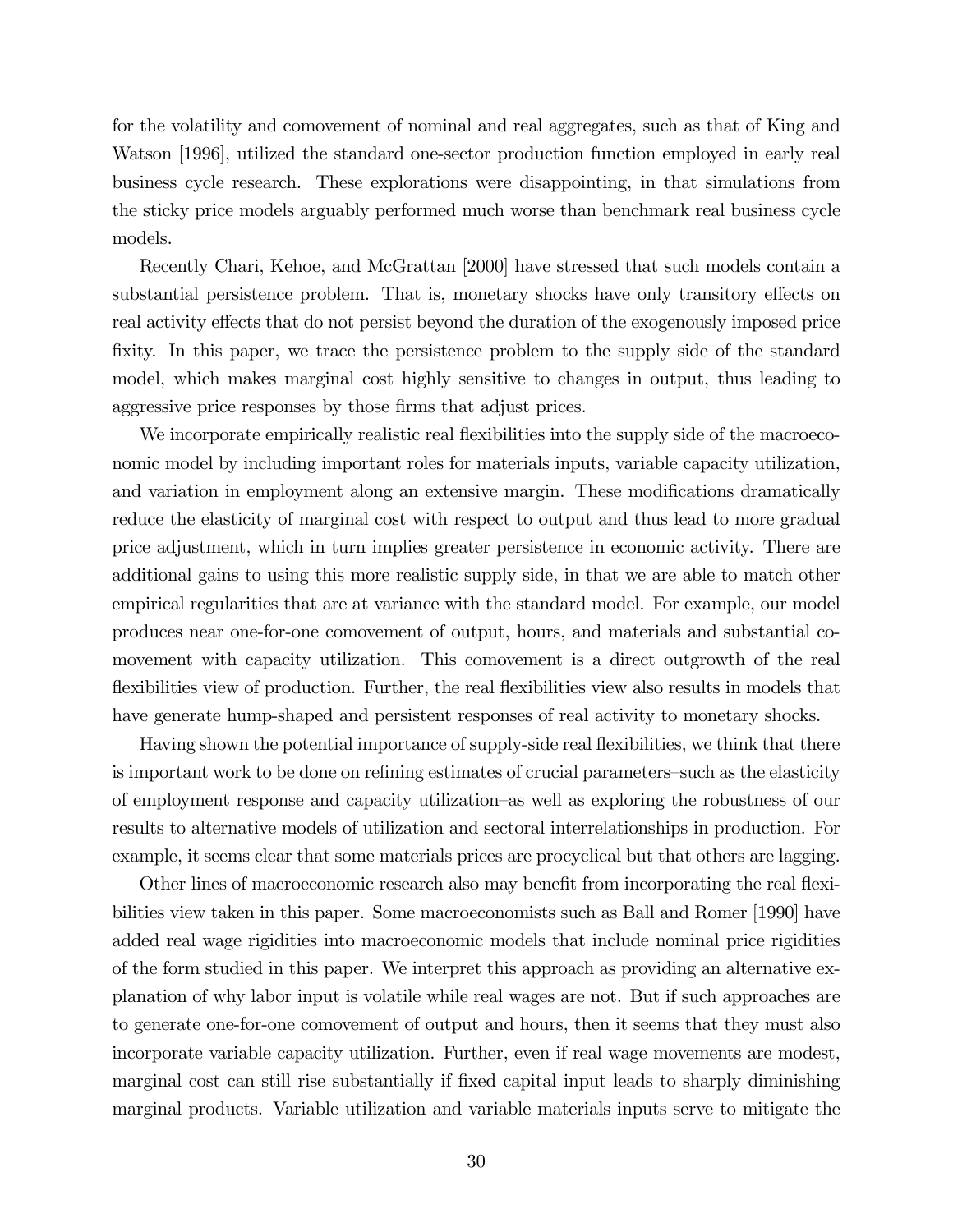effects of a largely predetermined capital stock. Therefore, taking a broader view of production will enhance the empirical properties of models with real wage rigidities. Along these lines, Christiano, Eichenbaum, and Evans [2005] incorporate both sticky nominal wages and varying capital utilization and find that they are important in helping their model match their estimates of the dynamic effects of monetary policy shocks. However, relative to that analysis, our work shows that there can be substantial persistence in sticky price models without real wage rigidities.

Given that persistence need not be a problem for this class of models, research on quantitative general equilibrium models can now focus on some other important issues. First, it is important to explore mechanisms that can change the dynamics of the nominal interest rate, since this rises in response to a positive monetary shock. Thus, the model fails to generate a liquidity effect. Although there is some empirical debate concerning the extent of this effect and whether it is time varying (see Gordon and Leeper [1992]), most economists believe that it is a feature of the economy. A crucial ingredient in the model's counterfactual response is that expected inflation rises rapidly. Increases in expected inflation at some horizons are inevitable because the long-run price level rises in response to the shock and the short-run price level is fairly sticky. Second, there is broad consensus that central banks use the interest rate rather than a money stock as an instrument. Interest rate policy rules can have important implications for the way the economy responds to monetary policy shocks, as stressed by Dotsey [2004A, 2004B]. It is, therefore, important to investigate whether monetary policy shocks give rise to persistent macroeconomic fluctuations when the central bank is following an interest rate rule, and, specifically, whether the liquidity effect puzzle carries over to such a setting. Third, we have studied the dynamic effects of monetary policy shocks under the assumption that agents correctly understand the persistent nature of the process generating the money supply and the inflationary objectives of the central bank. In some post war business cycle episodes this assumption seems inappropriate, so that it appears important to examine dynamic responses using alternative assumptions of expectations formation. Finally, we think that detailed empirical appraisal of this class of models is essential and that the supply-side articulated in this paper may improve their performance as positive models of business cycles.29

 $29\,\mathrm{Sims}$  [1989] recommends the comparison of quantitative model impulse responses with those from estimated vector authoregressions, which is a natural proposal for the models in this paper.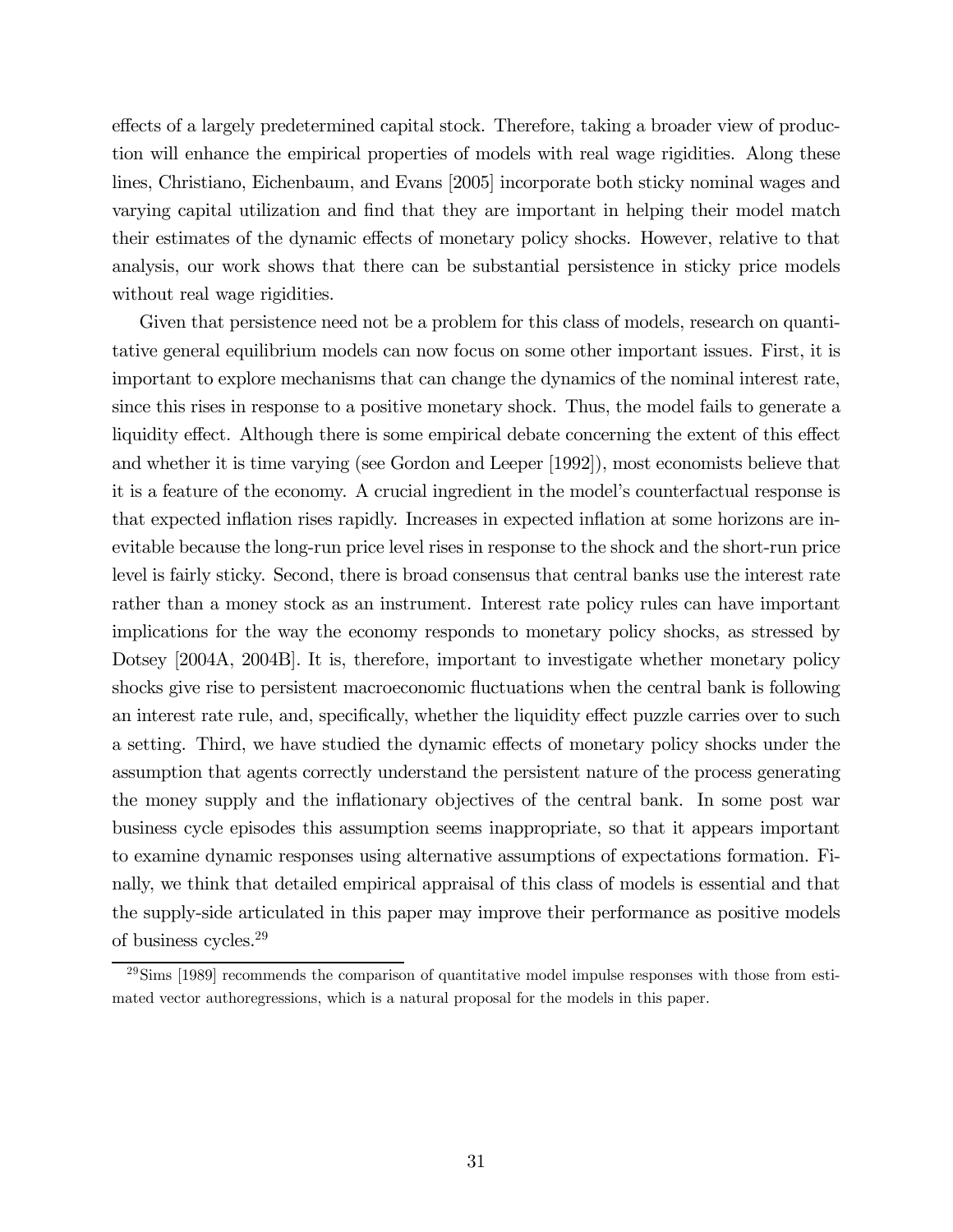# References

- [1] Ball, Laurence, and David Romer (1990), "Real Rigidities and the Non-Neutrality of Money," Review of Economic Studies, 57: 183-203
- [2] Basu, Susanto, "Intermediate Goods and Business Cycles: Implications for Productivity and Welfare," American-Economic-Review; 85(3), (June 1995), 512-31.
- [3] Basu, Susanto, "Procyclical Productivity: Increasing Returns or Cyclical Utilization?," Quarterly Journal of Economics, 111(1), (February 1996), 719-751.
- [4] Basu, Susanto, and Miles S Kimball "Cyclical Productivity with Unobserved Input Variation", NBER Working Paper 5915, February 1997.
- [5] Basu, Susanto, and Miles Kimball "Long-Run Labor Supply and the Elasticity of Intertemporal Substitution for Consumption," manuscript, University of Michigan, December 2000.
- [6] Bergin, Paul R., and Robert C. Feenstra, "Staggered Price Setting, Translog Preferences, and Endogenous Persistence," Journal of Monetary Economics, vol 45 (June 2000), 657-680.
- [7] Blanchard, Olivier J., and Charles M. Kahn (1980), "The Solution of Linear Difference Models Under Rational Expectations," Econometrica, 48: 1305-1311.
- [8] Blanchard, Olivier J., and Nobuhiro Kiyotaki (1987), "Monopolistic Competition and the Effects of Aggregate Demand," American Economic Review, 77: 647-666.
- [9] Bils, Mark, "The Cyclical Behavior of Marginal Cost and Price," American Economic Review, vol. 77, No. 5. (Dec., 1987), pp. 838-855.
- [10] Burns, Arthur F., and Wesley C. Mitchell, Measuring Business Cycles, National Bureau of Economic Research, 1946
- [11] Calvo, Guillermo. "Staggered Prices in a Utility-Maximizing Framework," Journal of Monetary Economics, vol. 12 (September 1983), pp. 383—98.
- [12] Chari, V. V., Patrick J. Kehoe, and Ellen R. McGrattan, "Sticky Price Models of the Business Cycle: Can the Contract Multiplier Solve the Persistence Problem," Econometrica, vol. 68 (September 2000), pp. 1151-79.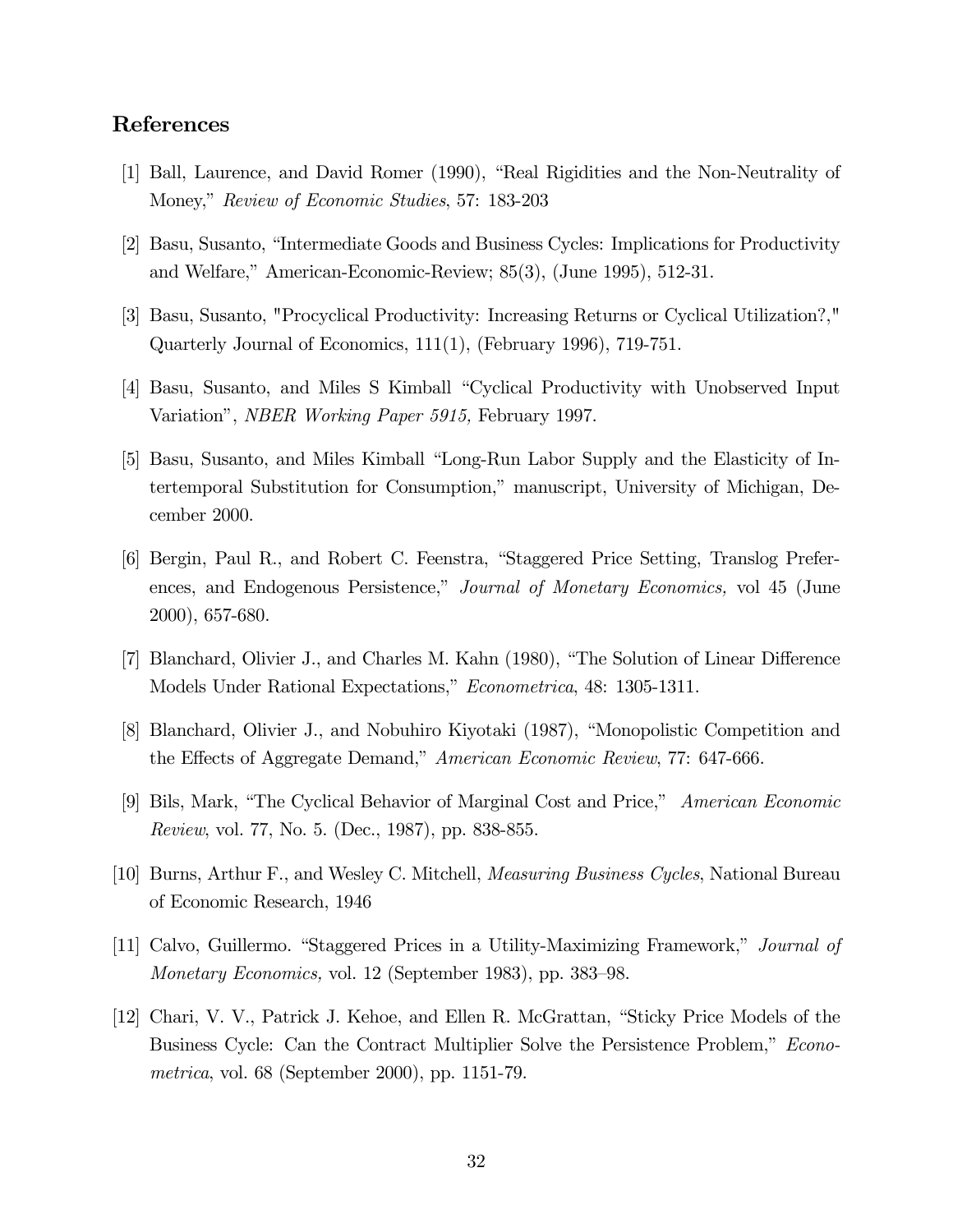- [13] Christiano, Lawrence J., Martin Eichenbaum, and Charles L. Evans, "Nominal Rigidities and the Dynamic Effects of a Shock to Monetary Policy," Journal of Political Economy, Vol. 113, No. 1 (February 2005), pp.1-45.
- [14] Clarida, Richard, Jordi Gali, and Mark Gertler. "The Science of Monetary Policy: A New Keynesian Perspective," *Journal of Economic Literature*, vol. 37 (December 1999), pp. 1661—1707.
- [15] Dotsey, Michael, "Structure from Shocks " Federal Reserve Bank of Richmond Economic Quarterly (Fall 2002), 37-47.
- [16] Dotsey, Michael, "The Importance of Systematic Monetary Policy for Economic Activity," Federal Reserve Bank of Richmond Economic Quarterl, ( Summer 1999), 41-60.
- [17] Dotsey, Michael, Robert G. King, and Alexander L. Wolman, "Menu Costs, Staggered Price Setting, and Elastic Factor Supply," presented at NBER summner institute (monetary economics program), July 1997.
- [18] Dotsey, Michael, Robert G. King, and Alexander L. Wolman. "State-Dependent Pricing and the General Equilibrium Dynamics of Money and Output," Quarterly Journal of Economics, vol. 114 (May 1999), pp. 655—90.
- [19] Dotsey, Michael, and Robert G. King, "Implications of State-Dependent Pricing for Dynamic Macroeconomic Models," Carnegie-Rochester Conference April 2004 honoring Alan Stockman and Journal of Monetary Economics vol. 52 (January 2005): 213-242.
- [20] Gali, Jordi, and Mark Gertler. "Inflation Dynamics: A Structural Econometric Analysis," Journal of Monetary Economics, vol. 44 (October 1999), pp. 195—222.
- [21] Goodfriend, Marvin, and Robert G. King. "The New Neoclassical Synthesis and the Role of Monetary Policy," in Ben Bernanke and Julio Rotemberg, eds., *NBER Macro*economics Annual 1997. Cambridge, Mass.: MIT Press, 1997, pp. 231—82.
- [22] Gordon, David, and Eric Leeper, "In Search of the Liquidity Effect," Journal of Monetary Economics, 29 (3), (June 1992), 341-369.
- [23] Hayashi, Fumio J. (1982), "Tobin's Marginal q and Average q: A Neoclassical Interpretation," Econometrica, 50: 215-224.
- [24] Huang, Kevin X.D. and Zheng Liu, "Production Chains and General Equilibrium Aggregate Dynamics," Journal of Monetary Economics, vol 48 no.2 ( October 2001), 437-462.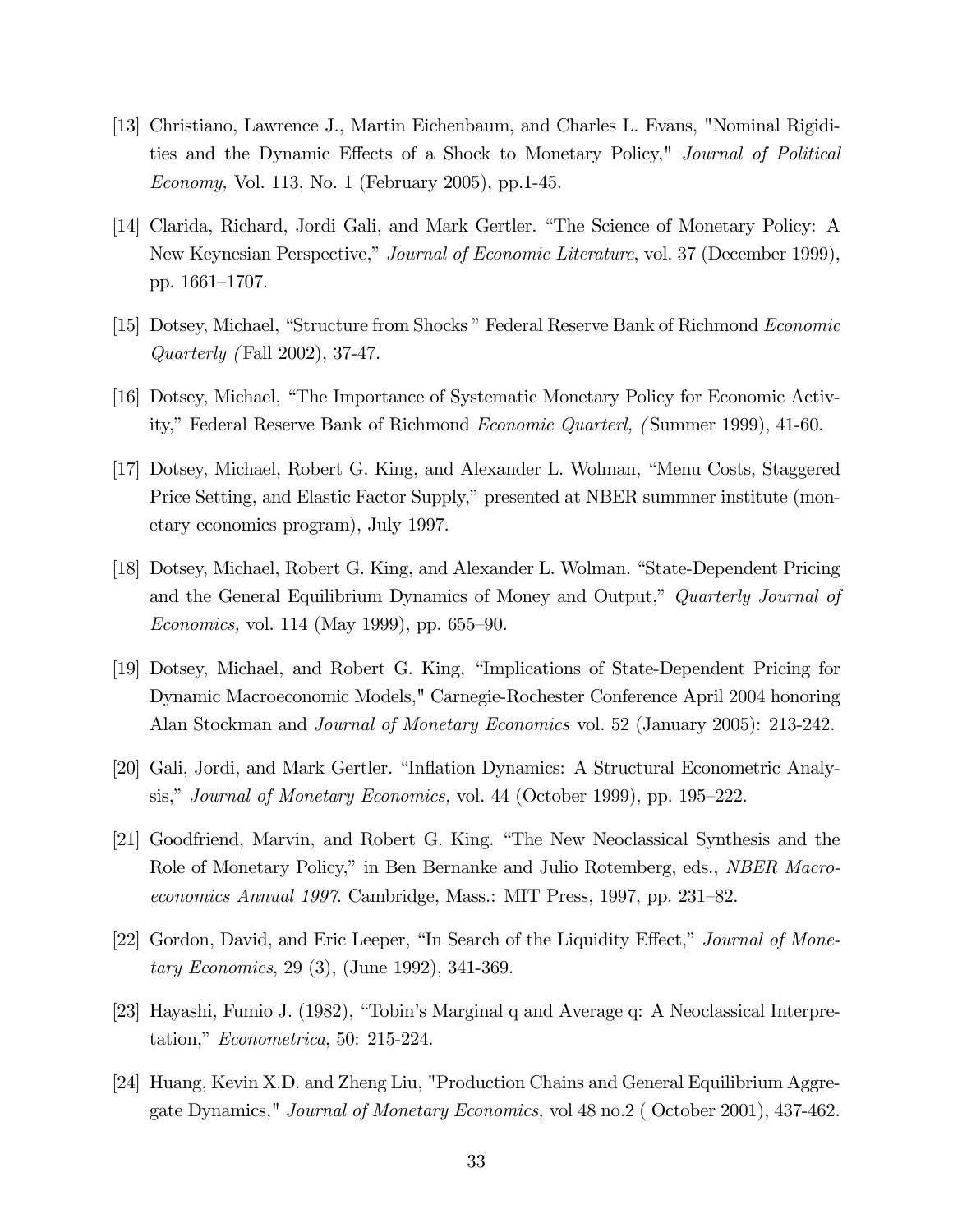- [25] Huang, Kevin X.D., and Zheng Liu, " Input-Output Structure and Nominal Rigidity: the Persistence Problem Revisited," Macroeconomic Dynamics, vol 8, (2004), 188-204.
- [26] Keen, Benjamin, "In Search of the Liquidity Effect in a Modern Monetary Model," Journal of Monetary Economics, vol. 51(7), (October, 2004), 1467-1495.
- [27] Kimball, Miles S., "The Quantitative Analytics of the Basic Neomonetarist Model," Journal of Money, Credit, and Banking, vol. 27 (November 1995), pp. 1241—77.
- [28] John, Andrew, and Alex L. Wolman, "Does State Dependent Pricing Imply Coordination Failure," manuscript Federal Reserve Bank of Richmond, 2000.
- [29] King, Robert G., "The New IS-LM Model: Language, Logic, and Limits," Federal Reserve Bank of Richmond Economic Quarterly, vol. 86/3 (Summer 2000), 45-103.
- [30] King, Robert G., Charles I. Plosser, and Sergio T. Rebelo, "Production Growth and Business Cycles: I. The Basic Neoclassical Model," Journal of Monetary Economics, March/May 1988, 195-232.
- [31] King, Robert G., and Sergio T. Rebelo, "Resuscitating Real Business Cycle," in Handbook of Macroeconomics vol 1b Edited by John B. Taylor and Michael Woodford, North Holland, Amsterdam, 1999.
- [32] King, Robert G.,and Mark W. Watson, "Money, Prices, Interest Rates and the Business Cycle," Review of Economics and Statistics, vol. 78 (February 1996), pp. 35—53.
- [33] King, Robert G., and Alexander L. Wolman, "Inflation Targeting in a St. Louis Model of the 21st Century," Federal Reserve Bank of St. Louis Review, vol. 78 (May/June 1996), pp. 83—107.
- [34] Levin, Andrew (1991), "The Macroeconomic Significance of Nominal Wage Contract Duration," University of California, San Diego Discussion Paper 91-08.
- [35] Mulligan, Casey B., "Substitution over Time: Another Look at Life Cycle Labor Supply," NBER Working Paper #6585, May 1998.
- [36] Mulligan, Casey B., "Aggregate Implications of Indivisible Labor," NBER Working Paper #8159, March 2001.
- [37] Rogerson, Richard, "Indivisible Labor, Lotteries and Equilibrium," Journal of Monetary Economics, vol 21, (1988) 3-16.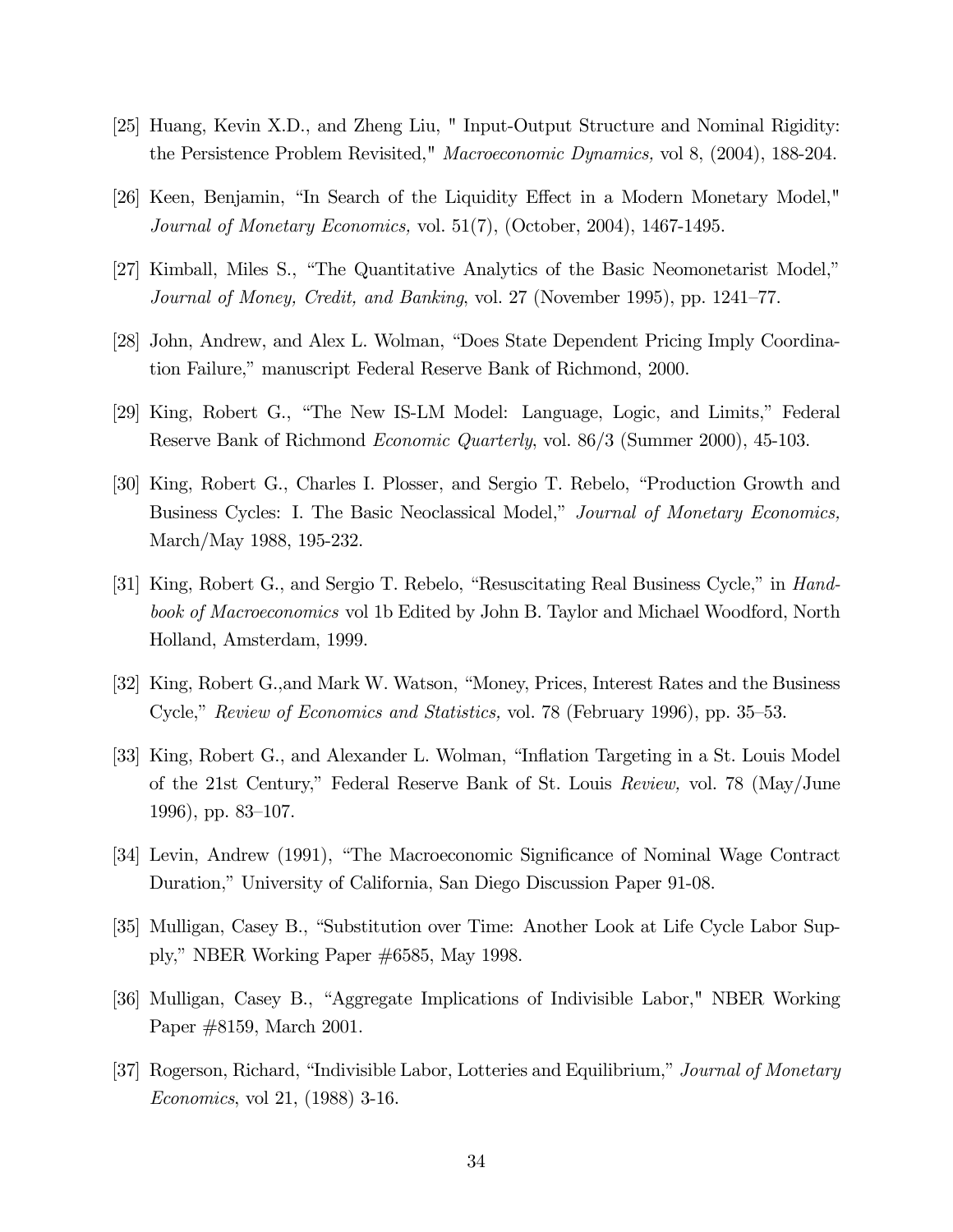- [38] Rotemberg, Julio J., "The New Keynesian Microfoundations," in Stanley Fischer, ed., NBER Macroeconomics Annual 1987. Cambridge, Mass.: MIT Press, 1987, pp. 63—129.
- [39] Rotemberg, Julio J., (1996) "Prices, Output and Hours: An Empirical Analysis Based On a Sticky Price Model," Journal of Monetary Economics, 37: 505-533.
- [40] Sargent, Thomas J., Macroeconomic Theory. New York: Academic Press, 1978.
- [41] Sims, Christopher A., "Models and Their Uses," American Journal of Agricultural Economics, 71 (May 1989), 489-94.
- [42] Solon, Gary, Robert Barsky, and Jonathan A. Parker, "Measuring the Cyclicality of Real Wages: How Important is Composition Bias," The Quarterly Journal of Economics, vol. 109, no 1.(February 1994), 1-25.
- [43] Taylor, John B., "Aggregate Dynamics and Staggered Contracts," Journal of Political Economy, vol. 88 (February 1980), pp. 1—23.
- [44] Wolman, Alexander L. "Sticky Prices, Marginal Cost, and the Behavior of Inflation," Federal Reserve Bank of Richmond *Economic Quarterly*, vol. 85 (Fall 1999), pp. 29–48.
- [45] Yun, Tack. "Nominal Price Rigidity, Money Supply Endogeneity, and Business Cycles," Journal of Monetary Economics, vol. 37 (April 1996), pp. 345—70.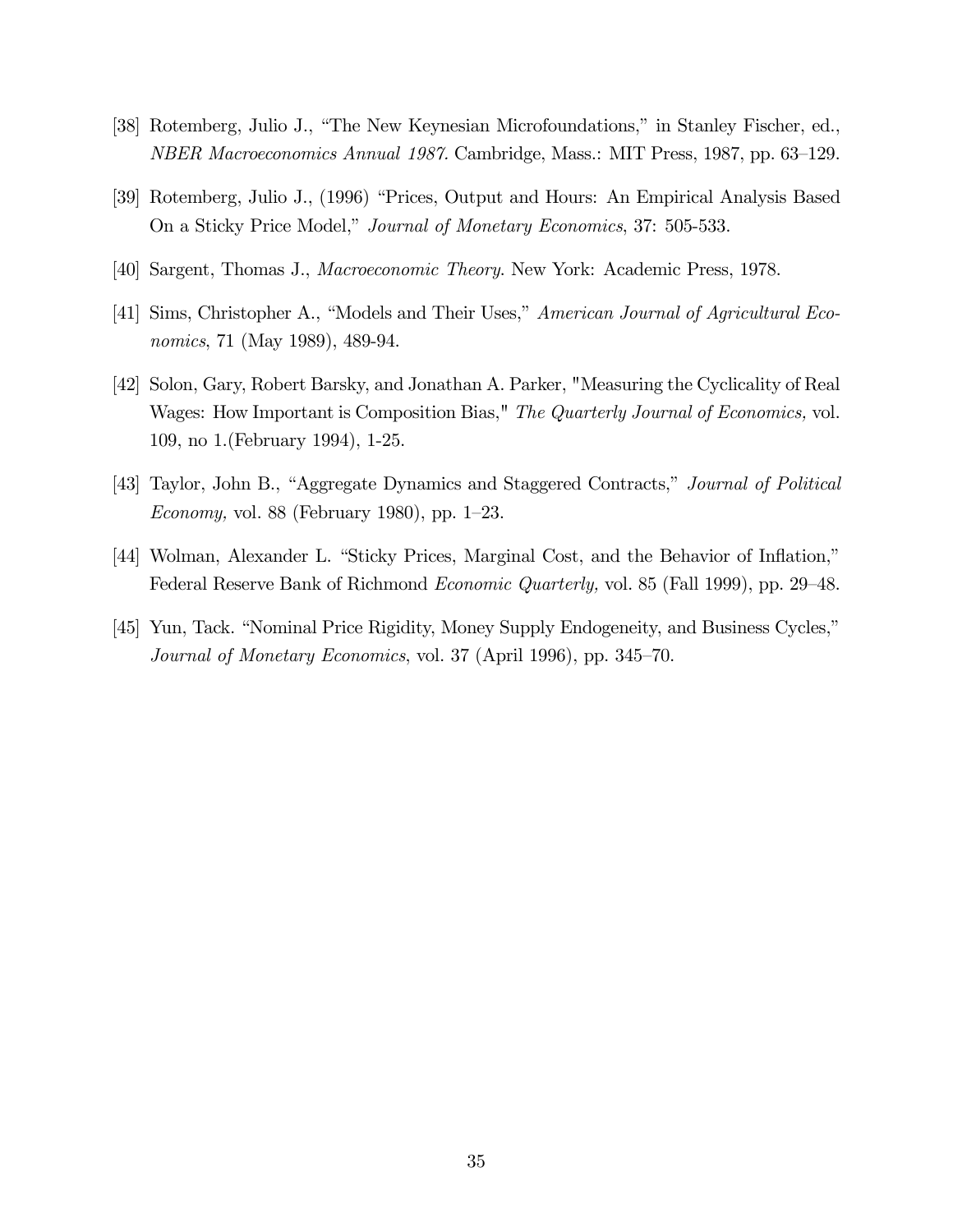**Figure 3.1**  *Evolution of "vintages" of price-setters* 



Date t initial conditions

Date t+1 initial conditions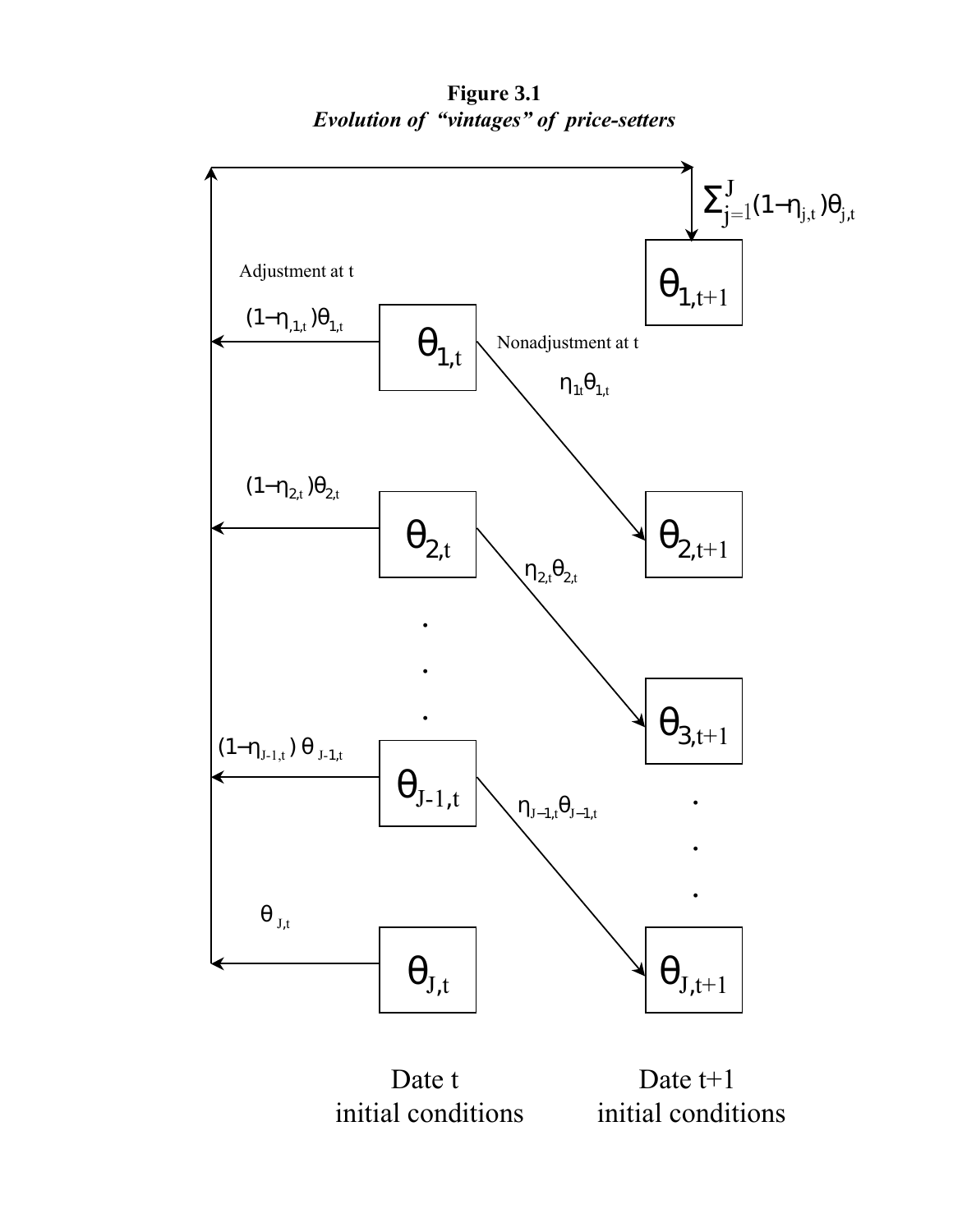# Figure 4.1 CKM Specification

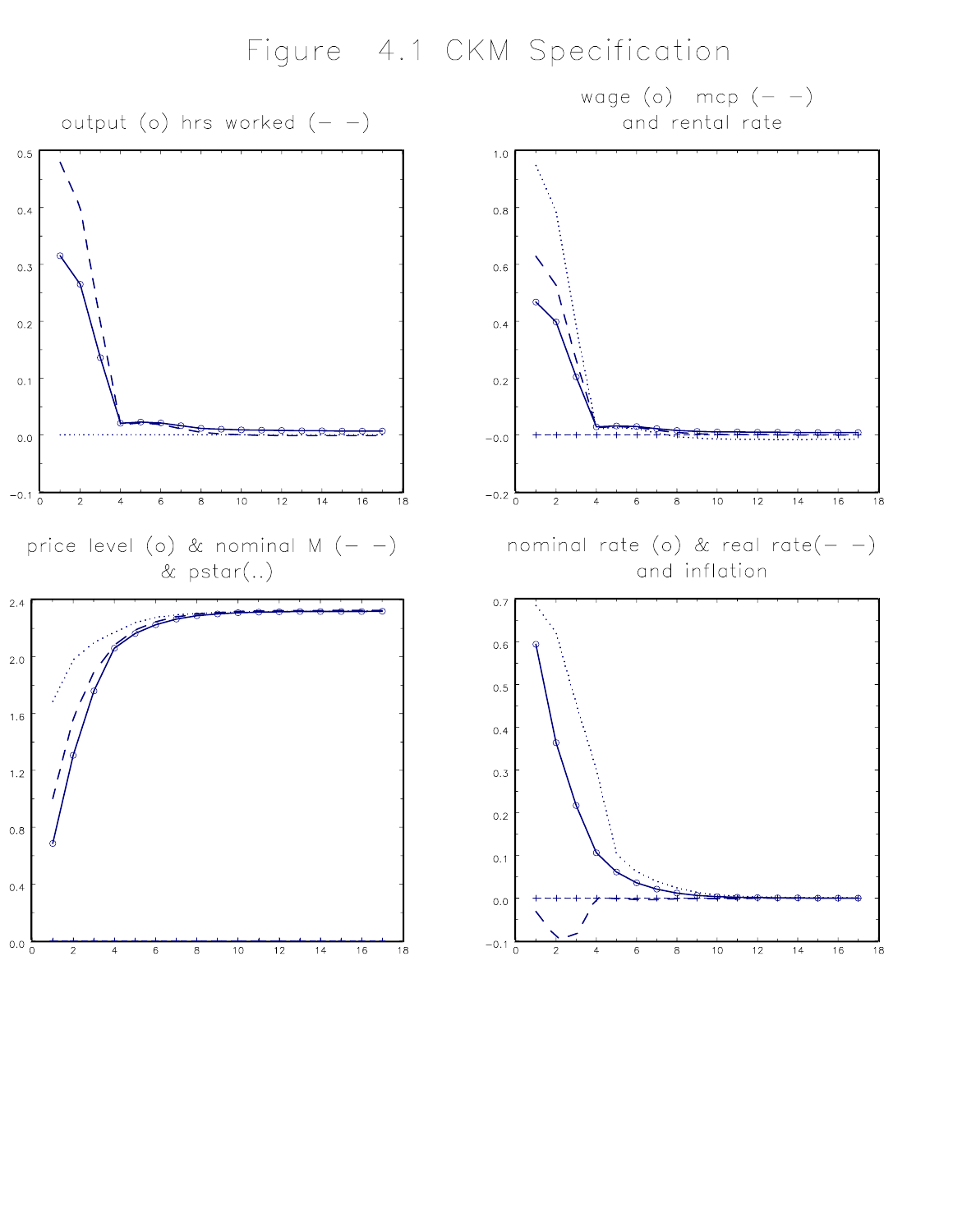Figure 4.2 Benchmark

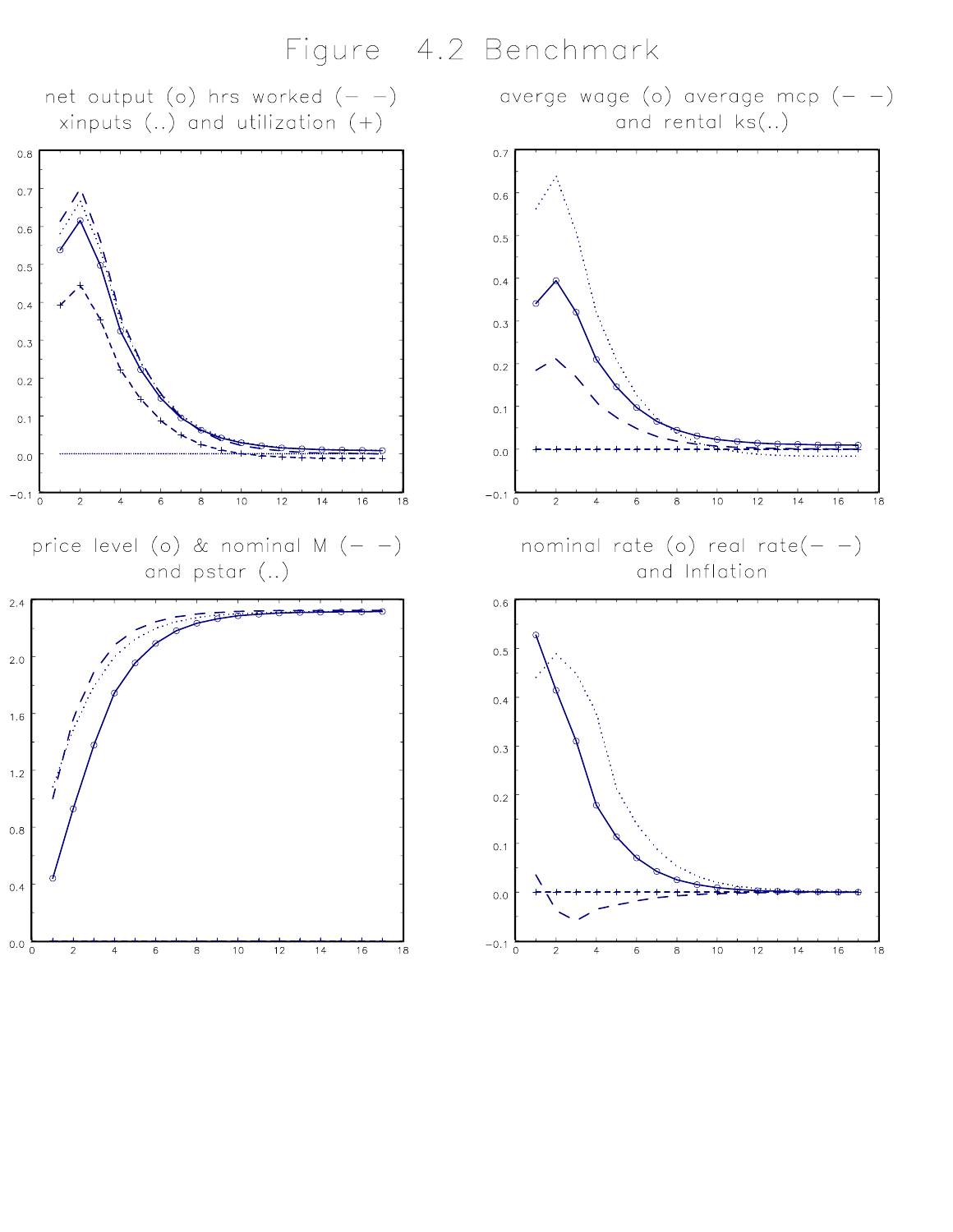Figure 4.3 Benchmark with SDP

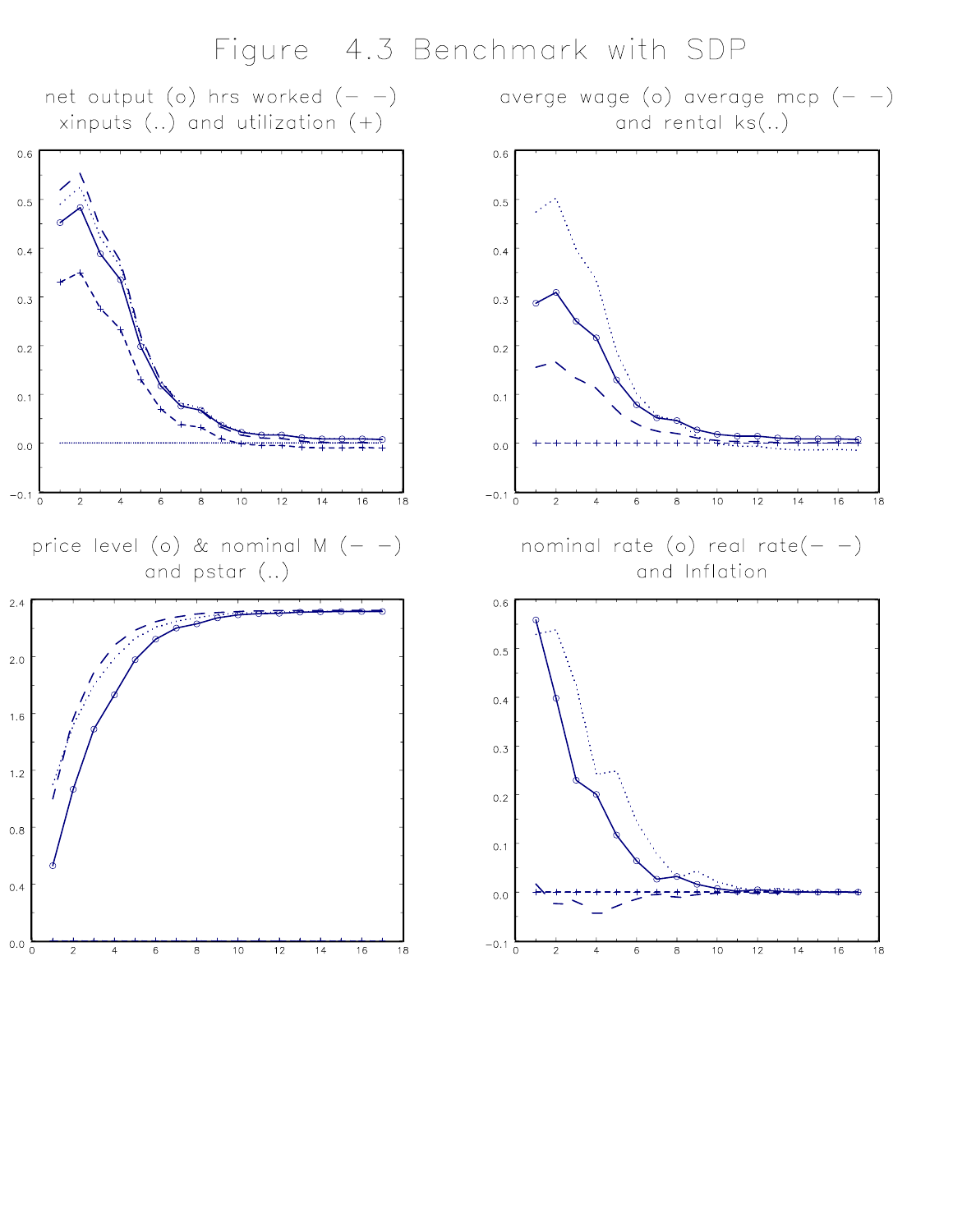# Figure 4.4 Sensitivity Of Responses in output [o] and marginal cost [- -]